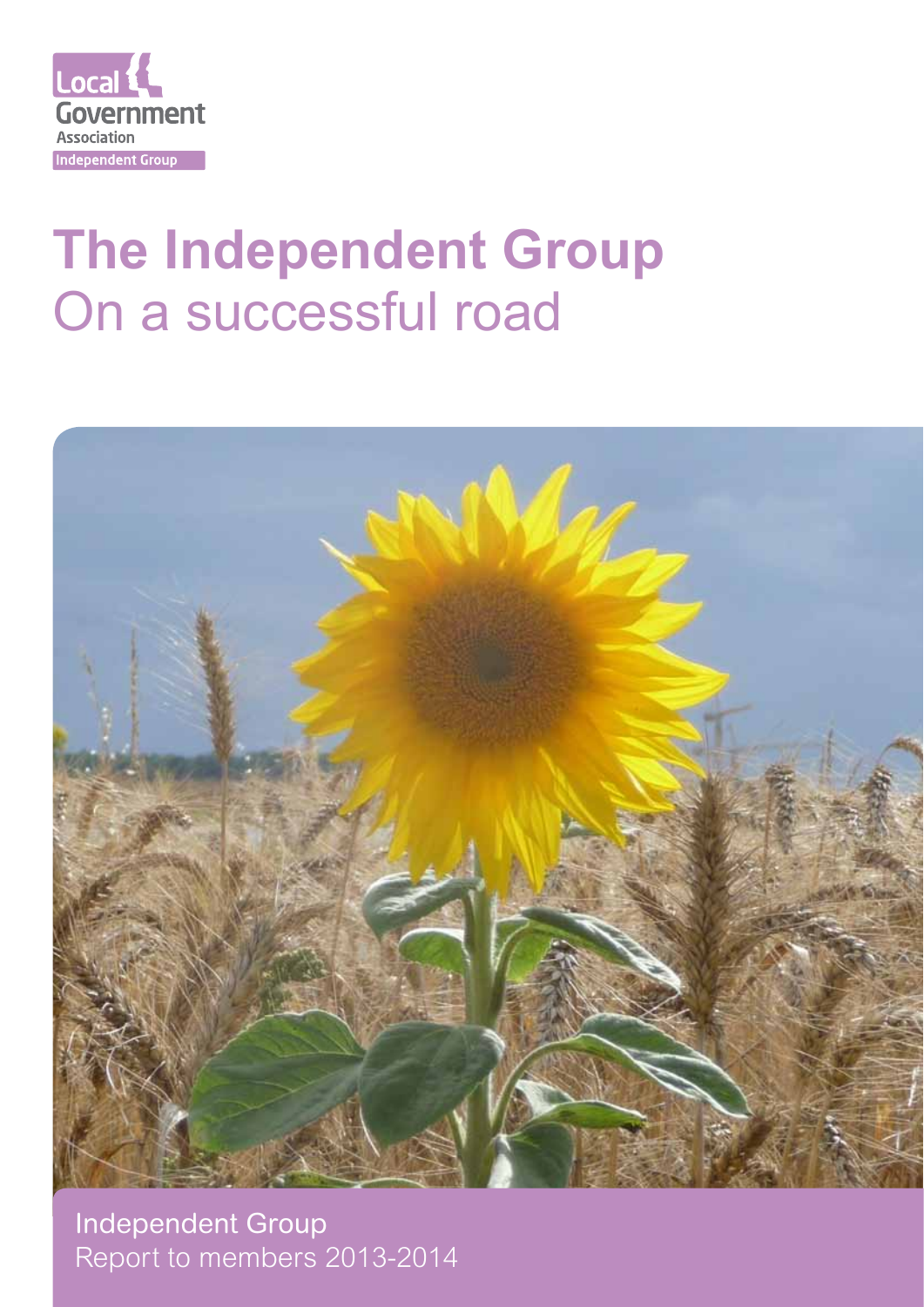The Independent Group is the most diverse group of councillors, and therefore the most representative of the public. We are also generally most in touch with and committed to our communities, and that is what gets us elected. Therein resides our strength and the reason we have such a powerful contribution to make. We dare to be different and work together to be most effective.

Independent Group voices are much needed, listening, considering carefully and speaking up for our communities, our councils and our country. The LGA forms the vehicle for you to achieve more with your residents, getting national support and negotiating with government.

The success of our work in supporting Independent Group members, helping raise skills, profile and reputation is demonstrated in remarkable year on year election success, for all those able to receive support from us. There is a clear move away from the central parties towards our members who focus on representing local people.



Marianne and Independent Group members at an East Midlands seminar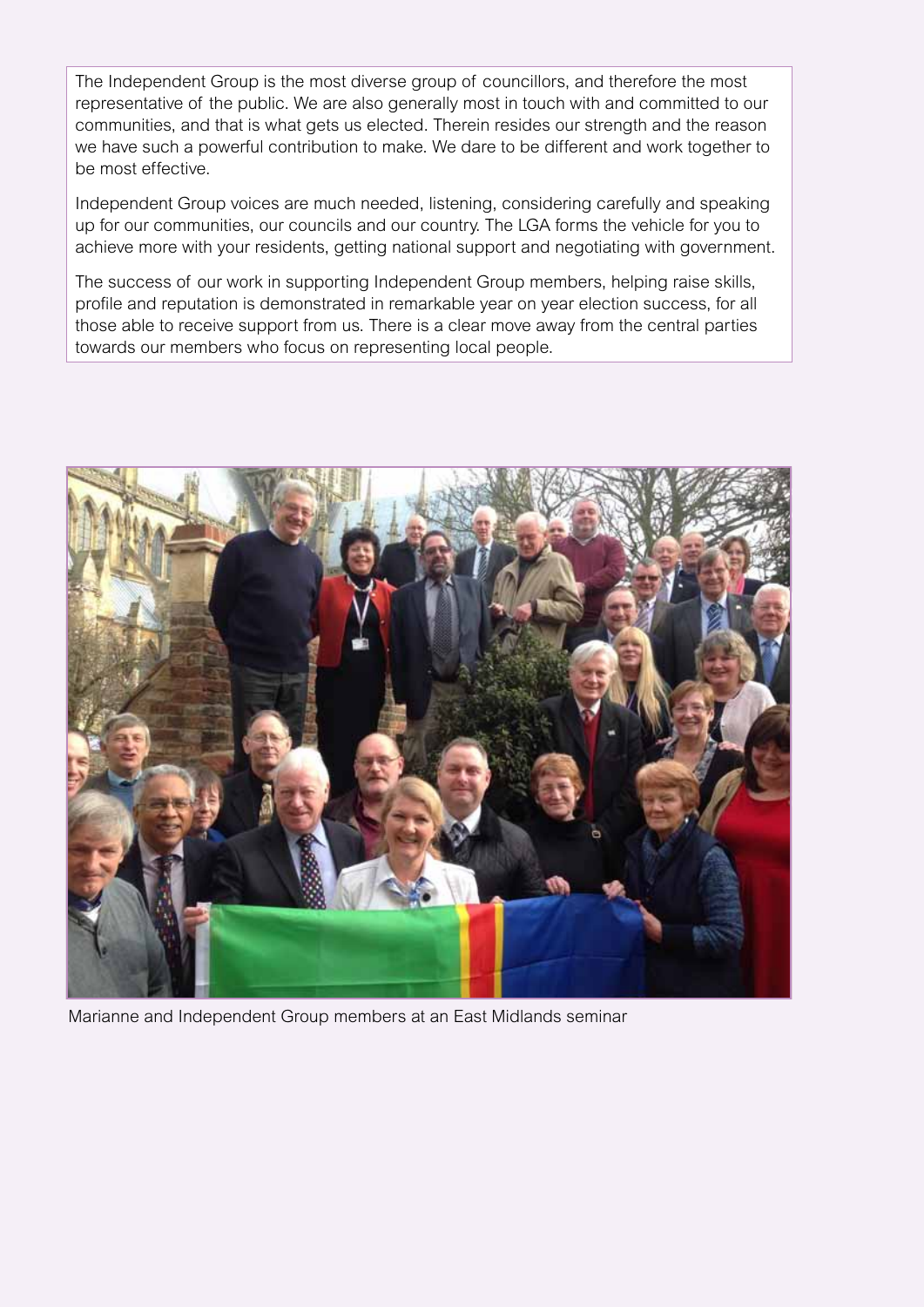# **Contents**

| Introduction                             | 5  |
|------------------------------------------|----|
| <b>Group Budget Report</b>               | 8  |
| <b>Local Government in Wales</b>         | 10 |
| Independent Group Representative Reports | 11 |
| Children and Young People                | 12 |
| <b>City Regions</b>                      | 13 |
| Community Health and Wellbeing           | 14 |
| Culture, Tourism and Sport               | 15 |
| Economy and Transport                    | 17 |
| <b>Environment and Housing</b>           | 18 |
| European and International               | 19 |
| Improvement and Innovation               | 20 |
| People and Places                        | 21 |
| <b>Stronger and Safer Communities</b>    | 22 |
| Workforce Board and pay and negotiations | 23 |
| Finance                                  | 25 |
| <b>Audit Committee</b>                   | 26 |
| Commissions                              | 28 |
| Fire Commission                          | 28 |
| <b>Rural Commission</b>                  | 30 |
| <b>Urban Commission</b>                  | 32 |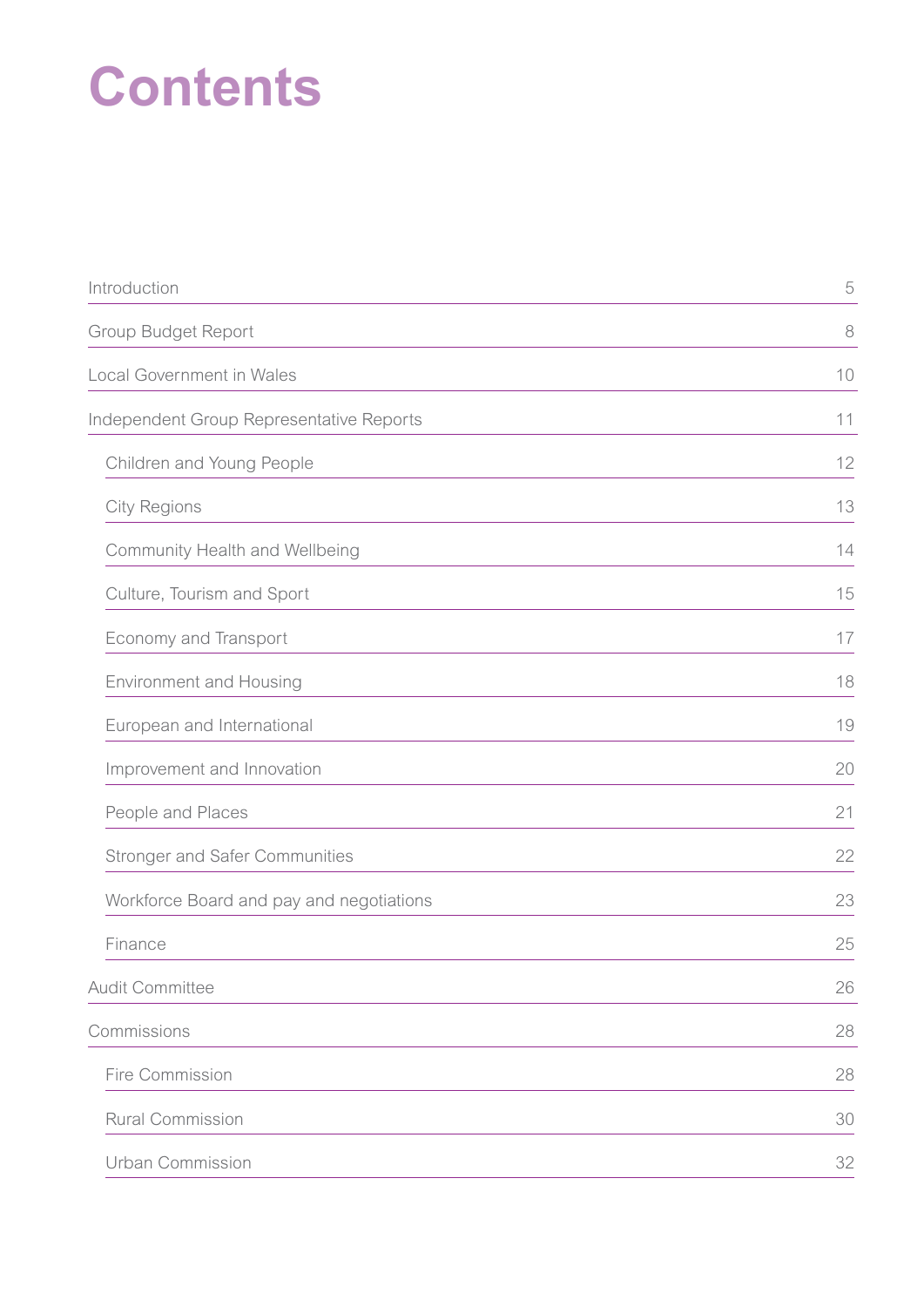# **Contents**

| <b>Local Partnerships</b>                                | 34 |
|----------------------------------------------------------|----|
| Local Authorities Mutual Investment Trust                | 36 |
| European and International Appointments                  | 37 |
| UK delegation to the Committee of the Regions            | 37 |
| Council of the Congress of Europe                        | 39 |
| <b>Special Interest Groups</b>                           | 41 |
| <b>District Councils Network</b>                         | 41 |
| <b>County Councils Network</b>                           | 43 |
| Centre for Public Scrutiny Advisory Board                | 45 |
| Reports from our National and Regional Lead Member Peers | 46 |
| <b>Office Activity Report</b>                            | 51 |
| LGA Independent Group Achievements 2013-14               | 52 |
| Celebrating longevity and tenacity                       | 54 |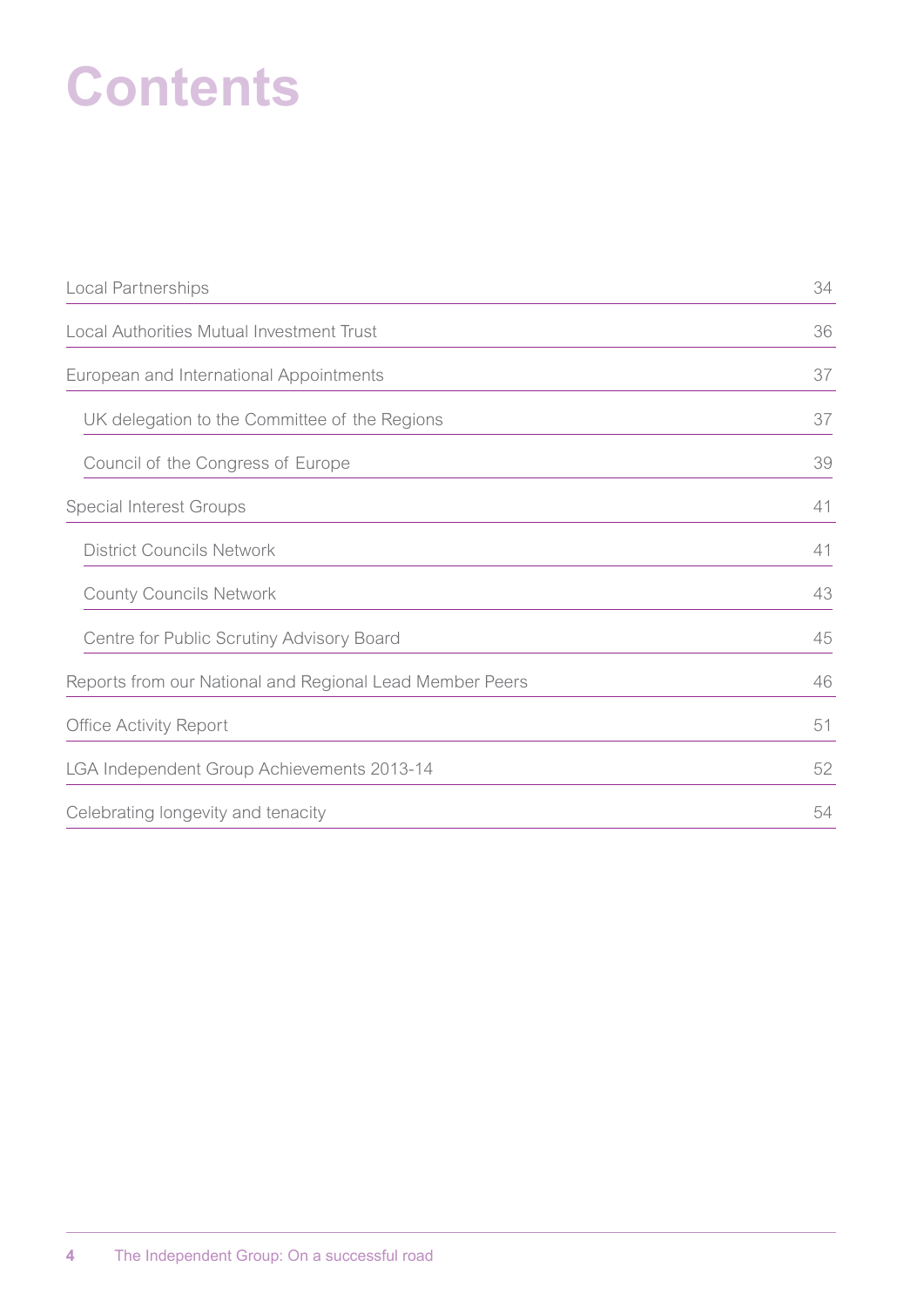# **Introduction**

**Marianne Overton MBE Leader of the Independent Group Vice Chairman of the Local Government Association (LGA) Lincolnshire County Council and North Kesteven District Council**



# Key role for Independent Group Members

Do you think the recent election landslide demonstrates a seismic change in our local democracy? I do. Local government is about delivering services in a fair and democratically accountable way, but also about leading successful, cohesive communities, working closely with residents. That requires close connection to the communities and a willingness to focus on local needs and aspirations. In this new political landscape, we need a different, more collaborative kind of leadership, and that is where our members are uniquely well suited.

There are twelve councils led by Independent Group Members and another fifteen councils in no overall control where many more Independent members take critical roles, as Council Leaders, in administration or in a counterbalancing opposition. We dare to be different, and working together we are most effective.

As funding is reduced and radical changes proposed, such as the Williams report in Wales, councils are seeking ever more innovative ways of keeping basic services and keeping our communities on side.

The LGA's proposals of "Rewiring" Local Government is focussed on being more Independent from central Government, both financially and legally, with a greater devolution of power and money. This is continuing and I have included your contributions in the recent document, "The First 100 days", as far as possible.

#### **Success to date**

#### î **Raising our profile**

Our members have responded brilliantly with commitment and increasing talent and success. More members than ever before are attending and speaking up at conferences, parliamentary briefings and select committees, in the press and through the LGA, bringing a sound common-sense approach. We are in touch with their communities and representing them well. We are working to get the BBC political policy guidelines improved to give better coverage to Independent Group members.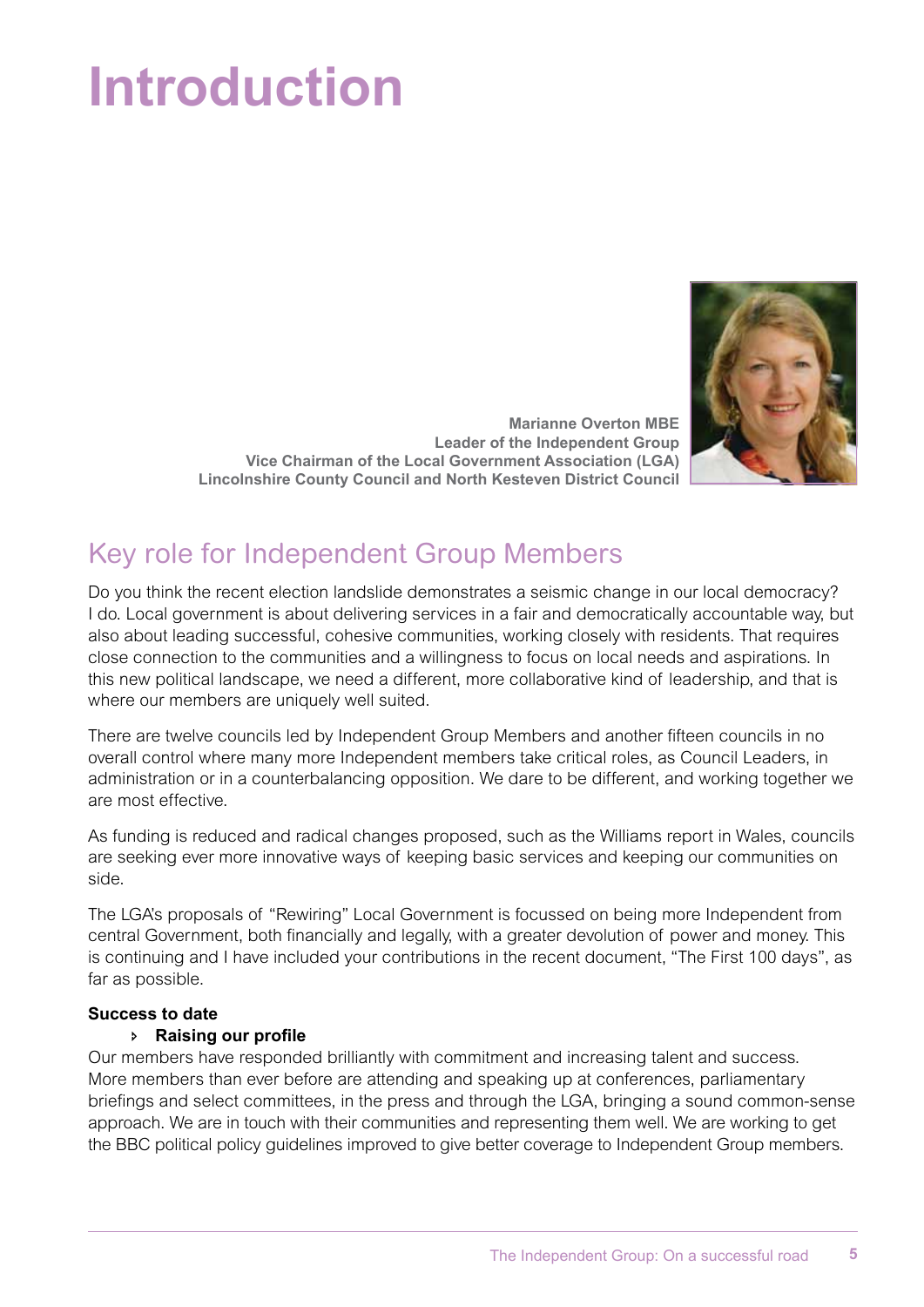#### î **A credible and effective voice**

To raise our effectiveness at the LGA we are increasing the information through conferences, briefings and newsletters, offering monthly training, regional events and increasing the number of accredited peers. The result – well informed and skilled, our members have played increasingly useful roles in their communities and their councils. They have worked with and attracted others. A massive 5,624 of our members stood in the recent May elections, a third of all candidates, with outstanding success.

#### î **Election success – the acid test**

Hot on the heels of success last year where our proportionality at the LGA went up by a third, the pattern was repeated this May. In the seats where we stood, all of our groups showed massive increases, doubling overall, whilst the two parties in power fell dramatically. The three "big" parties lost control in Councils across the country, often giving Independent group members a key role. Councils in Independent Group member leadership continue to demonstrate successful, fair and accountable local governance, driven by the needs of their communities.

## What next?

- • **Recruitment and retention**: We have developed two new projects, our own "Next Generation" skills programme and we captured the grants for people with disabilities standing for election. Our training and support is highly valued. We encourage networks to seek and support a range of good candidates, both men and women to enhance our reputation in government.
- • **Showcase** our work at conferences and work with the media to demonstrate the talent and successes of our members to enhance our reputation.
- • Increase the **influence** of our members in the decision-making process in councils across the country and in national government.
- • Keep ourselves **skilled and well informed** by discussions to keep our direction in tune with what our residents and councillors require.
- • Speak, vote and more importantly think about what our **residents** need and set about achieving it through work at local and national levels.
- Push for a proper share of **funding** for local government and real local power, without the strings that currently undermine it. At the same time we need to adjust to cope with less.
- Take a lead in shaping Local Government drawing on the ideas and discussions of the membership. We have gained Public health and Better Care with appropriate funding; can we also bring yet more services under the umbrella of local democracy?

## **Thanks**

Thanks to Peter Reeve, my Deputy and to the Independent Group Executive Committee whose excellent attendance and contributions helped drive a very successful year. Our regional Chairmen have supported Councillors in their areas and worked with us to organise a number of successful conferences around the country, tailored to local needs, aspirations and reshaping local government. Many of you will know Maggie Sullivan, Head of the Independent Group office, supported by Vanessa Chagas. With our expanding workload, we have an additional staff member, Noleen Rosen a huge thank you for their outstanding work.

Thank you to Stuart Drummond, our National Lead Peer and our three regional peers, Tony Clarke, Graham Brown and Colin Mann for their excellent service.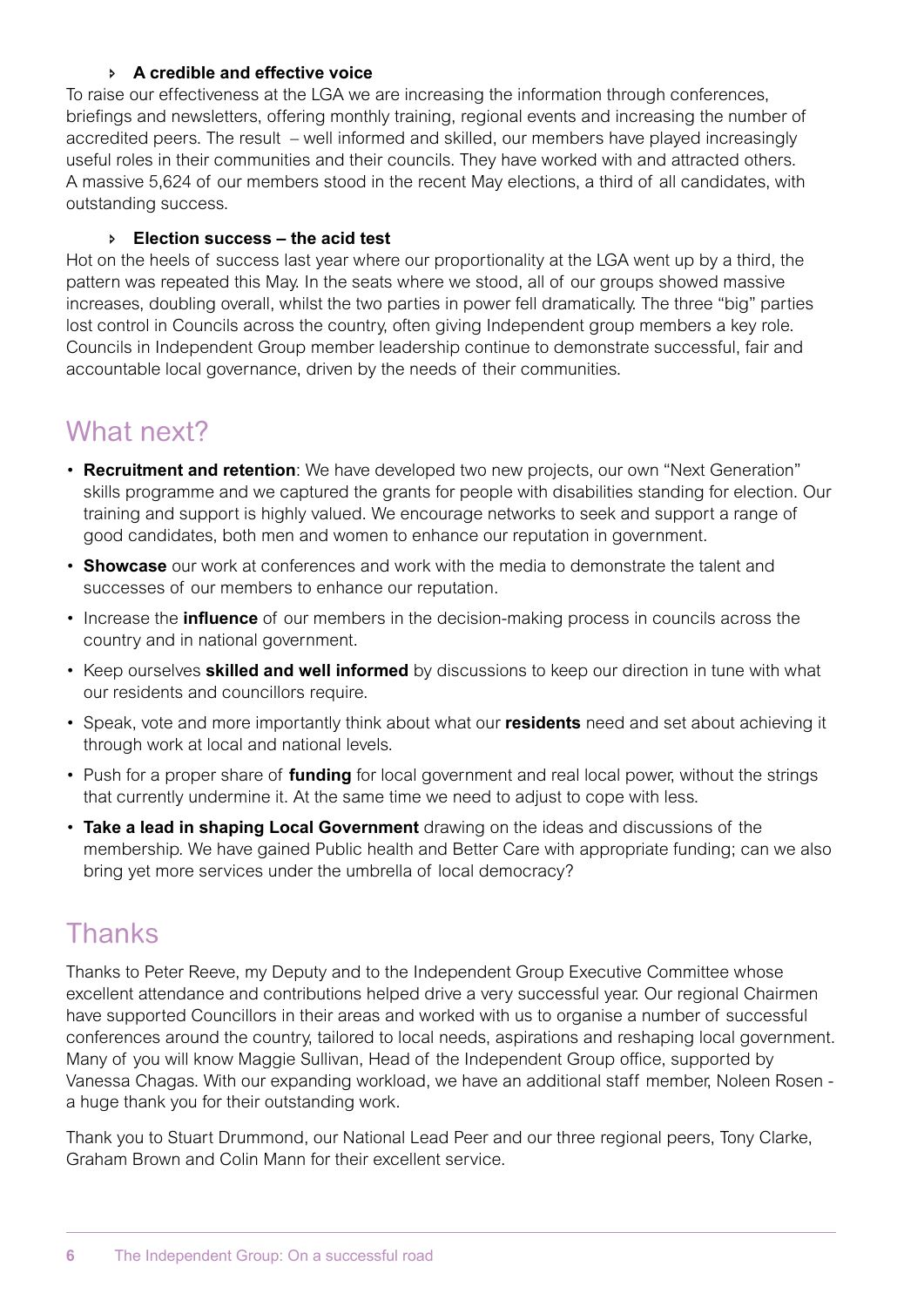Thank you to Cllr Hugh Evans, Leader of the Independent Group and Dyfed Edwards, Leader of Plaid Cymru on the Welsh Local Government Association. I had the pleasure of attending the Welsh conference recently.

Our thanks to Independent Group nominated LGA Vice Presidents in 2013-2014 who are listed below:

- Lord Alton
- • Lord Bichard
- • Baroness Greengross
- • Baroness Howarth
- Lord Ouseley
- Lord Adebowale
- • Lord Laming
- Earl of Lytton
- Keith Taylor MEP

We look forward to working with our Vice Presidents in 2014-2015 who will be confirmed at the LGA General Assembly in July.

Thank you to the members of the Independent Group from right across England and Wales who represent us on LGA Boards, Committees, Panels and Special Interest Groups, developing and tackling government legislation.

My work as part of the LGA is listed in the annual report and, taken together with your contributions, makes impressive reading. Our Independent conferences and regional events have been the fertile ground for developing consensus for me to take forward on your behalf.

The Independent Group at the Local Government Association extends a warm welcome to all Independent Group members. Since your council is in membership of the LGA, you have the facilities and our small but growing staff team to support your work as a Councillor and a route to directly influence national government, helping them keep their feet on the ground as they make laws that affect our residents.

I have travelled widely around the country in this past year to listen, represent your views and do my best to support and inspire our Independent Group Councillors. Thank you for the warm welcome. Thanks to each of you, members of the 2,500 strong team of Independent Group Councillors who have given your talent, skills and time to Local Government and to our residents. This work matters to each one of the millions of people our councils serve every day. We are seeing unprecedented changes in local government. The mettle and determination of our listening Councillors is needed now and in the future.

Good luck and best wishes in all that you do for our communities. Thank you.

Marianne.

Feel free to contact me if you want to talk anything through or check out the website: www.independentvoice.org.uk 01400 273323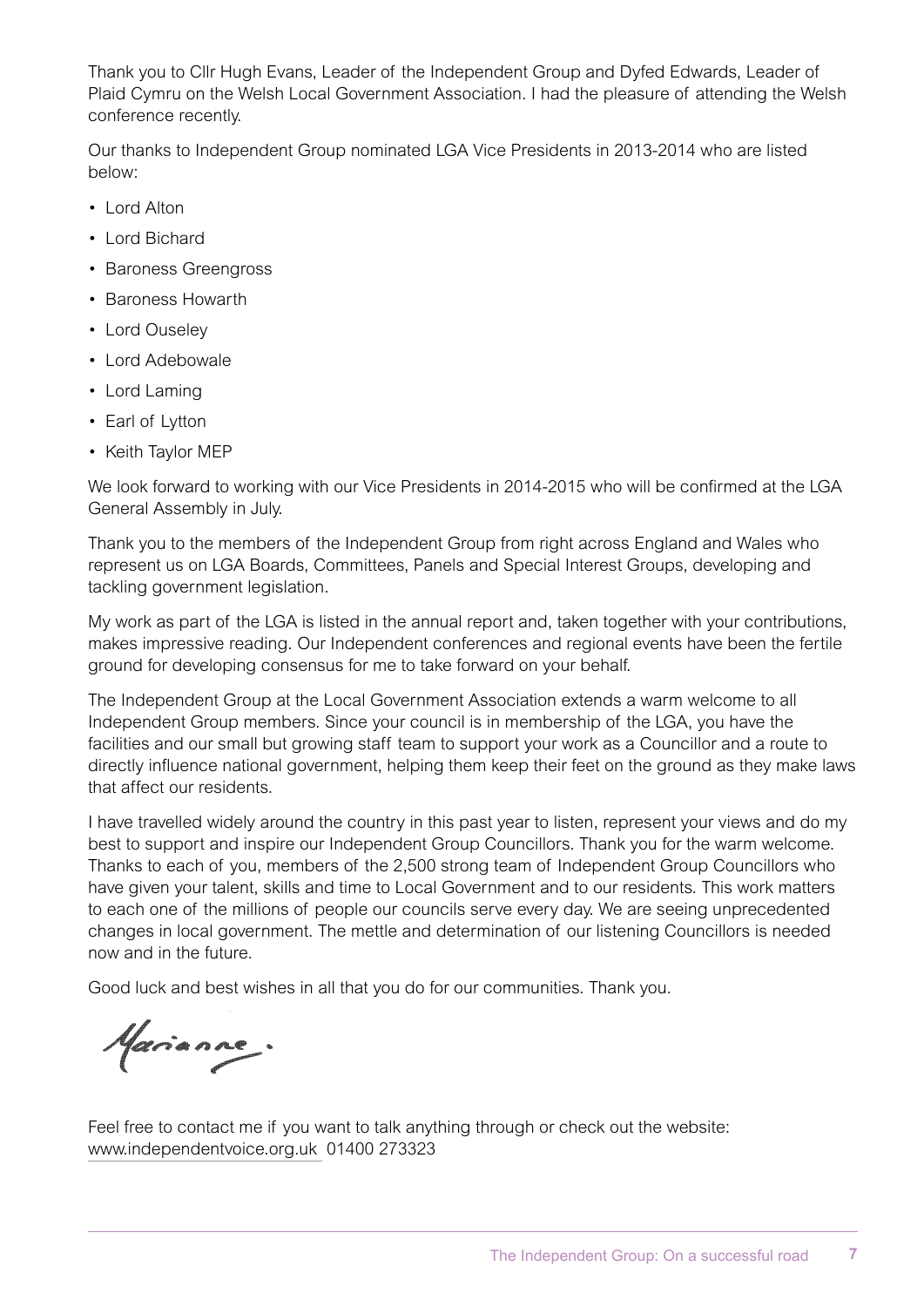# **Group Budget Report**  2013-2014



**Councillor Bob Dutton OBE, Wrexham Group Treasurer**

# Summary of expenditure in 2013-2014

- Budget for the year including salaries and lay activity £122,650
- Total expenditure including salaries and lay activity £102,814

### 2013-2014 Activity Budget

The Group spent £14,853.19 against a total activity budget of £14,028 for the year. The slight overspend was accounted for by additional capacity on the Group's salary line resulting from staffing changes during the year. The Group has achieved a substantial amount of activity out of what was a relatively modest budget overall: including 5 regional and one county meeting, monthly information and development seminars and two annual conferences. The budget has supported the print and production of the Group's Annual Report to Members and attendance at numerous external meetings with government ministers, officials, and other Local Government Associations in Scotland, Northern Ireland and Wales to enhance the collective profile of local government and the vital work it undertakes. Our Group Lead Members have been supported to raise their profile by attendance at numerous events. In addition we have ensured that we managed our budget in a way which supports the LGA's drive to keep costs down overall.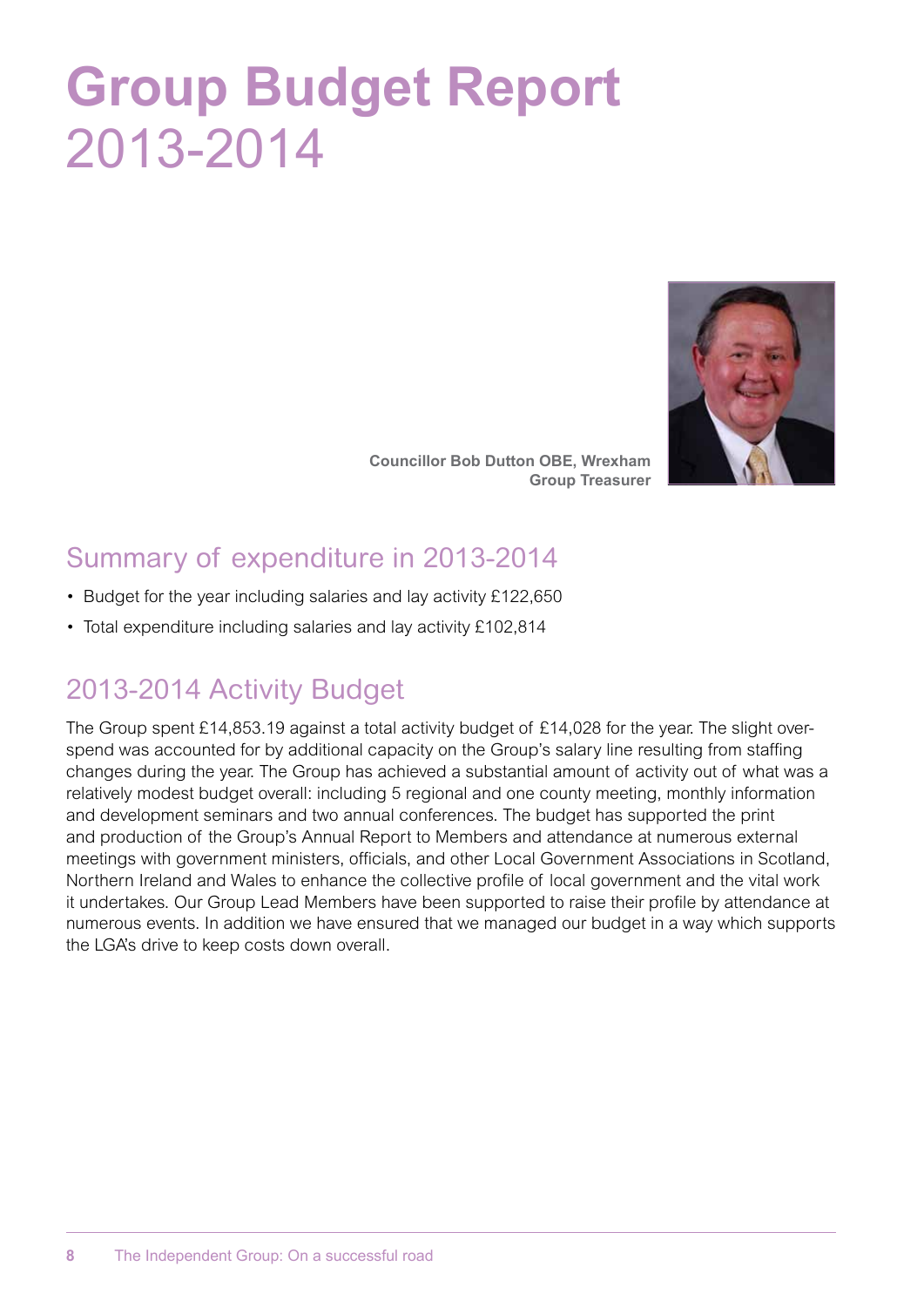## Graph of key areas of spend in 2013-2014



## 2014-2015 Budget

Our activity budget for 2014-2015 has been set at £17,246 reflecting cuts to political group budgets across the piece in respect of a review of finances following the recent review of LGA Governance Structures.

The group will also benefit from additional funding allocated specifically for new leadership training programmes and a bursary element. The amount available to us for this aspect of our work is £23,360, the majority of which will fund a new, Independent Group Next Generation Programme. The Government Equalities Office has granted us £20,000 to carry out our Access to Elected Office for Disabled People project. We are committed to holding an extra Independent Group Conference in Wales in 2014 for Independent Group members, as well as the traditional annual group conference in London in November.

A full financial statement is provided at Annex A of the annual report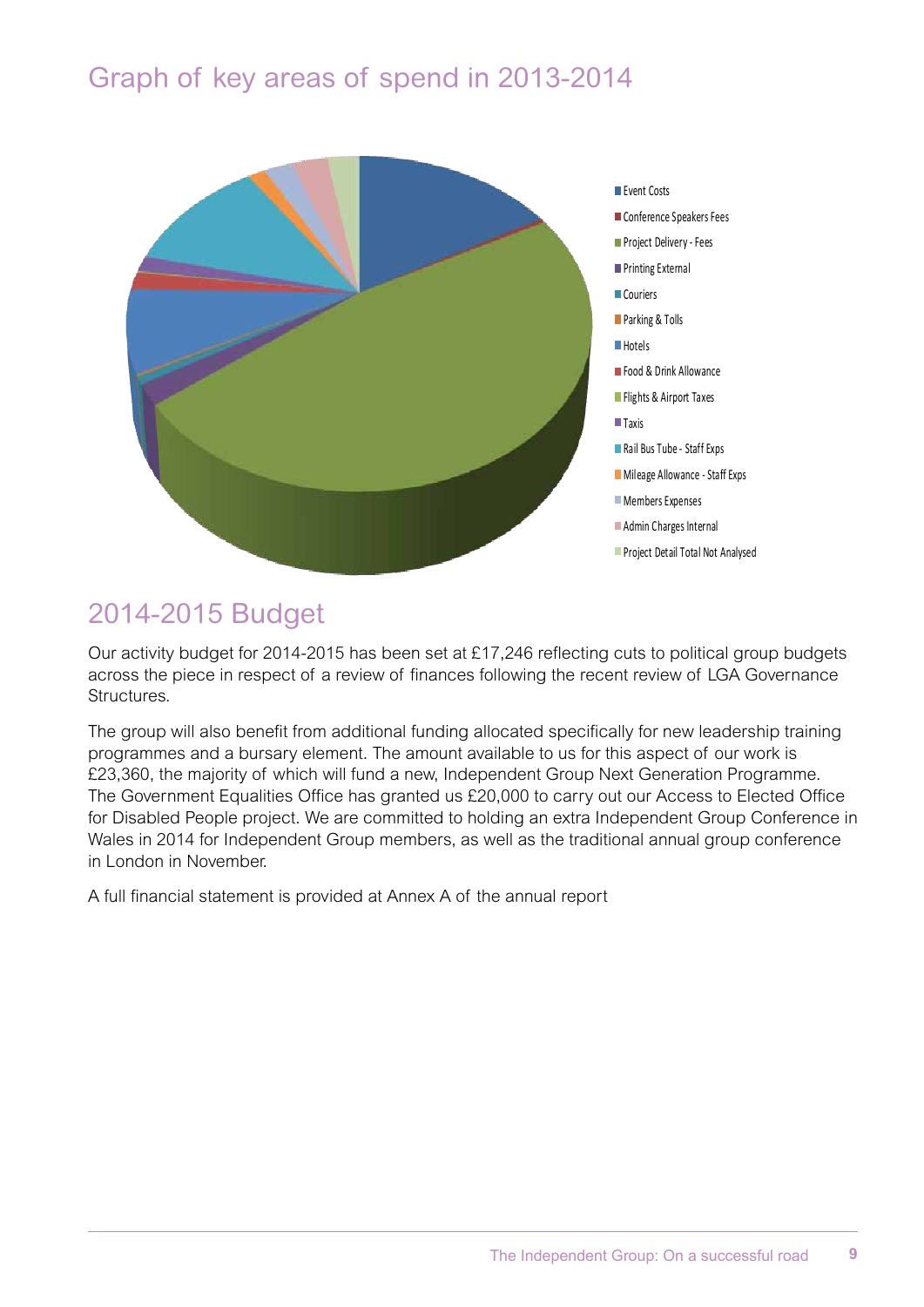### Local Government in Wales 2013-2014



**Councillor Hugh Evans OBE Leader Denbighshire Council**

# Leader of the WLGA Independent Group

At last the sun is out and summer becomes a reality, this is simply not the case for the future of local government and local democracy in Wales, as the black clouds of future settlements and the impact of the Williams Report begin to become a reality.

Since I became a Councillor in 2004, local government has been expected to make savings which were manageable, i.e. 1%. In recent years however, and since the election of the latest government in Wales in 2011, this expectancy has accelerated, for instance for the whole of the last term of Council, Denbighshire made savings of £18M and for the first two years of this term alone we are looking at £17M; the government will say it's the settlement from Westminster, I would say it's an intention to undermine our role and damage our reputation with the public.

The Welsh Government seems to expect more with less and it's time to make a stand. There is an expectation that we will improve our performance, deliver their policies and increase the satisfaction rates of our residents. I do not believe that this is possible and while the councillors affiliated to the national parties take a back seat and go with the flow it is up to independent councillors to stand up and become the voice of localism. There is an opportunity here to raise our profile as the drivers of community issues and defenders of residents' expectations. As UKIP found a gap in European issues due to the lack of clarity from national parties, similar could be said at a local level and this the opportunity which could benefit independent councillors.

This second challenge is the impending response to the Williams Report from the First Minister. Whilst I agree with the Welsh Government commissioning a review of the governance arrangement for public services I am disappointed with the response so far. There is great uncertainty, for staff and service planning as it is unclear what the timeline is for implementation, and more importantly the cost of delivering the recommendations in the report. Councillors with more experience than me still talk of the problems that arose with the re-organisation in 1995! Many times I have heard ministers within the Welsh Government say that the present structure of local government is not sustainable, and that is right if our funding is taken away; however by having a weaker local government union it will strengthen the relevance of the Senedd. Is this the real agenda!

My main concern with the Williams Report is that it takes the democratic process and accountability further away from the residents, which in turn challenges the independent principle of being close to our communities. My guess is that it won't happen until there are clear manifesto pledges from main parties for the 2016 Welsh Assembly Government elections, the question is should we as independents have a position on this?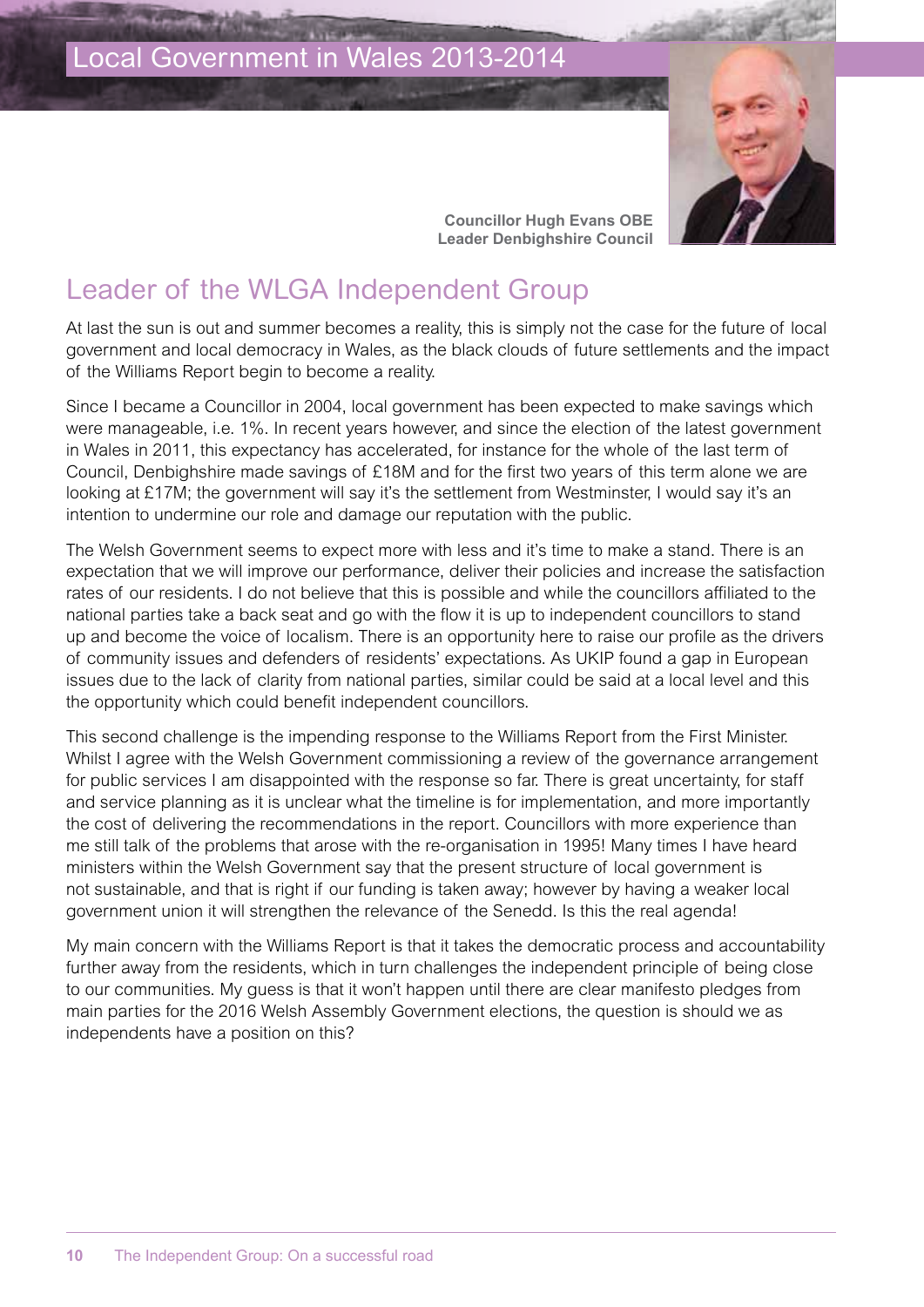# **Independent Group**  Representative Reports

The Independent Group appoints representatives to all Local Government Group Member Structures, to outside organisations and to European and International Bodies. Reports from our representatives follow below:

## LGA Governance 2014-2015

An LGA General Meeting in January 2014 made changes to the organisation's governance structures. It introduced two new Boards more or less immediately: City Regions and People and Places. From September 2014 the governance structures at the LGA will be as follows:

- • Leadership Board
- LGA Executive
- • Councillors' Forum

## Programme Boards

- Children and Young People
- City Regions
- Community Safety Board (which will take on overall responsibility for fire and rescue)
- • Community Wellbeing
- • Culture Tourism and Sport
- A combined Environment and Housing and Economy and Transport Board
- Improvement and Innovation
- • People and Places
- Resources (which will consider local government resources in the round: finance, workforce and the economic elements of European and International work). Other Boards will consider policy concerning Europe and internationally as appropriate to their terms of reference.

### **Committees**

Fire Service Management Committee

### Commissions

- Fire Commission
- The Urban and Rural Commissions have been disbanded under new governance arrangements but will continue to have annual conferences.

The County Councils Network and District Councils Network will continue

The Independent Group will continue to appoint to a number of outside bodies.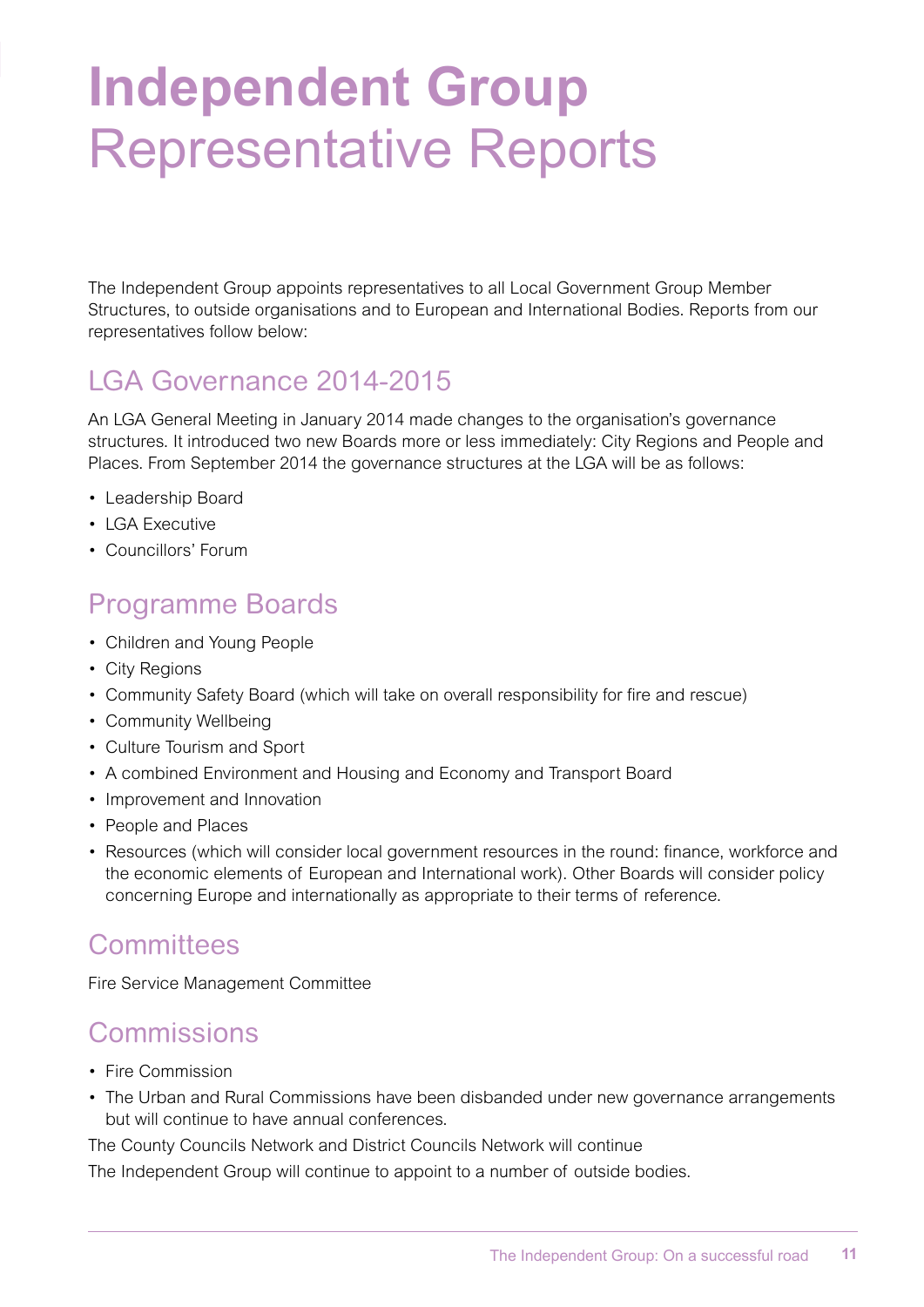

**Councillor Apu Bagchi, Bedford Borough Council Deputy Chair**

It has been very busy year for the Board. Mr Gove and his Department for Education (DfE) team kept us busy and well occupied. The Board met a number of times during the year and on two occasions we had full discussions with Ministers as well as the Chief Inspector of the Office for Standards in Education, Children's Services and Skills.(OFSTED).

The LGA played a very active role in helping to influence the Children and Families Act during its passage through Parliament. We have been able to secure an amendment to the legislation to prevent the Secretary of State from using a power to remove all local authorities from adopter recruitment and assessment. We also successfully campaigned for improving the appeals procedures in the future.

With regards to Children's Improvement during 2013-14 the CYP Board has overseen the following work:

- the appointment of 9 Children's Improvement Associates to work with our Principal Advisers in each of the regions in order to provide best support to councils
- • a quarterly meeting with stakeholders at a national level comprised of representatives of the LGA, the Society for Local Authority Chief Executives (SOLACE) and the Association of Directors of Children's Services (ADCS)
- a leadership academy for lead members for children services; nearly 50 elected members attended three events during 2013-14 and three more are planned for this year
- In the case of School Places the LGA lobbied for additional funding and three-year budgets to make school place planning meaningful. The Government announced 3-year budgets in the last Spending Review and allocated an additional £2.35 billion of basic need funding to allow councils to make sure there are enough school places locally. The councils need to cater for more than 400,000 new places for the coming year.
- The Board continued the successful Hidden Talents campaign calling for greater levers for councils to support youth participation in work and learning. We have launched a 'How to Guide' supporting local authorities to improve the way they track the participation of young people and support re-engagement.
- • The Board has published an online child sexual exploitation (CSE) awareness raising toolkit for councillors, which was viewed by 1500 visitors during the first month alone.
- We have worked with the Adoption Leadership Board to drive a 15% rise in the number of children adopted and a 34% increase in the number of approved adopters over the past year alone.

The Board is facing huge challenges in the coming year in terms of child protection, Special Educational Need (SEN) provision, OFSTED single inspection frame work, role of councils in school improvement and so on. It has been very worthwhile to represent the Independent Group perspective to the Board. I was very much supported by my colleague Helen Powell who joined the Board last year - this has been the very first year we secured one more place on the Board. I was impressed by the level of support from the LGA Officers and as always the Independent Group office team have been tremendous!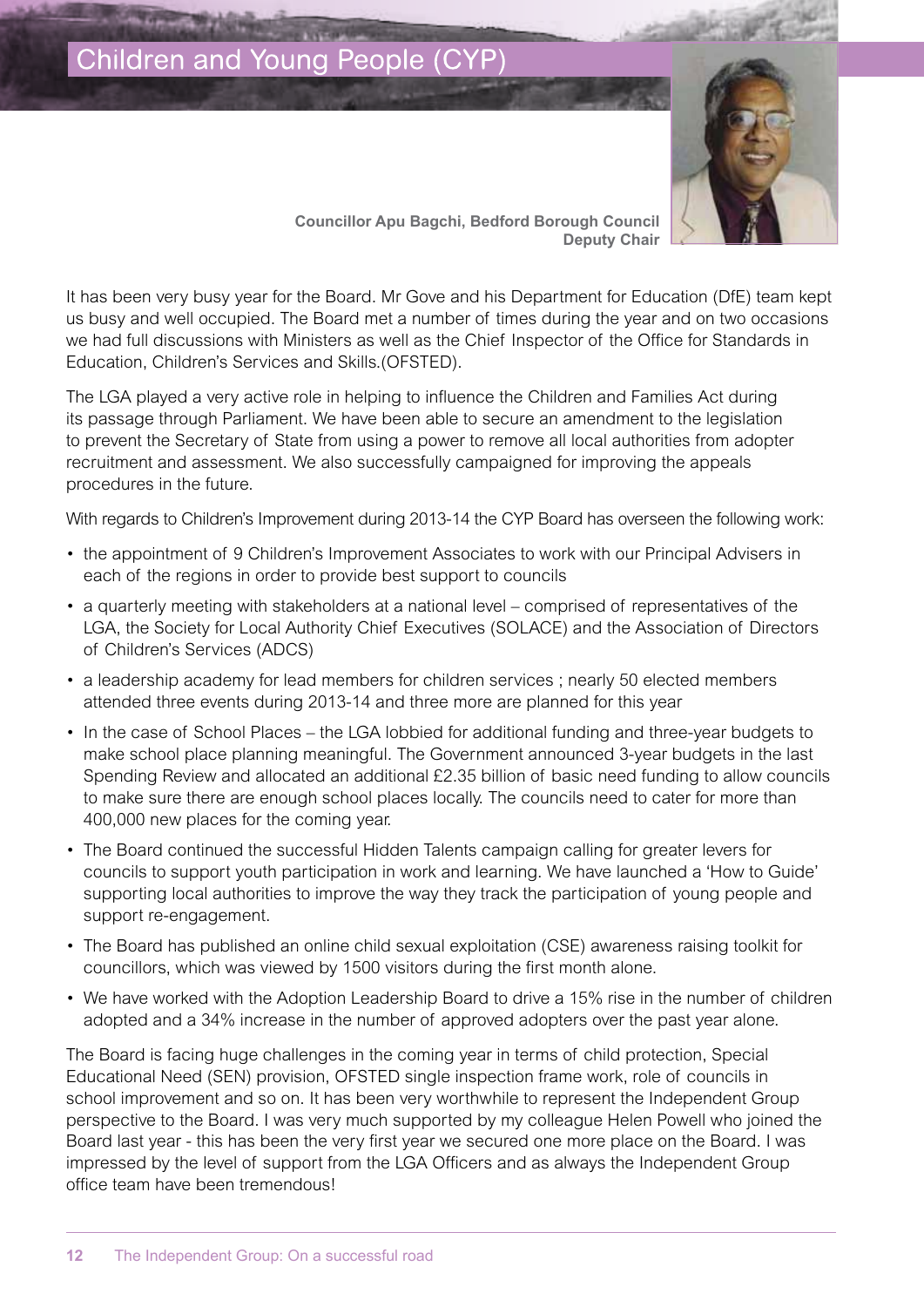### City Regions (new Board in 2014)



**Executive Mayor George Ferguson CBE, Bristol Vice Chair**

The City Regions Board held a successful inaugural meeting on April 7, featuring a lively discussion with the Rt. Hon Greg Clark MP, Minister of State for Cities and Constitution. The Minister spoke about the increasing consensus around returning powers to cities but acknowledged that government policies have been slow to reflect that. He urged members to continue to evidence the case that every place is different with its own history, challenges and opportunities and demonstrating why Whitehall's default approach of imposing national solutions will not work; instead, local solutions tailored to local circumstances are needed.

The Board agreed to sponsor the City Growth Commission (CGC) which is examining how a fundamental devolutionary shift from the centre to cities could help drive growth in the UK. The Commission is chaired by Jim O'Neill, the retiring Chairman of Goldman Sachs Asset Management, and features a number of significant voices from the business community as well as experts on local government and economic growth among its Commissioners. The Commission will be releasing reports on skills and infrastructure over the summer, with its final set of recommendations due to be launched at the end of October.

The Board also agreed an ambitious work programme focused on three key themes: devolution and public service reform; skills, employment and welfare reform; and trade and investment policy. Over the next year, the City Regions Board will have an important role to play in championing the case for devolution by forming a clear evidence base which demonstrates that the social and economic issues facing English city regions now and in the future can only be effectively tackled by devolving funding and powers, ultimately resulting in both national and local prosperity.

To develop our work on employment, skills and welfare, the LGA has commissioned the Centre for Economic and Social Inclusion to deliver a series of research reports. These will explore whether the current national employment and skills system can deliver for a growing economy which has increasingly diverse sub regional economic and social characteristics. Eleven areas – a mix of cities and counties – have been invited by the Chairs of the Cities and People and Places Boards to be involved in the development of this work.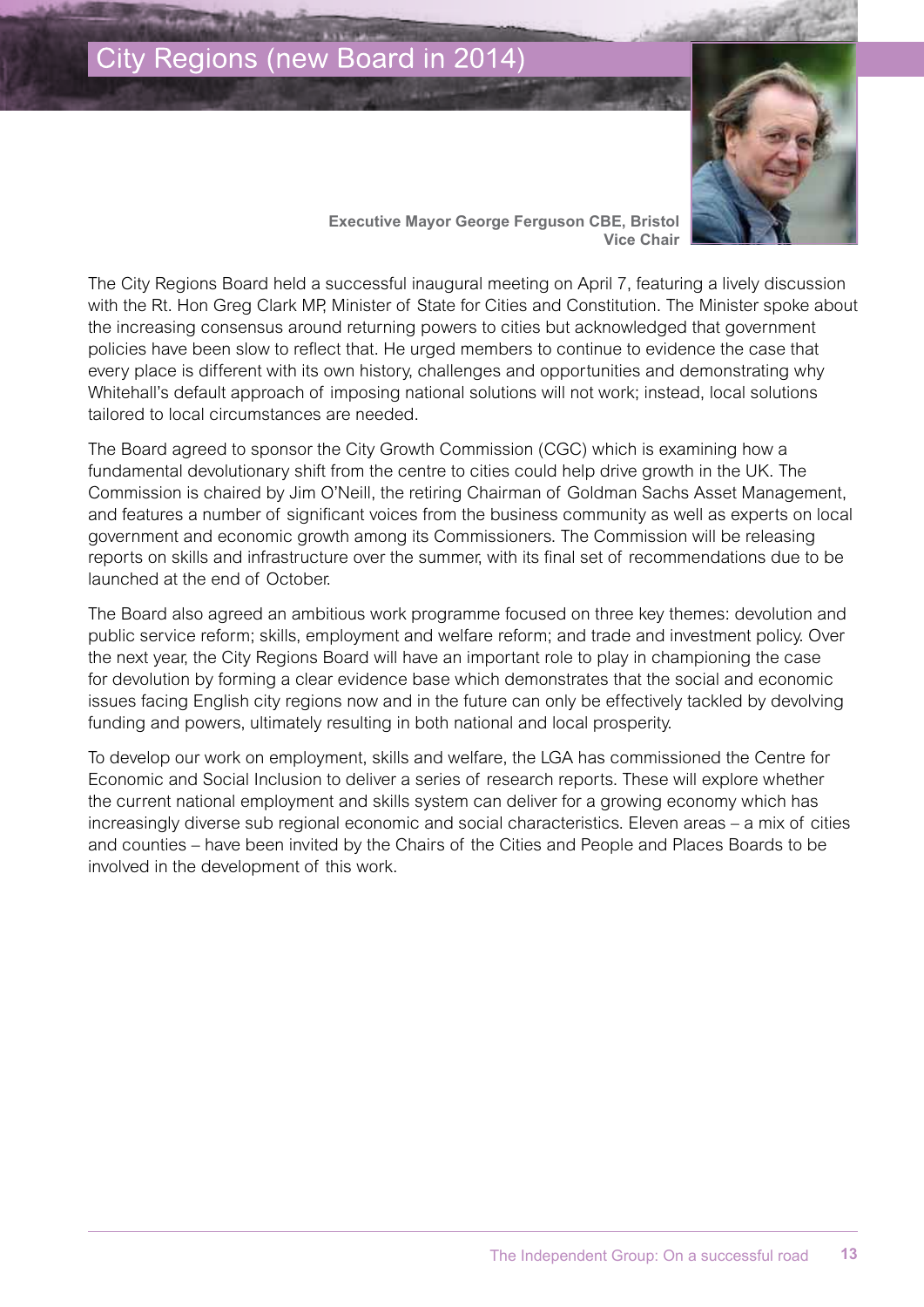## **Community Health and Wellbeing (CHW)**



**Councillor Gillian Ford, Havering Deputy Chair** 

It has been another busy year for the Community Health and Wellbeing Board with discussions including the implementation of the Care Bill, transfer of 0-5's public health to local authorities in 2015, Winterbourne, dementia and mental health.

There have been numerous roundtables, conferences and external meetings. Lord Lipsey requested LGA input into the impact of financial advice on local government as outlined in the Care Bill. The challenge around advice has recently been discussed with the care home sector and the pressures surrounding the cost of care. We still have concerns over the allocated budget for implementing the Care Bill; lobbying continues.

Since the launch of the Prime Minister's Dementia Challenge, the pace of recognition has increased. Working with the Alzheimer's Society, Dementia Action Alliance, membership of the PM's Dementia Friendly Communities Champion Group and attendance at a number of all party parliamentary group discussions, a Banking Charter has been developed with a Technology Charter due to be launched shortly. Work starts in earnest on finalising a British Standards Institute (BSI) for dementia over the next couple of months and the LGA has launched a video to encourage local authorities to become Dementia Friends and communities.

Healthwatch launched their first annual report, which was analysed and discussed with stakeholders including the Children's Commissioner, Dr Maggie Atkins. Health and Wellbeing Boards need to ensure children's services are not marginalised by focusing on adult health and social care.

The LGA and Public Health England held their first Annual Conference, which was a huge success. Public health colleagues welcomed the integrated approach and the opportunity to learn more about local authority governance and the challenges they face.

A large number of reports, publications and co-signed documents have been scrutinised and agreed over the past year including the Mental Health Concordat, Safeguarding, Health Visitor service specification, challenges and opportunities of integration and Winterbourne.

Health and Wellbeing Peer Reviews have been successful, with consideration being given to the inclusion of obesity. A Health & Wellbeing Chairs' Leadership Academy has been developed and launches in June.

The Integrated Care Plan morphed into the Better Care Fund with local authorities exceeding the savings expected through local integrated plans. Going forward, integrated service delivery needs to step up a gear with the reconfiguration of local services. This is a challenge for shared Trusts, multiple Clinical Commissioning Groups, cross boundary services, the implementation of the Care Bill and politicians.

#### **STOP PRESS:**

**Councillor Ford who has worked as a Dementia Friend, has now been accredited as a Dementia Champion. Congratulations Gillian!**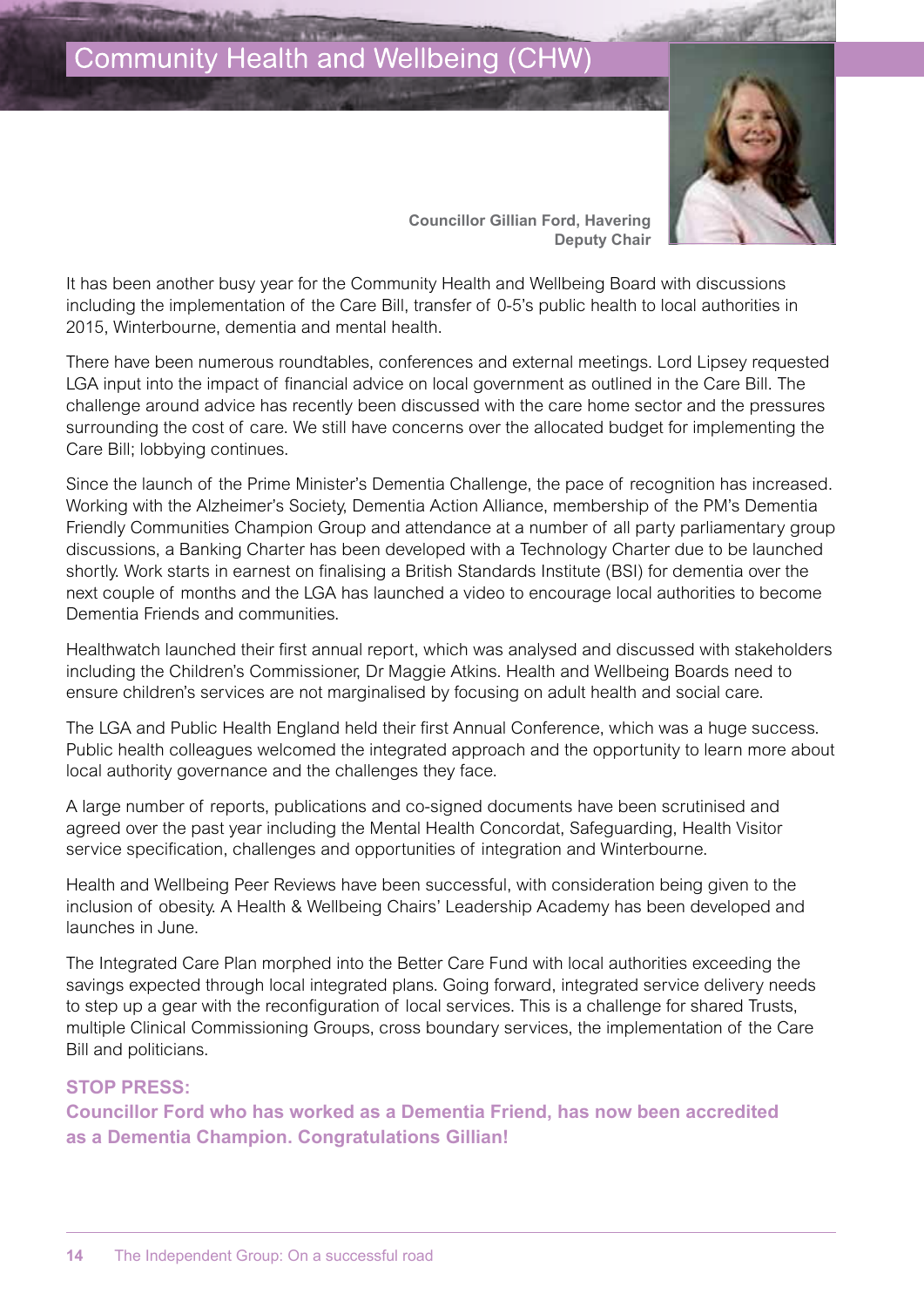

**Councillor Geoff Knight, Lancaster Deputy Chair**

The CTS Board have discussed many important issues this year. Too many to list in my annual report therefore I have summarised the main points below.

#### **English Heritage (EH)**

In March 2015 EH will become a self-funding charity. I've met with senior EH representatives and received the following assurances.

- This transfer will enable EH to remain in public ownership
- EH will now have the freedom to generate income to safeguard its Collection.
- EH will become self-financing and no longer require tax-payer support.
- EH's "National Heritage Protection Service" will remain unaffected.

I requested the Board include joint working Case Studies and confirmed with EH that urgent repairs to all our historic sites have been programmed in prior to the transfer.

#### **Public Libraries and Welfare Reform**

Due to the rollout of Universal Credit (UC) we have discussed libraries' role in the provision of broadband service and welfare advice.

- 8 million adults without internet access (4 million live in social housing)
- • Everyone in receipt of benefits will require an e-mail address to access UC
- The resource implications of this will have to be recognised by central government as Public Libraries may soon become the front-line of welfare advice.

#### **Superfast Broadband Rollout (SBR)**

Throughout the year I've raised concerns about the Rural Broadband Programme and Rural Communities Fund:

- British Telecom (BT) is the sole provider they do not have a competitor to drive down costs.
- A lack of transparency in BT's costs is placing councils at a disadvantage during contractual negotiation.
- BT will end up owning assets (which they would eventually have to rollout at their own expense). BT assets created with £1.2 billion of public money.
- The Office of the Communications Regulator (OFCOM) require BT to allow competitors to access BT's infrastructure. BT has set its wholesale price so high that it is unprofitable for alternative suppliers.
- BT's dominance is strengthened. Broadband customers require an active BT landline tying new customers into a combined phone and broadband package.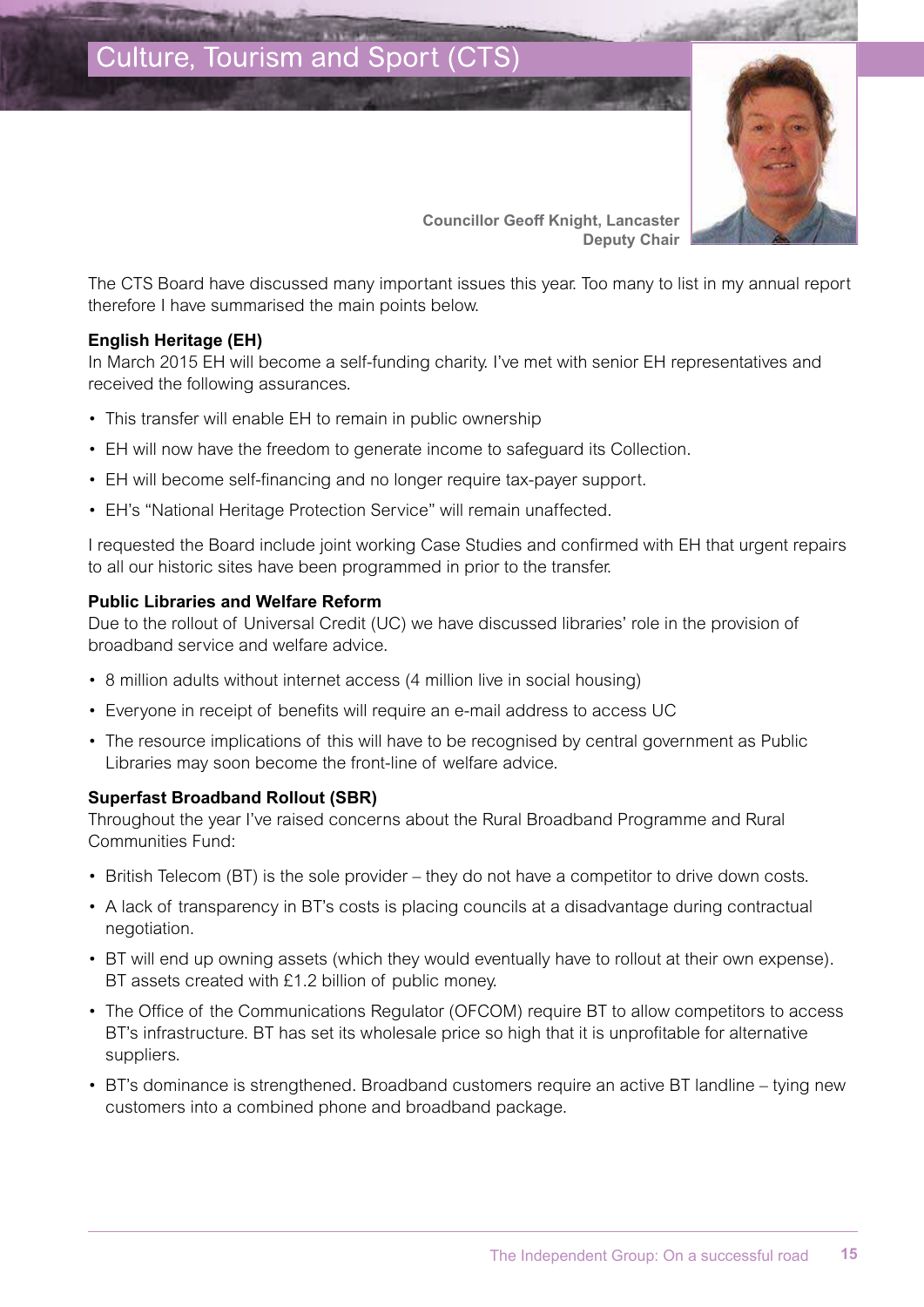Officers are to hold exploratory talks with BT regarding strengthening local partnership with councils and I have suggested BT may wish to consider giving something back to the community in return for this generous public subsidy.

#### **Arts Council (ACE)**

I have raised concerns with the Chairman of the Arts Council for England (ACE) that ACE appear to be prioritising funding on new projects leaving established arts programmes to sink or swim. More than 90% of ACE funding is spent in London. I've reminded the Chairman that Provincial Arts venues rely very heavily on ACE funding.

#### **Visitor Economy**

The UK Tourism Industry is again lacking a single coherent voice. The industry is divided into sectors each representing its own specific interests. I have asked the Board to seize the opportunity and be that single coherent voice.

I've queried whether Air Passenger Duty (APD) is having a detrimental effect on inbound tourism

I've suggested the Board support a reduction in Tourism VAT from 20% to 5% (a success story in France since its introduction 2 years ago).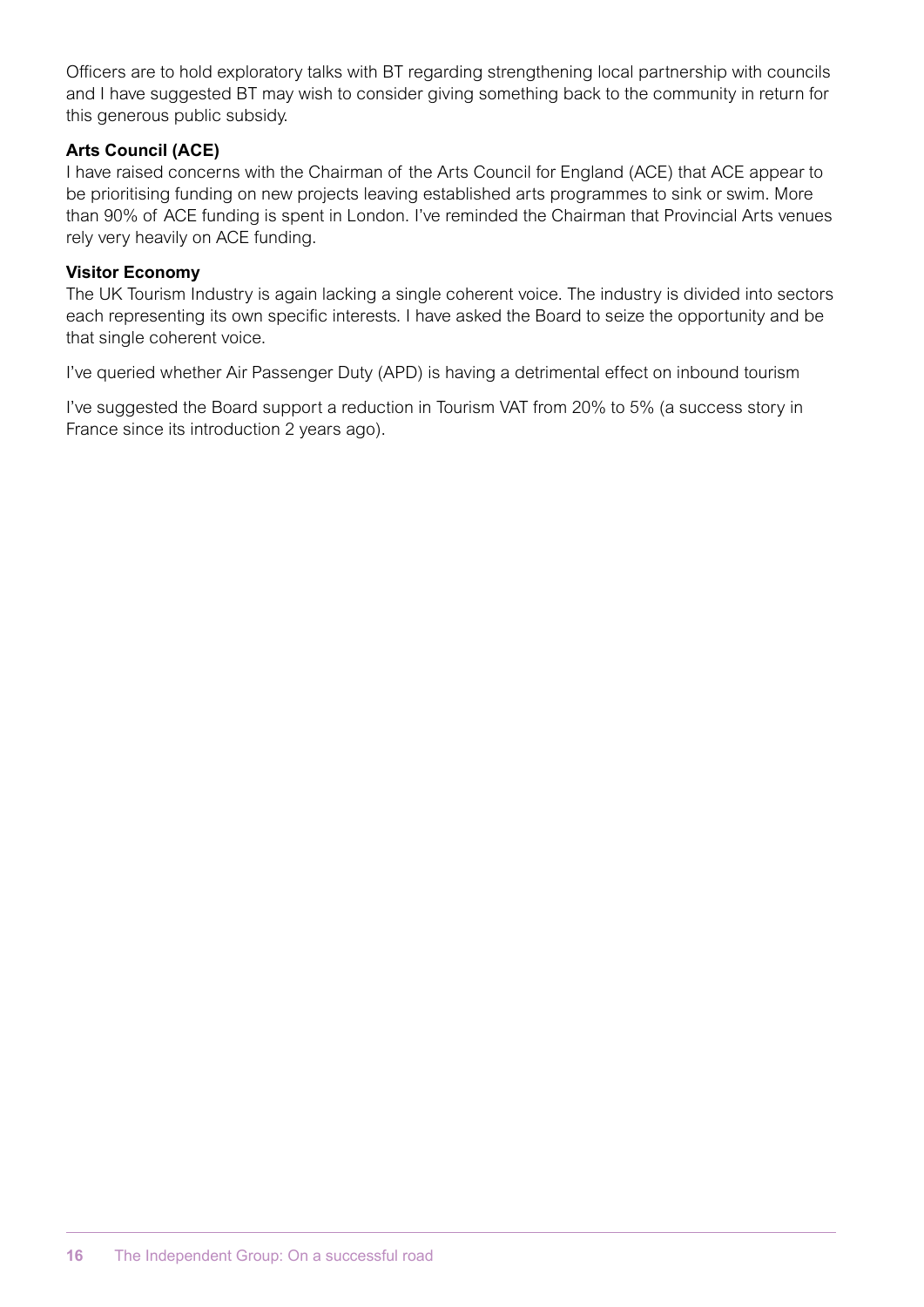



**Councillor Mike Haines, Teignbridge Deputy Chair**

For the first time, as a result of election success, we had 2 of our group on the Board and I would like to thank Jason Kitcat for his input and support over the past year. Colleagues will be aware that due to governance changes the Economy & Transport Board will soon cease to exist. My concern has been that new governance structures may have led to an imbalance between urban and rural voices on the economy, and that Local Government continues to speak as one. However, the new arrangement have satisfied the larger cities and given rural and smaller councils the opportunity to have their issues clearly defined within the new structures at the LGA.

The Secretary of State for Transport, Patrick McLoughlin, attended the November meeting of the Board. There was excellent discussion across the various transport sectors on issues including investment, funding, growth and collaborative working.

The UK economy grew by 0.8% in the first quarter of 2014, the fifth consecutive period of growth. It is impossible to know how much of this recovery is due to the actions of local authorities but I believe we have made a significant contribution.

The second wave of city deals has seen agreement reached by most of the 20, and the Local Enterprise Partnerships (LEPs) have submitted their draft SEPs (Strategic Economic Plan).

Local Government plans are joined up locally and founded on local partnerships, but there are still major concerns about government departments' ability to join up their own budgets outside the usual Whitehall silos. At last year's conference, Lord Heseltine asked us to take up this cause.

The Street-works Taskforce launched a joint statement of 'What Good Looks Like' in February. It is designed to help councils and utilities improve the quality, reduce the impact of street-works and ensure better communication between those affected. Across the wider highway network following this winter, the total cost of road repairs has now risen to an estimated £12bn.

I have continued to represent the Board on the Department for Communities and Local Government (DCLG) 'Future High Streets Forum' (chaired by Brandon Lewis) and on the working group on retail markets. A report on parking is due to be considered by the Forum on 8th July. On another aspect of the parking debate, the LGA is calling for the Government to convene a working group of councils, charities, road safety campaigners and motoring groups to rewrite the current statutory parking guidance and revise the rules on the use of Closed Circuit Television (CCT).

In November I gave oral evidence to the Transport Select Committee on winter resilience, this was following the St. Jude's storm, but before the transport disruption suffered particularly in the South West in February.

My appointment as a member of the Independent Approvals Panel for Business in the Community's 'CommunityMark' has continued.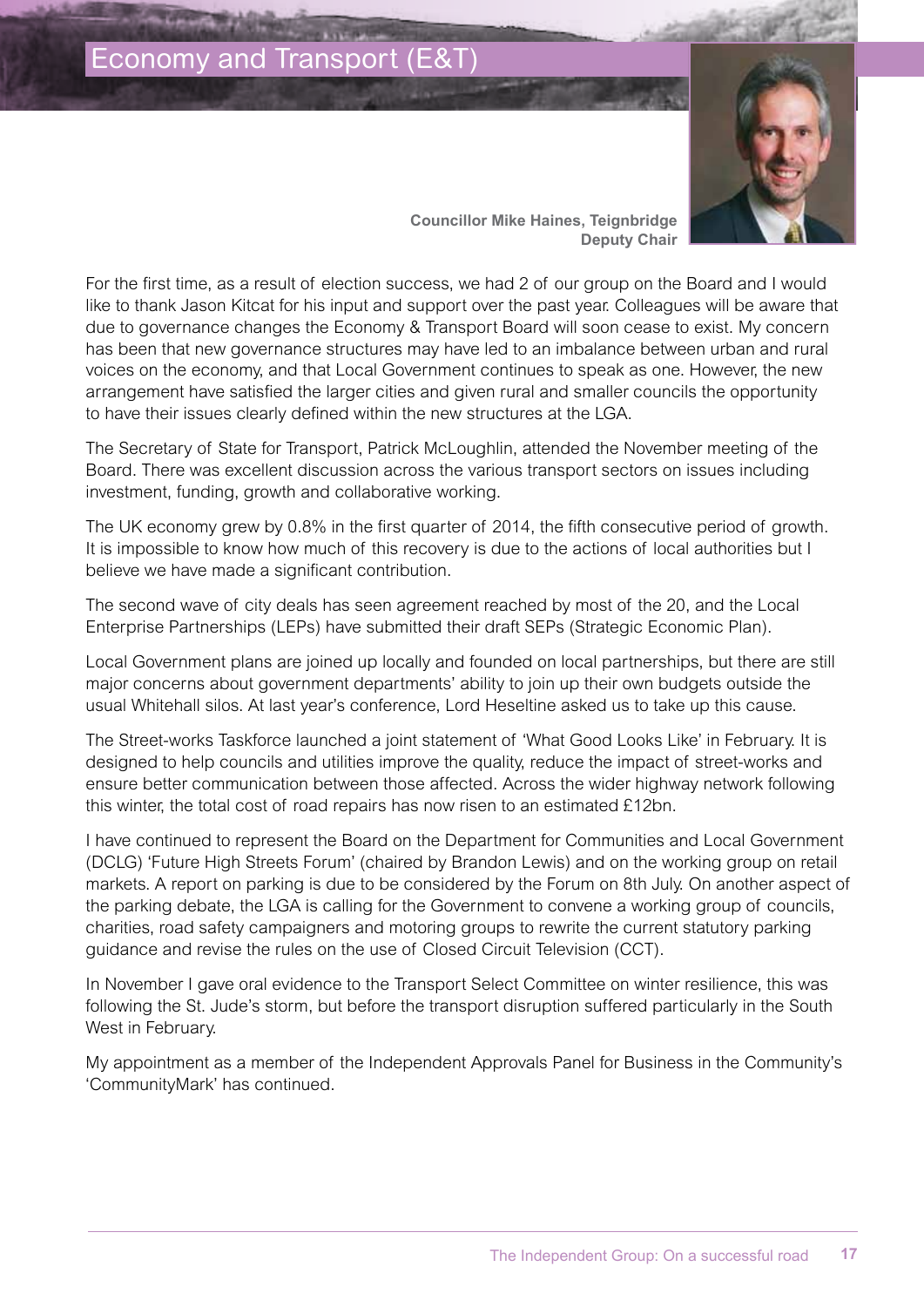

**Councillor Andrew Cooper, Kirklees Deputy Chair**

I successfully got the issue of Fracking on the agenda of the Environment and Housing Board. However, the scope of our discussions on the subject was in the main limited as to how to make maximise the funding on offer from Government. Discussion on the contentious benefits of Fracking to address fuel poverty and its impact on the local and global environment were not extensive. Given that both Kirklees and Sheffield Councils had passed motions objecting to Fracking on their land I had hoped for a more robust line on this very live issue.

As one of the Lead Members on the Environment and Housing Board we have had regular quarterly meetings with Greg Barker MP the Department for Energy and Climate Change (DECC) Minister where I have usually raised issues about the inadequacies of the Green Deal and ideas on how to improve the Energy Company Obligation (ECO). In April severe cuts were made by Government to ECO resulting in over a quarter of a million insulation jobs not going forward. I contributed to LGA's critical response to these proposals using the knowledge I have from working in the energy efficiency sector.

On planning policy the Environment and Housing Board gave strong representations to government on their mistaken view that Councils significantly slowed up the Planning process. We also gave evidence regarding building standards and I contributed to energy efficiency elements.

When provision of affordable housing has been raised on the board I have been consistent in pointing out the need for more social rented housing and the need to abolish the Right to Buy to maintain public provision and tenure choice for prospective householders. The Autumn Statement gave yet more incentives to encourage the Right to Buy which is compounding the problem of a diminishing stock of Council Housing in my opinion.

Government continued to drag its feet on the introduction of Sustainable Urban Drainage systems for new developments and our concerns as a Board were expressed. With the flooding events earlier in the year this just added to the concerns we had regarding this area of work.

I have jointly chaired the Climate Local Steering Group which aims to highlight and share best practice on Climate Change Mitigation and Adaptation.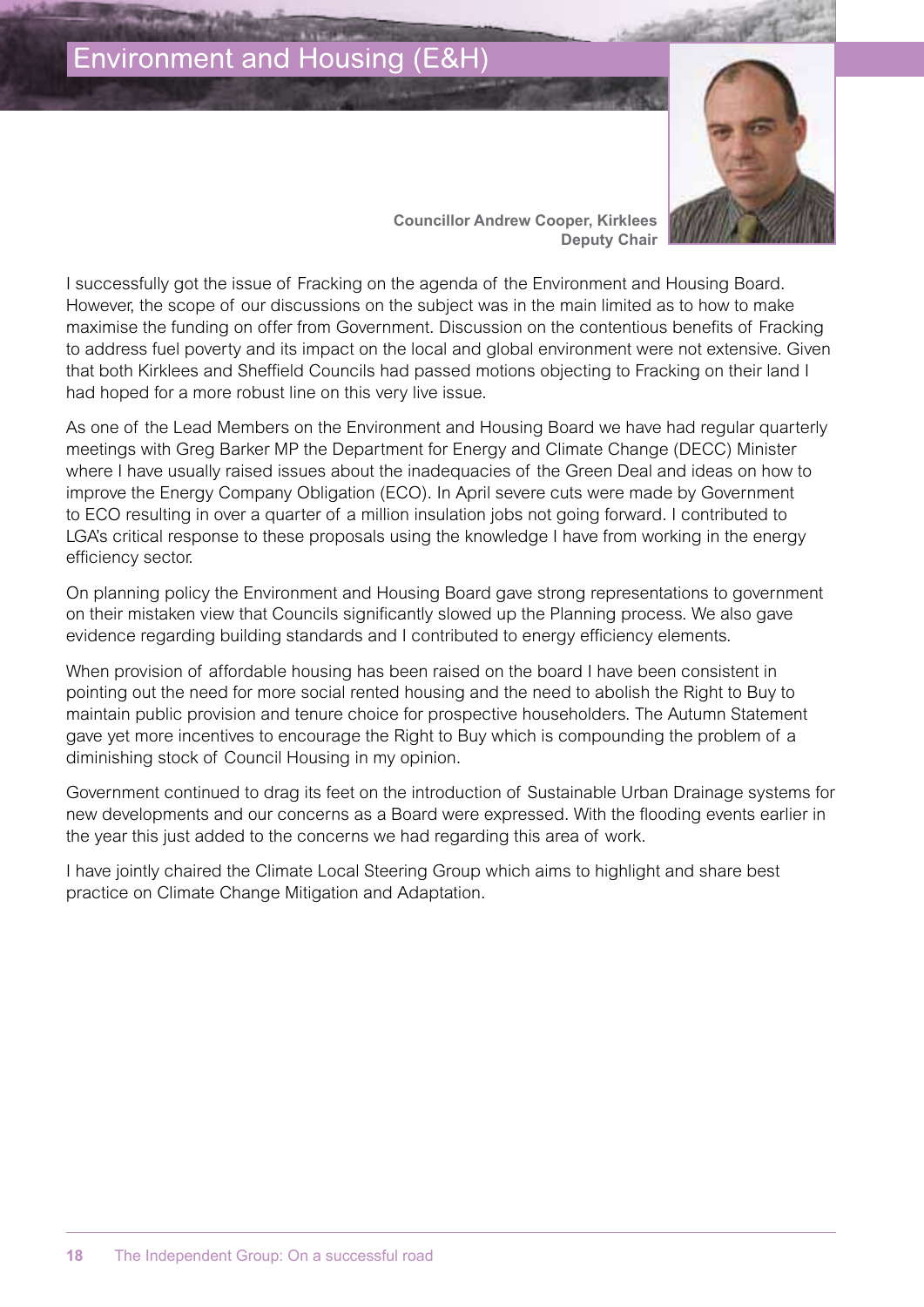

**Councillor Clarence Barrett, Chairman** 

It has been both a privilege and challenge to chair this important Board over the last year.

Over the year, LGA lobbying in Whitehall and Brussels secured devolved spending decisions for £5.3 billion of EU structural and investment fund (ESIF) to Local Enterprise Partnerships Areas (LEPs) to deliver growth and jobs.

A Shadow National Growth Board was established to put in place management and delivery arrangements for the ESIF, bringing together Ministers and officials and stakeholders. The LGA delegation was led by Sir Merrick Cockell and was successful in establishing greater clarity and influence for local partners in managing, monitoring and delivering the programme.

Other areas of work included:

- • Public procurement rules which will benefit councils through simplified processes
- Improvements to state aid rules governing regional airports
- • A positive dialogue over proposed EU data protection rules and EU civil documents
- Flexible approach to the proposed local transport plans, congestion charges and to limit the maximum length of proposed 'mega trucks'
- Influencing the European Commission drafting of waste legislation

The Board also considered the Congress of the Council of Europe 'peer review' of local democracy in the UK. While the report expressed satisfaction with the UK in general, there were notes of concern regarding the financial resources of local authorities, their limiting tax raising powers and their dependence on government grants. It also underlined the need to address ambiguities in the law relating to the right of self-government and the limitation of local authorities' discretion to manage local affairs. One of the recommendations made by Congress is that the Government takes measures to reduce the financial burden on local authorities. With further cuts down the line, we await a response!

On International work, we worked with the Commonwealth Local Government Forum (CLGF) to support a funding programme aimed at strengthening local government in south Asia and southern and western Africa. Furthermore, since completing an ambitious Pan-African peer review programme with United Cities & Local Government in Africa, I am pleased to see that demand for British peer support has grown.

The new structure of the LGA has meant that the E&I Board will no longer exist, however all elements of its work programme will be absorbed into the LGA Executive and relevant Boards.

It has been a pleasure to work with colleagues across the LGA structure on this Board, which was very ably supported by excellent officers, and I look forward to seeing the good work continue in the new structure.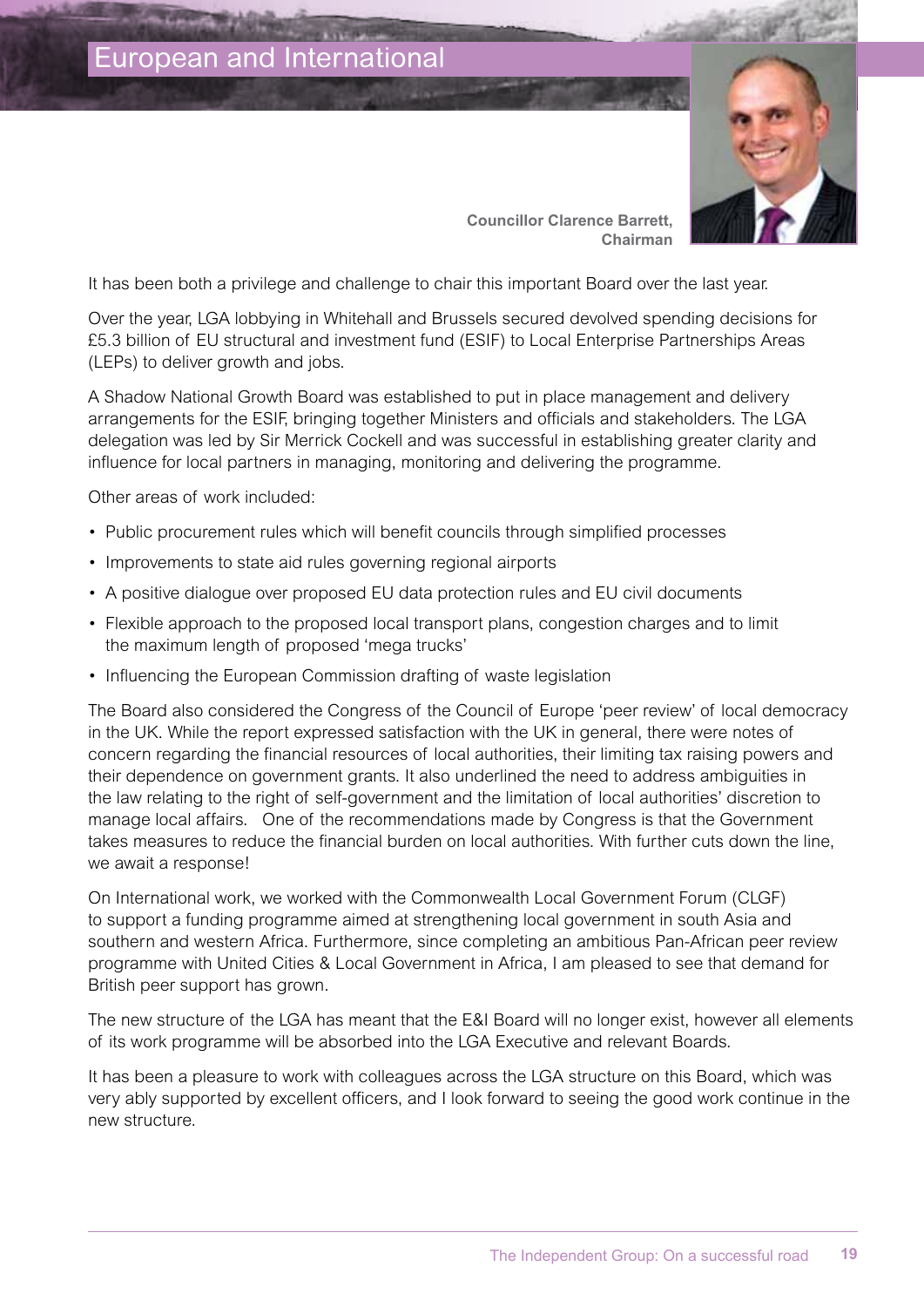

**Councillor Shirley Flint, North Kesteven Deputy Chair**

Having previously served a year as Deputy Chair of the LGA European and International board, September 2013 saw me changing to become Deputy Chair of the Improvement and Innovation board.

From the outset, this board appeared to have more relevance to my role as a District Councillor, and this has been confirmed as the months have gone by. It has been fascinating to see how innovative some councils have been to deal with the massive cuts from central government, which are really starting to bite more each year, and will continue to do so. It is also true to say that some councils have been less quick in starting the process, and are struggling now to balance the books.

I was given the lead responsibility for productivity, which has covered areas such as procurement and income generation. I am particularly interested in income generation as a means to minimise cuts to council services, and redundancies. I represented the LGA at an event in Manchester on June 5th, giving a presentation on income generation. I have met with officers at my own authority to look at productivity in general, and waste in particular.

Every second month, there has been a meeting of the Performance Support Panel (PSP) which reviews the particular issues some councils are facing reference service delivery, including child protection, financial issues and governance. Again, it has been really interesting to review the pace of improvement across councils.

Having been a member of a peer challenge team at Torridge in June 2013, I was keen to extend my knowledge into other areas of council work should a future opportunity arise to take part in another Peer Challenge. In March this year I attended a two day Planning Advisory Service (PAS) seminar in London, which looked at planning for peer mentors, and also how planning can generate income, and/or how planning departments can be more efficiently run.

Overall, this last year has been very challenging, but in a very good way. I have a real interest in the work of the Improvement and Innovation Board, and feel I have found 'my place'. I would love to have the opportunity to serve another year on this board where I would look at extending my work on productivity, and produce reports on other areas of this extensive subject.

Thank you to the Independent Group for giving me the chance to promote the experience and capability the group can bring.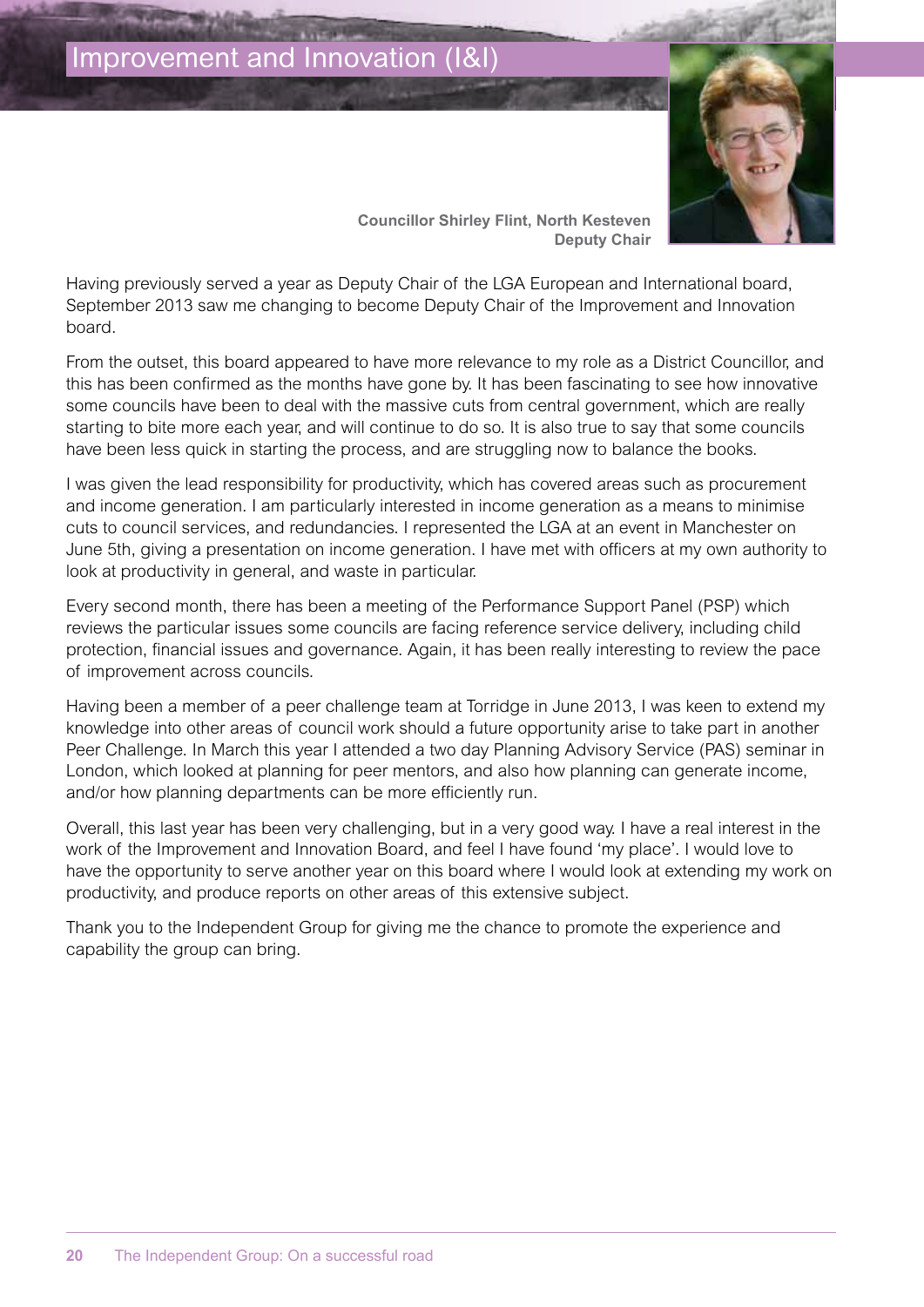### People and Places (new Board in 2014)



**Executive Mayor Tony Egginton, Mansfield**

Firstly may I thank you for your nomination to the above Board and I would like to bring conference delegates up to speed with the progress made since its first meeting in April 2014. This board replaces both the Urban and Rural Commissions and I would like to summarise the reasons for its inception. Non-metropolitan areas account for about half of England's Gross Value Added (GVA). This means that their economic contribution and growth potential is just as significant for the nation as that of the cities. Their mix of businesses, and the challenges in areas of less dense population, of more diffuse transport networks, of market towns, green belts and small cities, art, however different, and so is the pattern of governance. Different challenges – both economic and administrative – need different solutions. The LGA's boards should reflect both the metropolitan and non-metropolitan agendas, hence the establishment of the board which it was felt should include in its work programme a number of themes.

It was decided at the first meeting that the focus would concentrate on four key issues:

- Planning and infrastructure to support growth, which would be Councillor Watts's remit.
- Welfare, employment and skills allocated to me.
- Housing allocated to Councillor Kidd
- Public service transformation to Councillor Hodge who is also the Chairman of the Board.

An independent Commission on Economic Growth and public services in non – metropolitan England has been formed, is chaired by Sir John Peace and has been tasked by the LGA to seek ways to stimulate growth regionally, create new jobs and help people live their lives better. Their work will involve in particular looking at the impact of recent shifts in policy, towards a more decentralised approach to supporting growth through LEPs and place based growth deals; devolving elements of public funding and encouraging innovation and better integration in public services at a local level and assessing how these policies ought to develop over the rest of the decade.

The Commission will aim to gather evidence and produce an interim report by this summer and make recommendations in a final report by the autumn.

There is a meeting scheduled prior to conference and I will be only too pleased to bring delegates up to date.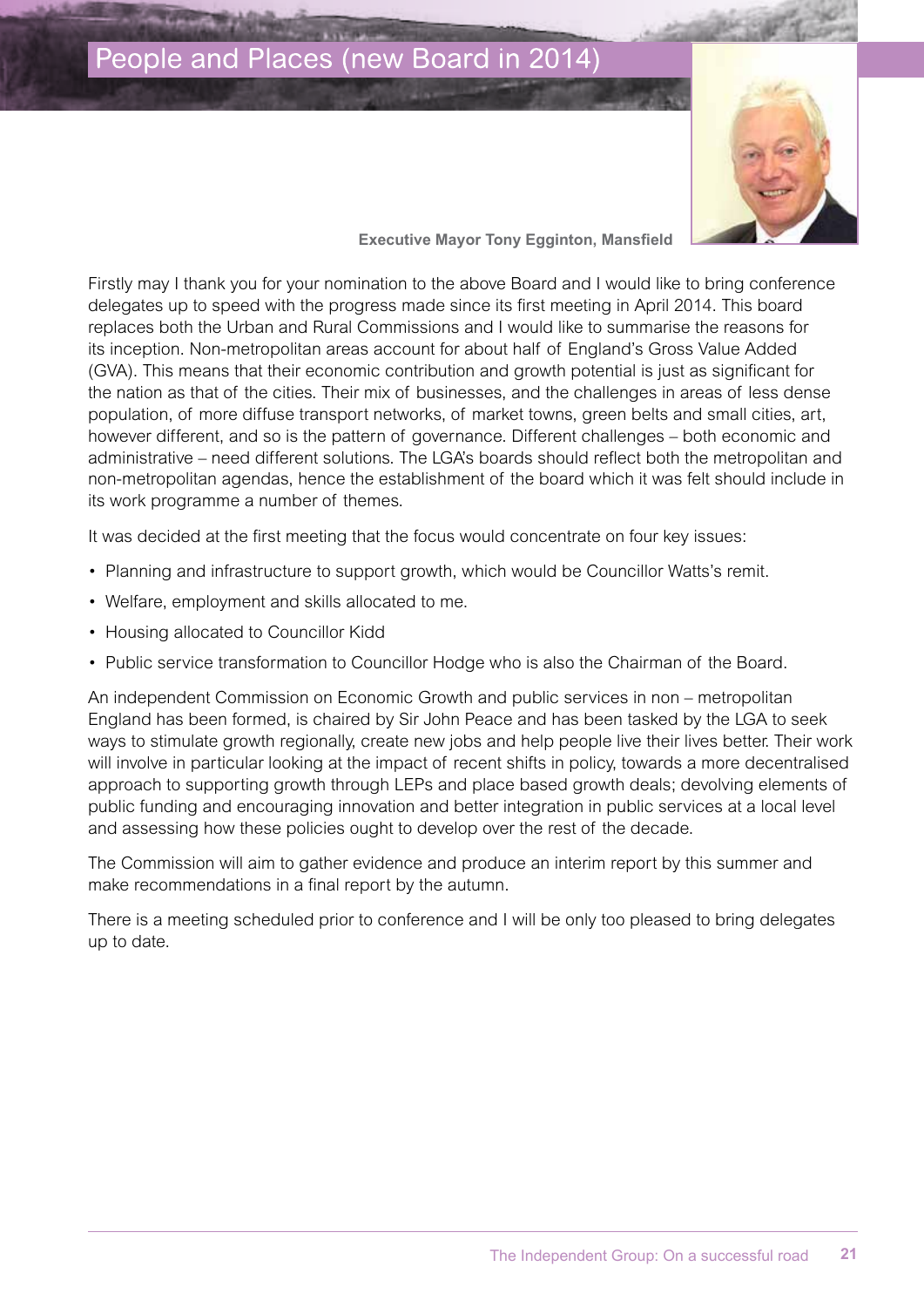## **Safer and Stronger Communities (SSCB)**



**Councillor Philip Evans, Conwy Deputy Chair**

This was my second year as a Deputy Chair and I attended all the Board meetings and all except one of the Lead members' meetings. This is a large Board – 18 members – and it has been interesting to meet a broad cross-section of councillors from a wide geographical area. I have also served concurrently as a director of the Local Authorities Co-ordinator of Regulatory Services (LACoRS) until its dissolution earlier in the year. Following the municipal elections in May 2013, the Independent Group was entitled to an additional member and I was joined by Cllr Colin Mann, Plaid Cymru, from Caerphilly. I am most grateful to Colin for the support he has given me and for his valuable input at the board meetings.

The main work of the SSCB is commenting on and trying to influence legislation as it passes through its various stages. It has been rewarding to see we have had positive outcomes in many instances all of which will be of benefit to local government. Examples include changes to the Modern Anti-Slavery Bill; Deregulation Bill; the new Anti-social behaviour provision and the Consumer Rights Bill. We have considered various issues during the year, one topic in particular – Female Genital Mutilation (FGM) – overlapped with the Community Well-Being Board and we are very grateful to Cllr Gillian Ford (Deputy Chair of that Board) for taking the lead for the Independent Group on this subject affecting as it does many young females in ethnic minority groups.

A major piece of work the Board dealt with was the proposals for licensing reform and the publication of the document "Open for Business". Whilst I had some particular concerns that "licensing" was seen as embracing all local government regulatory functions e.g. including certain highways' responsibilities, these seem to have been accommodated in the final document.

We had visits and presentations by Lord Taylor of Holbeach, a Home Office Minister and Lord Currie, the Chair designate of the Competition and Markets Authority.

During the year, I acted as a facilitator at a Licensing Workshop put on for the benefit of councillors in the North West of England and North Wales. These Workshops take place at various locations around the country and are of considerable benefit to those serving on Licensing Committees.

In February, Cllr. Mehboob Khan stepped down as Chair of the Board. I found Mehboob to be a most effective Chair, operating in an inclusive way and having an excellent grasp of the subjects we covered.

Following the new governance arrangements agreed by the LGA, from 1st September 2014, the Board will be restyled "Community Safety Board" and will assume overall responsibility for fire with the Fire Services Management Committee reporting to it.

I have been greatly encouraged in my role by the Group Officers whose advice and guidance is invaluable. I am also very grateful to Maggie and her colleagues in the Group Office for their help and support at all times.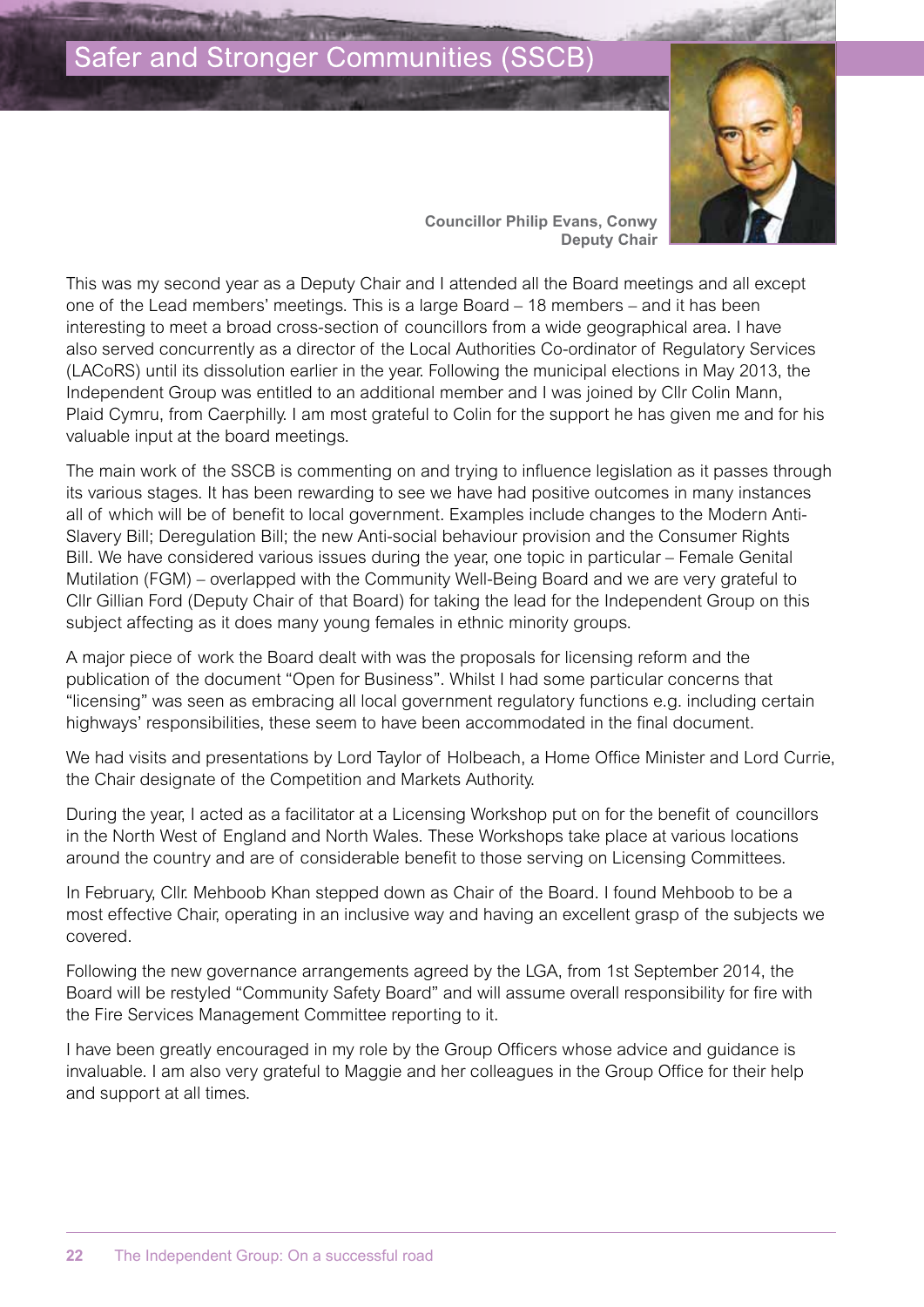## Workforce Board (WFB) and pay and negotiations



**Councillor Linda Van Den Hende, Havering Deputy Chair**

The Workforce Board (WFB), National Employers for Local Government Services (NJC), the National Employers of Teachers (NEOST) and the Fire and Rescue National Employers (NJC) have met regularly over the year and discussed a wide range of employer/ee based issues. Some of these areas have been challenging and it has been welcome that whilst discussions are wide ranging and reflect different viewpoints, a significant measure of agreement is reached. As ever the main areas of debate have centred on pay and terms of reference of our various groups of employees for which we have responsibility. Changes to pension schemes have been a significant feature and whilst some changes to Regulations have been introduced after much negotiation, there are still some areas to finalise.

Negotiations are always difficult against shrinking budgets and much of the discussions are of necessity confidential, however I consider that the contribution our Group makes during debate is considered to be of value, often reflecting a different view and drawing on our own experiences. Whilst areas of negotiations at this time remain confidential a short summary of the main areas is set out below.

#### **Local Government NJC**

As expected the Trade Unions tabled a claim for a significant increase to pay for all grades. They perhaps anticipated that the Government would propose an increase to the National Minimum Wage and sought to set their claim above that level. A series of national roadshows were led by the LGA with Member input to seek a view on affordability for a pay increase for 2014. There was general agreement that a pay award should be made but within a 1% envelope. Following careful discussions and negotiations an offer was made which although very slightly above the 1% overall, was weighted to the first six pay points. The offer for those was well above 1% and above the new minimum wage which operates from October 2014. The Trade Unions have rejected the offer and are balloting for industrial action A similar offer was made to the Craft Workers, without them making a claim and this has led to a request for a meeting. Discussions are ongoing in respect of claims from Chief Executives and Chief Officers.

#### **Teachers (NEOST)**

The first set of outcomes from the revised arrangement to Teachers Pay are not yet available so it is difficult to judge what issues may arise. Cleary the intention of the new arrangements is to be a performance led approach and it is anticipated the first year experience will expose any concerns. Teachers' pension arrangements are changing with further consultation on administration funding and employee contribution rates amongst other things. Consultation runs until 18th July 2014.

#### **Fire and Rescue Services NJC**

There remains the ongoing dispute with central government regarding the changes proposed to the Fire and Rescue service pension scheme. Although some progress has been made there remains the outstanding issue of full pension for firefighters who may be unable to reach the required fitness level. Some work is being undertaken jointly on fitness standards, although this has as yet not reached any conclusion. I have been invited to, and attended two meetings so far on the issue of retained firefighter pensions where there could be additional costs to the pension scheme as a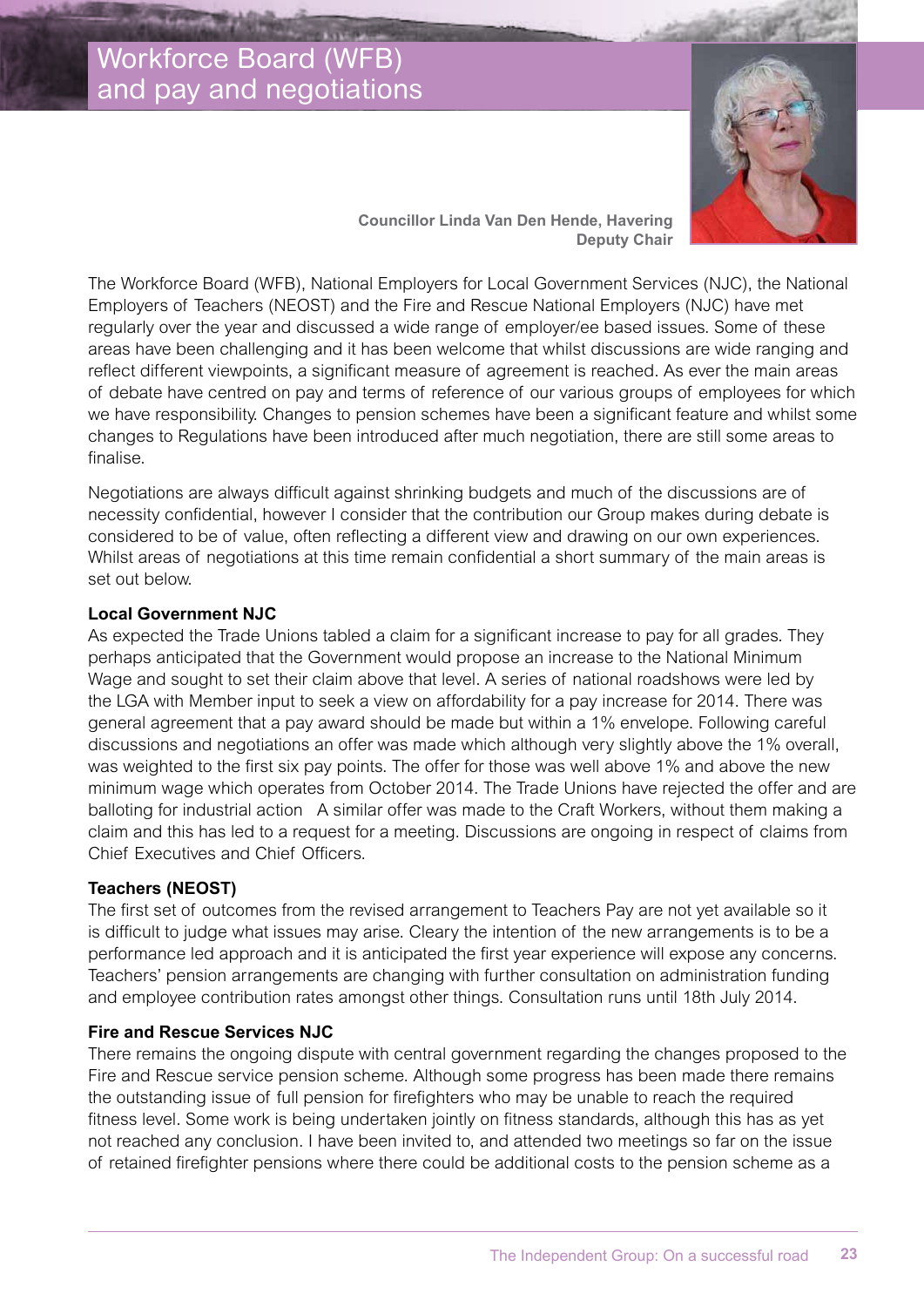result of retained firefighters having the right to join the pension scheme retrospectively and accrue benefits. The size of any additional cost will not be known in full until well into 2015. There is a meeting later in June where we anticipate a pay claim will come from the Fire Brigade Union. In addition a meeting to consider a claim from senior fire officers is taking place in June.

#### **Social Work Careers Task and Finish Group**

A joint group made up from Members of the WFB and the Children and Young Peoples Board has been convened to examine ways to recruit and retain social workers for both Children's and, by implication, Adults. There is an acute shortage of experienced social workers, although no apparent shortage of people in training. Work is at an early stage, however I am a member of the group and we have set out an ambitious agenda. Officers are currently undertaking a mapping exercise to capture existing good practice. Work on refreshing the Employer Standards is being undertaken by the LGA in close collaboration with the College of Social Work. No time scale has yet been set for this group as we await the mapping exercise.

I have been grateful for the very professional support and information provided from the Workforce Team under Sarah Messenger.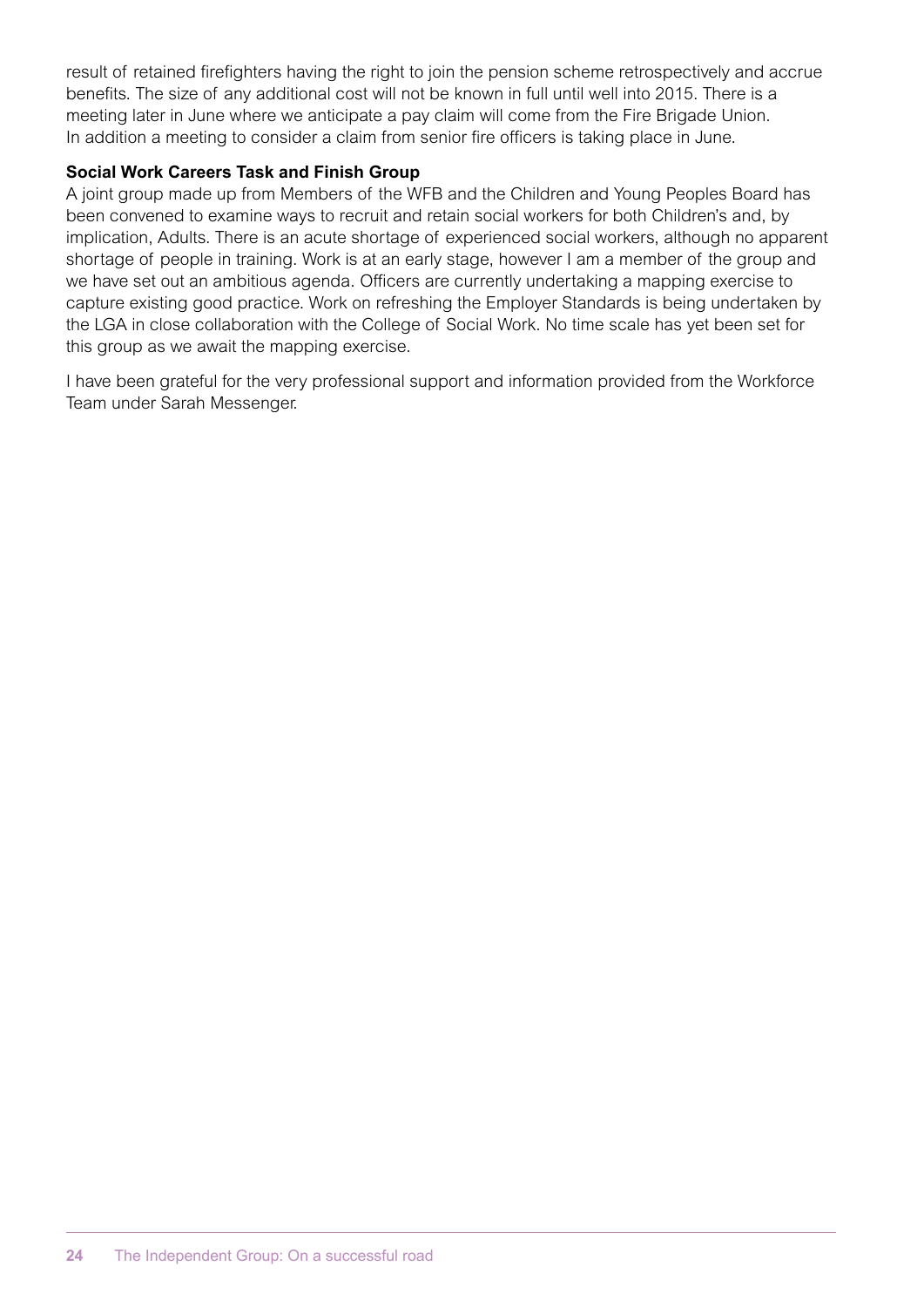

**Alderman Matthew Richardson, City of London Deputy Chair**

This year I have been the Independent Group representative on the Finance Panel. Since my last report I have attended five meetings of the panel. The purpose of the panel is to review and consider ways in which local government is funded and ways in which that funding can be maximised. The panel is comprised of a number of elected officials from all types of local authorities and thus a general consensus view of the finance problems can be reached. This Panel is being disbanded at the end of this session of the LGA to be replaced with the Resources Board.

This year, as last year, has been depressing in the way that central government has ignored local government. Last year I suggested that I and the panel felt like King Cnut, trying to hold back the tide. This year the feeling is more like the classical myth of Cassandra, cursed by the Gods with the ability to see the future but unable to convince anyone of the truth of her visions. The Finance Panel has seen the future, and it is bleak. All the figures point to the fact that these cuts are unsustainable but for some reason nobody, least of all DCLG, is listening. At every turn it seems like the DCLG do not have the regard for local government that they ought to.

This year has not been a great year for local government funding and although many authorities have found a way to make savings in their budgets mandated by central government cuts there is a sense that the blood has come out of the stone. Funding for some councils makes them near unsustainable. The lack of success of schemes like Universal Credit has definitely started to give central government pause for thought but they are not yet listening fully.

The LGA is making some progress in being heard and programmes like the "Any Council" and "Any Household" setting out the funding position are clever ways of getting the incredibly pedestrian message of local government funding over in a way that is, at least, not wholly unpalatable to the general public. The Local Government Finance Commission is a step in the right direction for getting a hard hitting look at finance in a relatively neutral way.

I reiterate the view of my last report which was that the solution is simply to keep batting, so long as the LGA continues to produce high quality evidence based reports on the problems, and solutions, for local government then we are doing our job and when the problems that are predicted start to occur it will be easy for the LGA to start taking a more leading position in remedying those problems. The most recent spending review submissions are an excellent example. Sadly I fear that once again central government will continue to ignore and shift its problems onto local government. It is this dynamic that makes the work of the LGA so vital.

#### **Did you know..**

Finance

There has been a 40% real terms cut in government funding to local authorities during the life of this Parliament.

#### **And..**

Local Government has delivered £10bn in savings since the start of this Parliament but another estimated £10bn is to come before the end of the decade.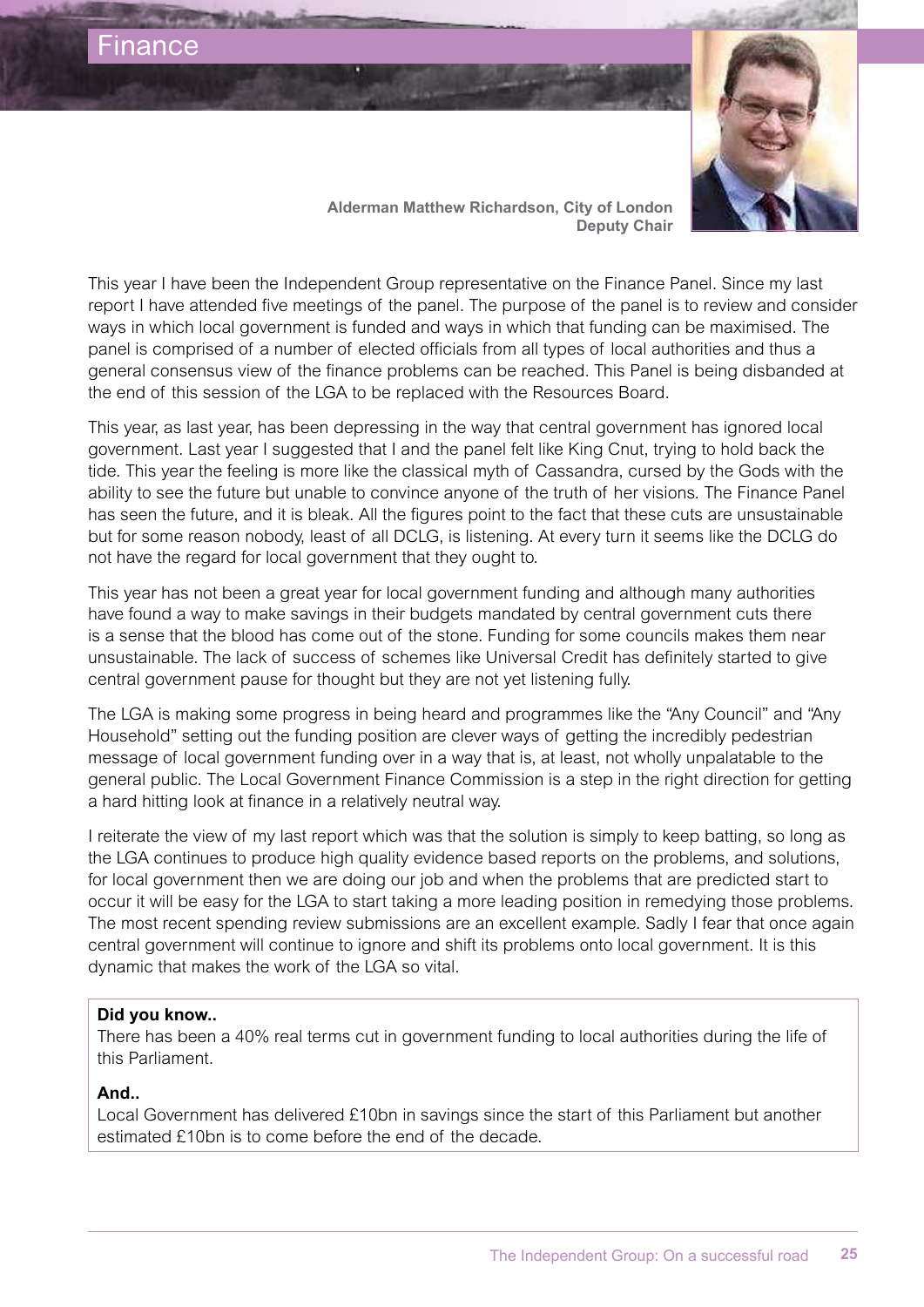# **Committees**



**Alderman Ian Luder CBE Deputy Chair**

It has again been my privilege to represent the Group on the LGA Audit Committee, and I have now completed my third year in that role.

In the new slimmed down version of the LGA, the Audit Committee only meets on two occasions, November and June, although each of the sessions are fairly chunky. Each of the groups has one representative on the committee, which for the past three years has been chaired by Labour.

I would make one general observation. When I joined the Committee three years ago, its remit was "Audit and Scrutiny" and it met approximately quarterly. The scrutiny function was transferred to the Resources Panel for 2012-13 but the Resources Panel was disbanded last summer, and the Leadership Board assumed direct responsibility for the finances of the LGA and subsidiaries.

Both meetings of the Audit Committee had 100% attendance.

- The Audit Committee produces a succinct summary of its work, which we settled at our June meeting, and which is published in the pack for the Annual Assembly. I am therefore not repeating the detail in this report, but would highlight four key issues:
- The external auditors have given an unqualified Opinion on the accounts, which for the third year consolidate all the subsidiaries of the LGA
- • The internal auditors, (a function which is externalised) completed all their planned work, and the Head of Internal Audit has given an Opinion in which he stated that "…The LGA has adequate and effective management, control and governance processes to manage the achievement of its objectives" which is clearly satisfactory
- There were no instances of fraud or corruption reported, discovered or investigated
- • One of the key risks of the LGA has been in the field of its pension liabilities, particularly with regard to the scheme with West Sussex County Council, in which scheme there were only 4 remaining staff. Since the year end, those staff, former staff and current pensioners within that scheme have been transferred, along with the relevant assets, to the Merseyside scheme, which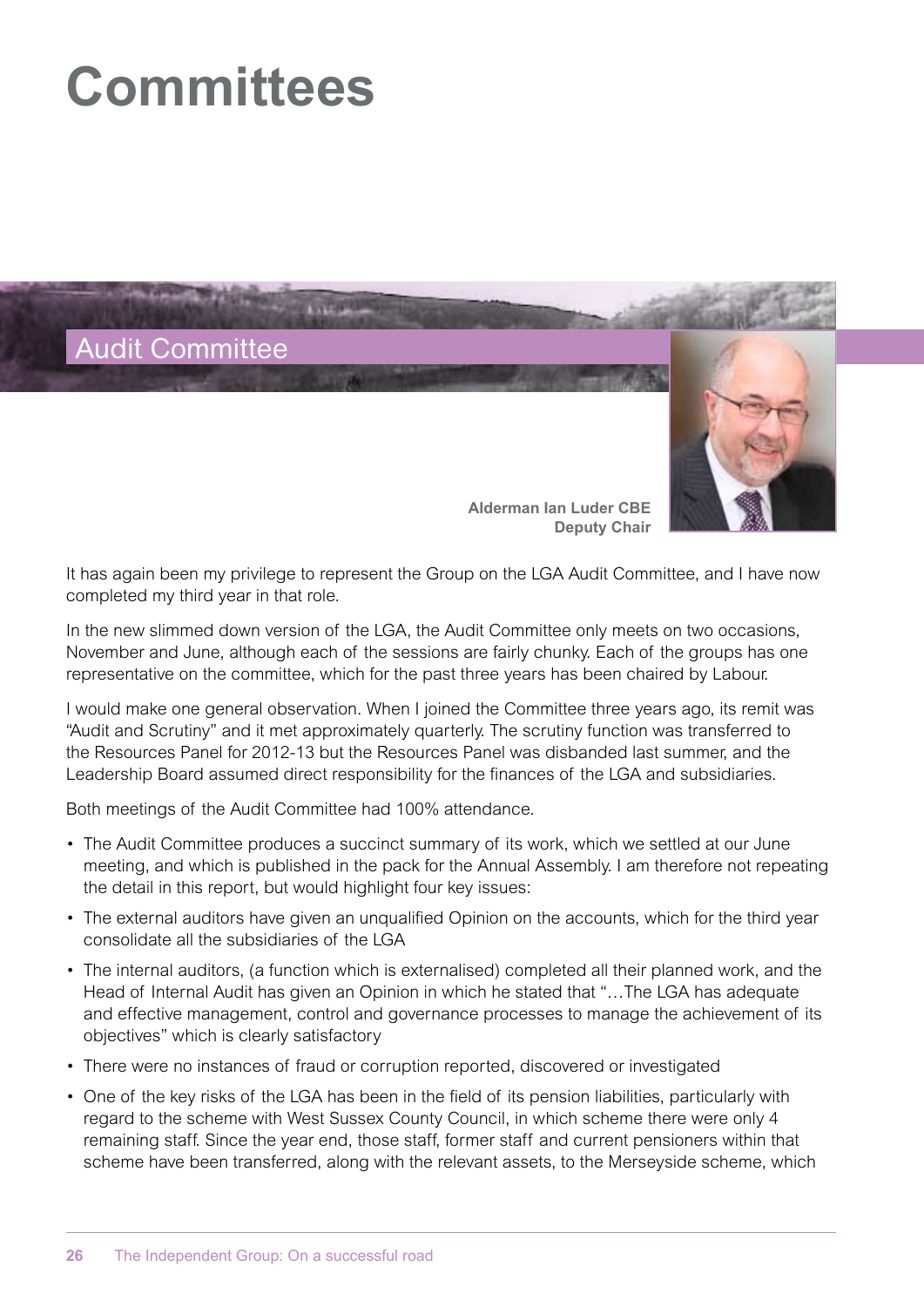together with the London Borough of Camden scheme, house all the rest of LGA staff, This avoids the risk that had those four staff left the LGA, the LGA share of the deficit within the West Sussex scheme would have been payable immediately. The deficits within the remaining two schemes are being settled over 22 and 15 years respectively.

Although far from the glare of publicity, the Audit Committee is a fascinating body on which to serve, and I wish my successor well.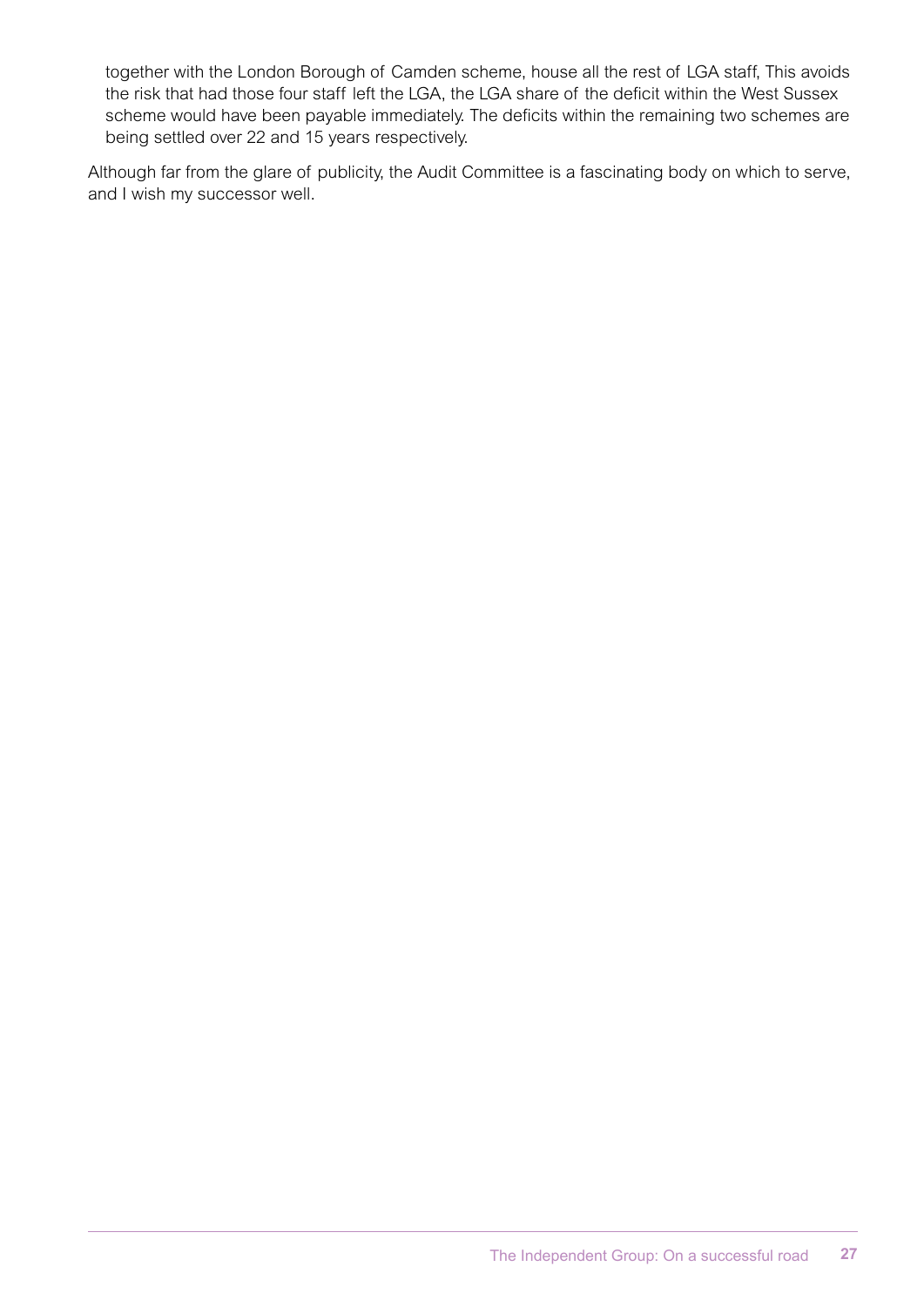# **Commissions**

Fire Commission



**Councillor Philip Howson, East Sussex Deputy Chair**

The Fire Services Management Committee and the Fire Commission have had a busy programme of work this year, including looking at future funding, reform linked to the Knight Review, Futuring (other environmental and societal changes impacting on the delivery of services), planning for risk: what does good look like, Blue Light Interoperability, sprinklers, Retained Firefighters' pensions, Sector response to Coroners' recommendations arising from incidents in high rise blocks of flats, national negotiations and communications. I have enjoyed meeting other Independent Group members and thank those appointed to the LGA Fire Commission for their contributions.

#### **Emergency Services Mobile Communication Programme (ESMCP), Summary and Overview – June 2014**

**Current Provision:** All three emergency services currently utilise the Airwave radio system based upon a private Tetra network. This has been in place since 2009 and has provided reliable, good quality wide area communications. However the dedicated private network is an expensive approach and Tetra is now being superseded by other technologies in particular Fourth Generation Long Term Evolution (4G LTE).

**Emergency Services Mobile Communications Programme (ESMCP):** Airwave contracts expire across Police, Fire and Ambulance services from 2016 to 2020. The ESMCP Programme has been underway since 2011 and is now in the procurement phase with considerable response from industry to the Pre-Qualifying Questionnaire in recent weeks. The three emergency services (3ES) have been heavily involved in development of the requirements for the system and these will form an integral part of the next stage of procurement – the Invitation to Tender. The new network which will be provided by the Programme will be known as the Emergency Services Network (ESN).

The Programme is seeking to provide a wide area communications system that is cheaper than the current provision, provides increased flexibility and makes use of newer technologies. The requirements will also seek to ensure that over the life of the contract services are able to take advantage of developments and, in the longer term, to utilise ESN to work more efficiently. The key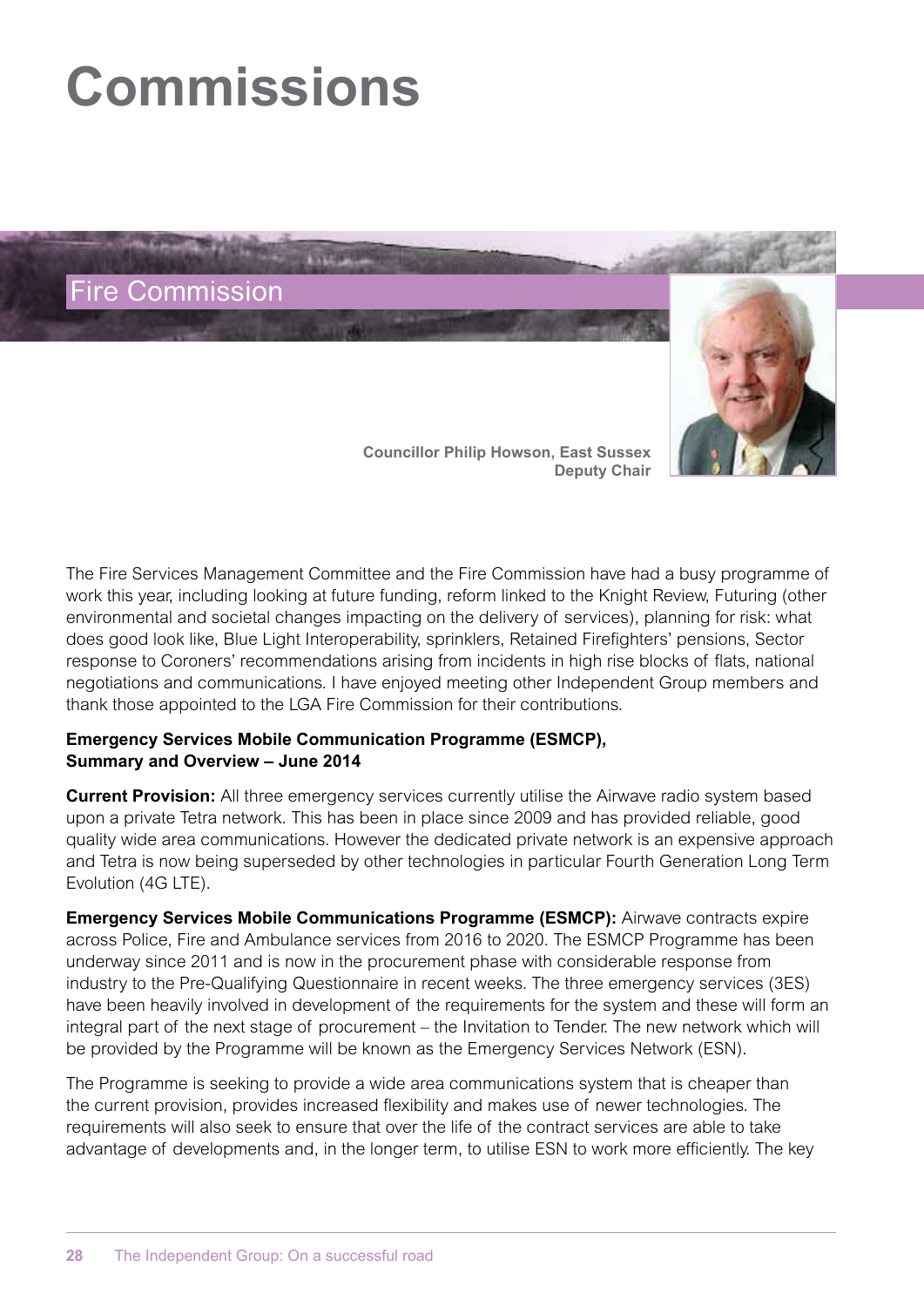improvement required over Airwave is the provision of mobile broadband data capabilities, data transmission being a particular weakness of the current system.

**Timeline:** Tenders and technology proposals will be evaluated during autumn 2014, Full Business Case approval and contract award is expected in spring 2015. At this time it is expected that service commencement will be from late 2016 with first services going live shortly afterwards.

**Transition to ESN:** Plans currently see services transferring to ESN on a regional basis but a key requirement is that full national coverage will be an essential prerequisite before any service moves over to the new network. Initial stages of the transition will be to connect all service control rooms prior to vehicle installations.

**Risks:** There are a number of risks which are associated with this programme and which Fire and Rescue representatives, through the Chief Fire Officers' Association (CFOA) have under review. These include whether the innovative technologies likely to be proposed are suitably mature, whether the time between contract mobilisation and services going live will be sufficient for the contractor to implement the necessary national coverage and also whether the necessary prioritisation for 3ES users will be available on the commercial networks which will be key to cost savings. However at this time, other than a requirement for ESN to be cheaper, there is no specific financial data and no guarantee around the provision being cheaper for all of simply for the UK taxpayer as a whole.

**Programme Governance:** Fire and Rescue services are well represented on the Programme through CFOA. Chief Fire Officer Dave Webb, Leicestershire Fire and Rescue Service (FRS) represents services on the Steering Group. Acting Chief Officer Darryl Keen, Hertfordshire FRS represents services on the Programme Board and is the Fire Business Change Lead whilst there is a small team of three officers embedded within the Programme working through CFOA. Coordination with DCLG is managed through the Fire Customer Group with regional representatives. I also sit on the Customer Group.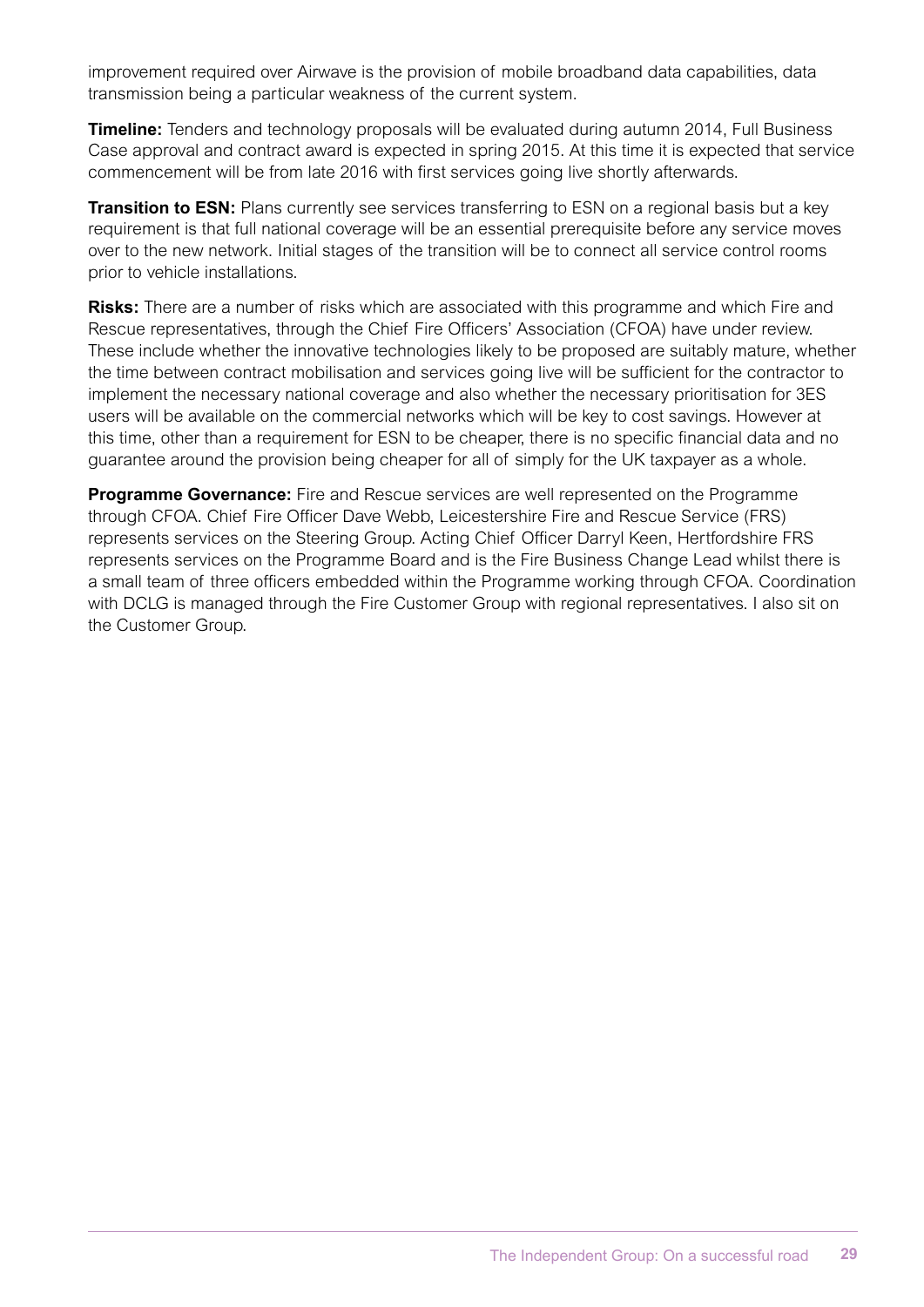

**Councillor Bertie Mackay, Warwick Deputy Chair**

The purpose of the Rural Commission was to:

- provide the forum in which rural authorities can discuss matters of common concern and exchange good practice and experience
- ensure the LGA takes into account the needs, priorities and aspirations of rural authorities in formulating and promoting its policies
- help the LGA to promote the role and interests of rural authorities and the ability of those authorities to meet the needs of the communities they serve

The Rural Commission and Conference took place on 3 and 4 September 2013 at the Hilton Warwick/ Stratford-Upon-Avon, focussing on the theme of rural growth and public service reform.

#### **Plenary session: Rewiring Public Services**

Cllr Andrew Lewer, Vice-Chairman of the LGA introduced the Rewiring Public Services campaign, which was launched at the LGA Annual Conference 2013. The campaign aims to stimulate debate about the changes needed to ensure public services meet the future needs and aspirations of communities.

The current model of local government in England is particularly centralised and unsustainable. The black hole between the costs of public services and funding for public services is widening and the impact on residents is particularly felt in rural areas, where there are higher costs for delivering services. The campaign aims to put citizens at the forefront of decisions. There are 10 proposals to rejuvenate democracy, work to prevent problems, boost economic growth and create stronger communities.

#### **Welfare Reform**

Rose Doran, LGA Officer outlined the government's welfare reform agenda, which is one of the most extensive reform programmes for some time. The majority of savings in the reforms come from downratings, rather than the high profile benefits such as the 'bedroom tax'. The reforms change people's relationship with the benefit system and the state and Universal Credit is the vessel for many of the reforms. A key message from local to central government is that government must understand the impact on communities as well as local government's role in the welfare reform agenda, particularly as a key partner who can bring together a diverse range of service providers.

Nicoya Palastanga, Universal Credit Pilot Project Manager from West Lindsey District Council reflected her experience of the West Lindsey Universal Credit pilot. For rural areas, there are particular issues which need addressing in the rollout of Universal Credit, for example, the move to digitally access benefits will impact those rural areas with poor broadband service.

One way West Lindsey District Council is working to make Universal Credit successful is by inviting the job centre to move into the council building in order to work more closely together, as well as helping to remove the stigma for people visiting the job centre. The council is working more closely with the Credit Union and the Citizens' Advice Bureau (CAB) offering an intensive support service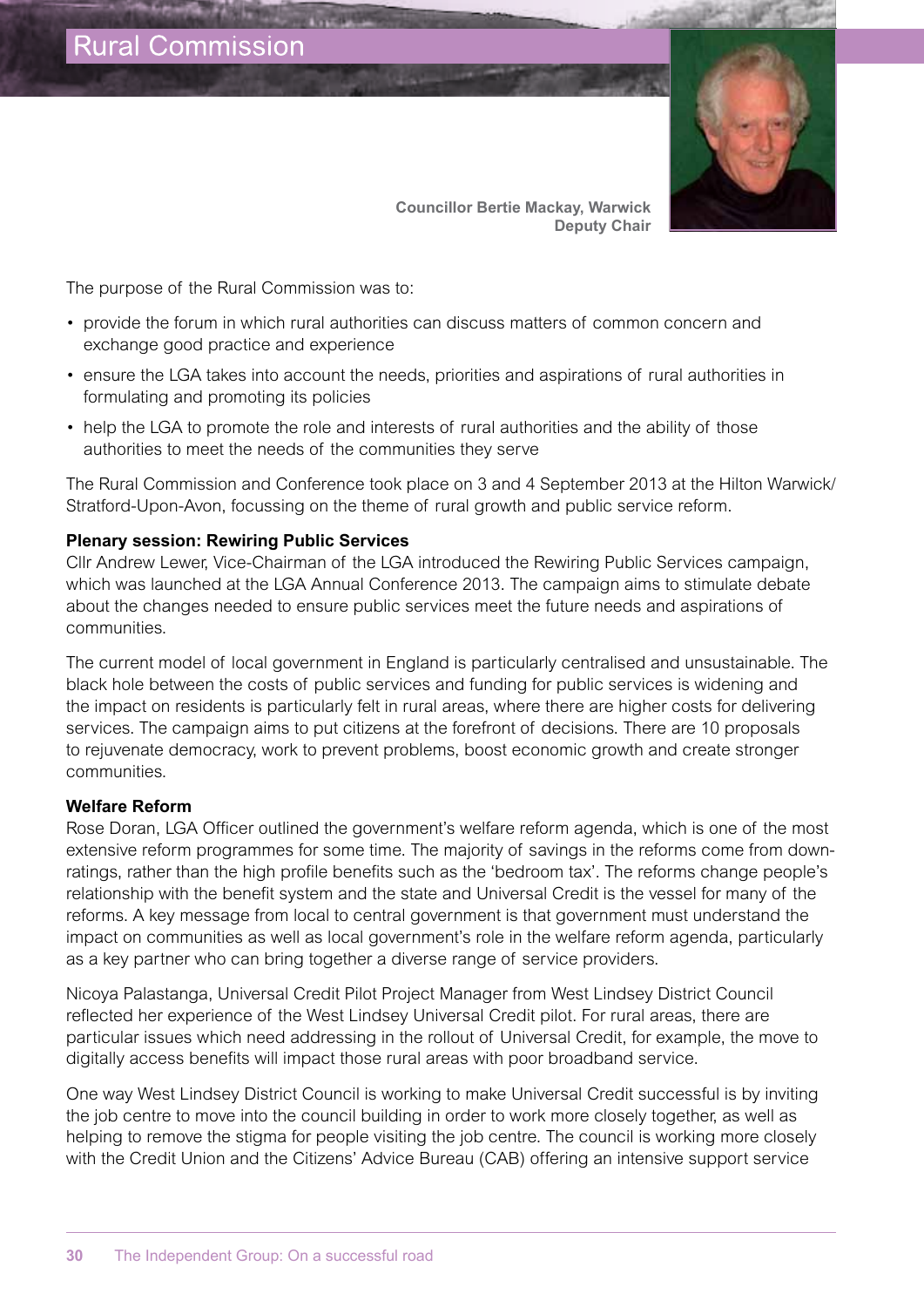with local legal and financial organisations to help people improve their budgeting skills and alleviate financial issues. The council is also addressing access to broadband by donating old computers to be set up in community areas for people to use to claim benefits, as well as job search.

The Universal Credit Pilot authorities held open days and Nicoya encouraged members to attend these to find out more.

#### **Infrastructure planning and delivery**

• This workshop explored the tools available to councils planning for infrastructure, including the Community Infrastructure Levy.

#### **Growth deals**

• This workshop provided an opportunity to hear how councils from Wave 1 and 2 City Deals prepared proposals and their learning from the process so far.

#### **Fuel poverty**

• This workshop explored how councils and their partners are working to help rural residents overcome fuel poverty, including bulk fuel buying.

At an Extraordinary Meeting of the LGA General Assembly held in January 2014 the Rural Commission was disbanded.

I was delighted that the Rural Commission came to Warwick District. The meeting was well attended and Owen Patterson was the Principal Speaker as indeed he had been the previous year. There were lively discussions and the evening outing to Royal Leamington Spa was well received. The Vice Chairman of Warwick District Council, Councillor Clare Sawdon, welcomed the delegates who split into two groups. One group toured the Jephson Gardens with its award-winning reputation; the second group studied the Art gallery. Both were impressive.

There was excellent co-operation between the LGA team and the Cultural team of Warwick District Council. I personally found the LGA team extremely helpful with valuable advice.

All good things come to an end and, while the January meeting felt like a farewell, the raison d'etre of the governance changes are understandable. I have thoroughly enjoyed my spell as the Independent Group Vice-Chairman and I am grateful for a rewarding experience.

The purpose of the Commission was to provide the forum in which urban authorities can discuss matters of common concern and exchange good practice and experience, to assist the LGA to take into account the needs, priorities and aspirations of urban authorities in formulating and promoting its policies, and to help the LGA to promote the role and interests of urban authorities and the ability of those authorities to meet the needs of the communities they serve.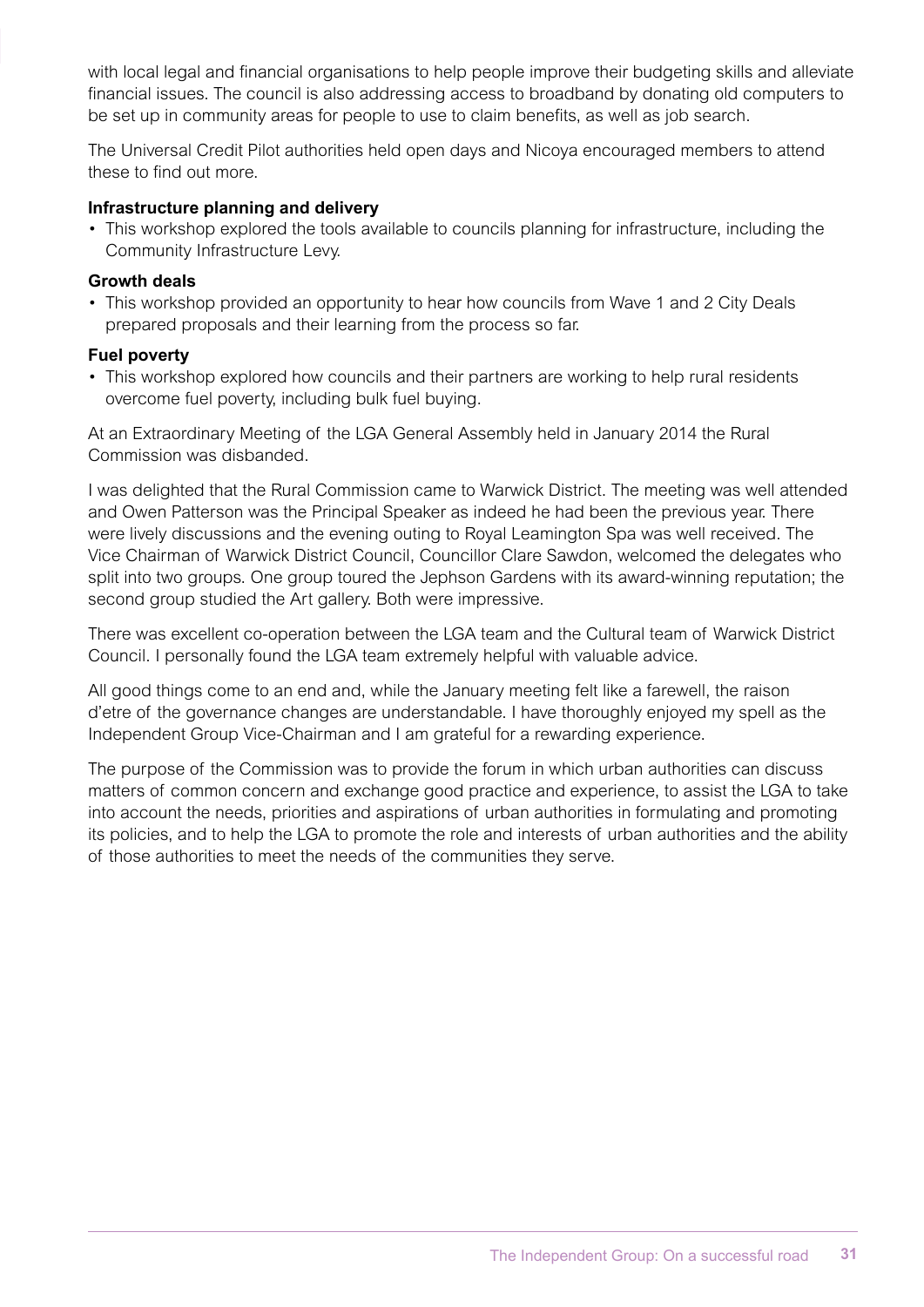

**Executive Mayor George Ferguson, Bristol Vice Chair**

An extraordinary meeting of LGA General Assembly in January agreed to disband the Urban Commission whose work will be incorporated into the terms of reference and work programme of a new Cities Board. The Urban Commission's last meeting was held on 8th October 2013. The Urban Commission will continue to hold an annual conference.

#### **Work in hand with the Urban Commission in 2013-2014**

#### **Local Economic Growth**

A presentation from Neil McInroy, Chief Executive at the Centre for Local Economic Strategies (CLES) a UK based research organisation dedicated to issues of local growth and development. He discussed Local Enterprise Partnerships (LEPs) and the importance of the role that local government has in leading economic growth.

#### **Local Government Finance**

Councillor Melvyn Caplan, Vice-Chair of the LGA Finance Panel, addressed the Commission on this subject and highlighted the further difficulties they would be facing with further reductions in funding and the allocation of 35% of the New Homes Bonus to LEPs. He informed members of the work the LGA has been doing to influence government on local government finance issues, including:

- Lobbying on health and social care integration.
- Lobbying government about community budgets.
- Making the case for councils to have a role in the universal credit scheme.
- The launch of Rewiring Public Services.
- Lobbying at party conferences.

#### **The LGA's work with cities**

Councillor David Sparks OBE updated the Commission on the ongoing governance review and the consequences for the LGA's work with cities. Councillor Sparks explained that the LGA's governance review is considering how all LGA boards, panels and commissions might change to better serve members.

The common features in the two models proposed by the governance review are the development of a city board/city regions board and a counterpart dealing with rural areas. Instead of the current centralist board structure whereby the LGA produces a business plan and the board operates in accordance with that, the city board will be responsive to emerging issues and events.

Councillor Sparks spoke about Rewiring Public Services and the need to replace the Barnett Formula so that local government is better placed to regenerate communities and fill the vacuum of further devolution.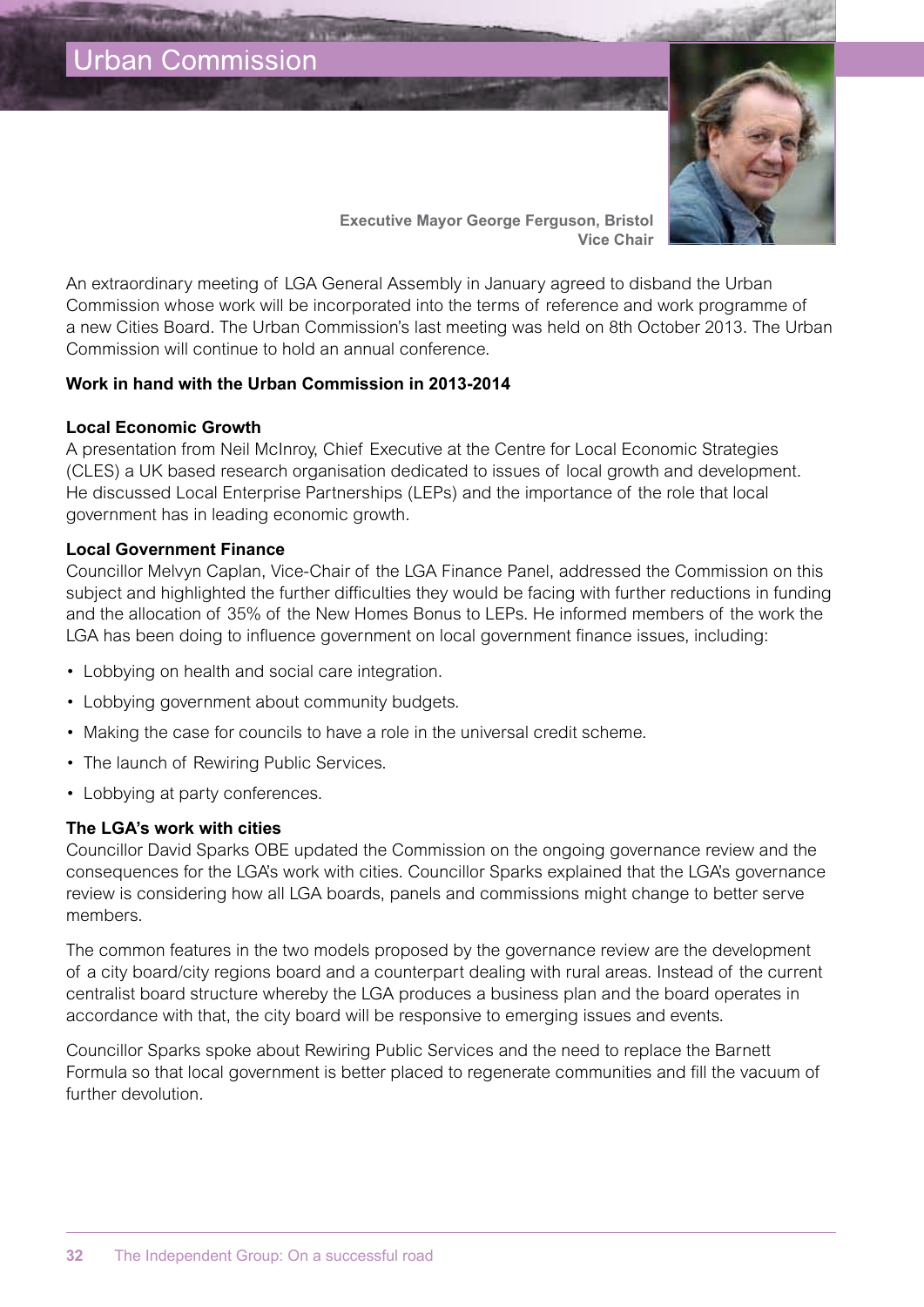The Commission ran the following Workshops:

- What next for transport devolution?
- Meeting housing needs
- • Emerging practice in financing local economic growth and regeneration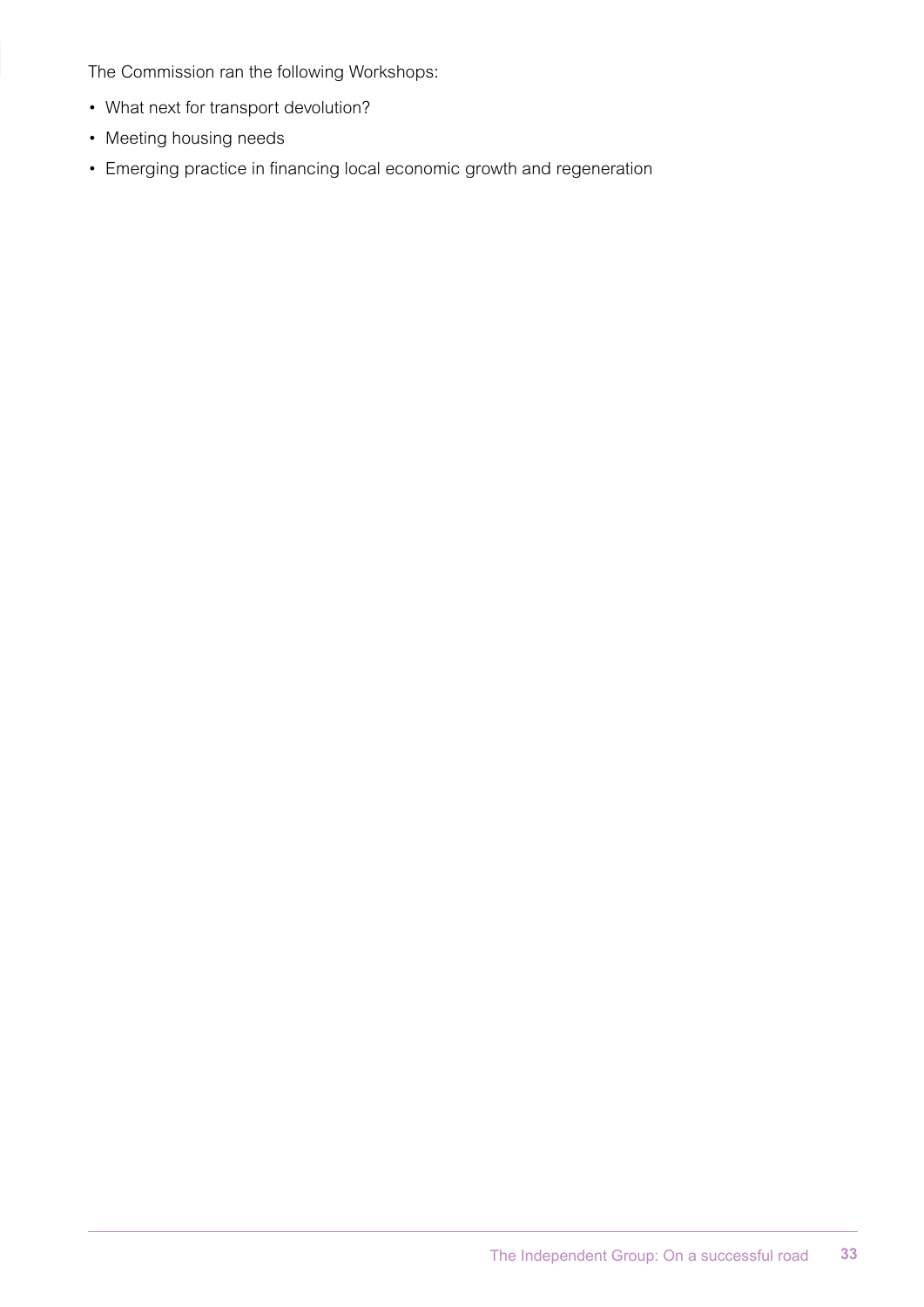Local Partnerships (LP)



**Councillor Keith Ross OBE, West Somerset**

I must start by saying that we had an extraordinarily busy year delivering services to Local and Central government under the able chairmanship of Alderman Sir David Wootton. This was amid a large turnover in senior staff which has now all been replaced to carry on working on efficiency and cost reduction processes for the public sector. Work we do with local government is partly funded with an ever reducing Revenue Support Grant (RSG) which is pass-ported via the LGA. What we do for central government departments is paid for work and at year end we had a surplus of £1.675m on a turnover of £9,626m. Out of this the board was confident that we could repay £600k of loan stock to our principals, HM Treasury and the LGA. Interestingly, when I was in Marianne's shoes I was part of the team that arranged the loan in order to keep LP as a viable part of the sector, a decision that has seen the sound growth of the business.

We have continued to support the Welsh Government with programmes around waste and education. We had hoped to enlist a Welsh Board Member but this offer was declined by the Welsh Government. We will continue to work with them, particularly on their waste programme. In England we have supported local government in a variety of waste programmes particularly around recycling and residual disposal on behalf of the Department for the Environment, Food and Rural Affairs (DEFRA).

Efficiency was and remains a key area for instance supporting departments on re-negotiation of Private Finance Initiative (PFI) contracts.

Assurance Reviews have been carried out helping to ensure that ideas and proposals for future service delivery are seen to be best practice. We have access to Associates with relevant experience when necessary, itself being an efficient way of providing support on demand.

Going forward we have agreements in place totalling £8.49m including help for DCLG Enterprise Zones Homelessness

#### **DECC**

Re-Fit (retro-fitting solar panels on council buildings) LED street lighting

#### **HOME OFFICE**

Custody Suite review.

The Department for Transport (DfT)

- A14 upgrade in Northamptonshire
- The new Runcorn Bridge in Merseyside

LP has seen an opportunity to work with the emerging LEPs, helping them to deliver support for growth projects across the nation. We have had conversations with the LEP Network and hoped that we could even host the network but at present the individual LEPs seem content with a looser arrangement.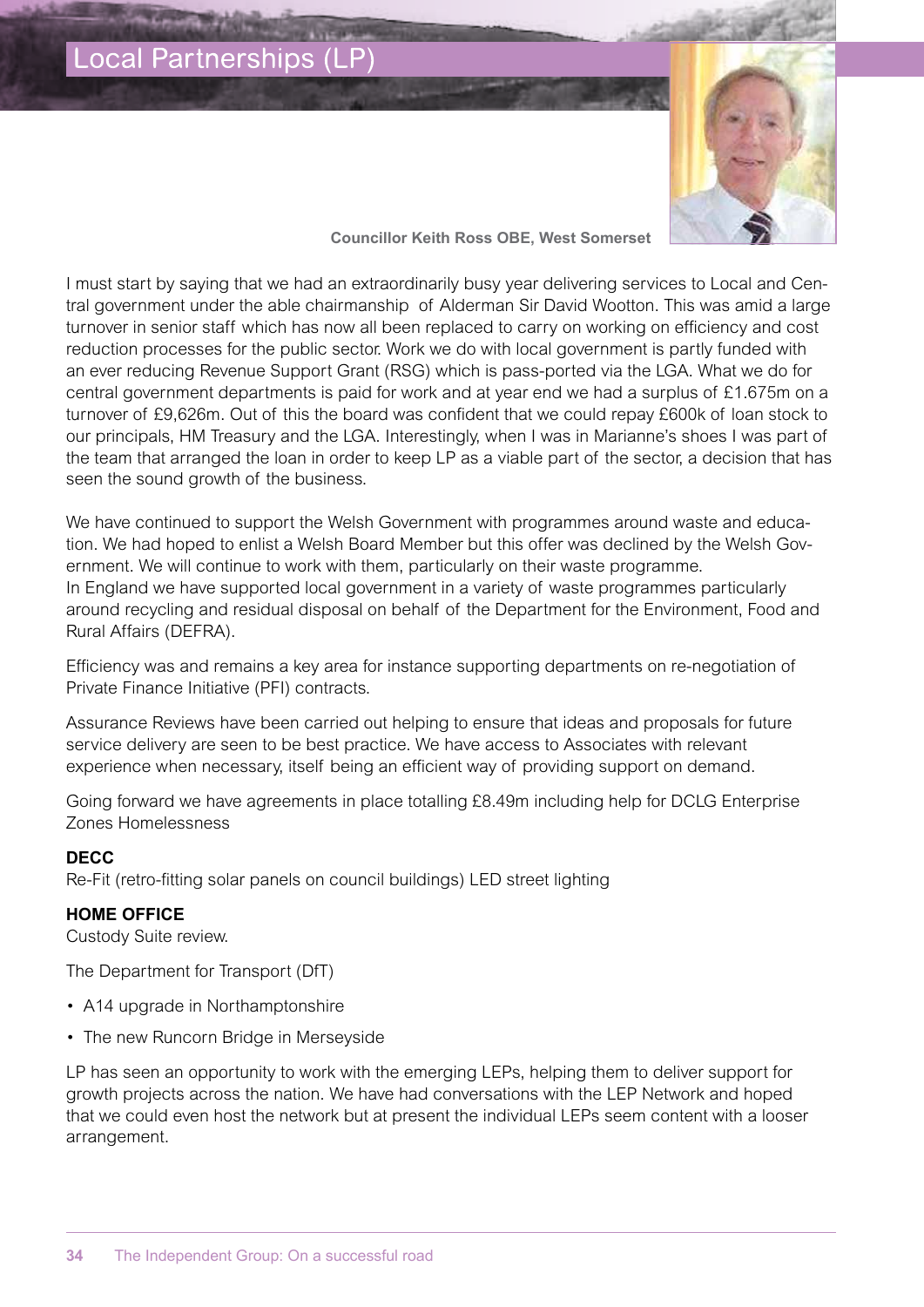Members worked with the LGA working up my idea of re-introducing Municipal Bonds as an alternative source of funding councils' capital needs. This work has been accepted by the LGA and going forward I hope to see excess funds of LAs and the Local Government Pension Scheme to be re-invested in new developments such as schools and highway projects at a lower cost compared to the commercial market or the Public Works' Loan Board (PWLB).

Altogether, I can say we have had an excellent year and we are going forward with rosy prospects.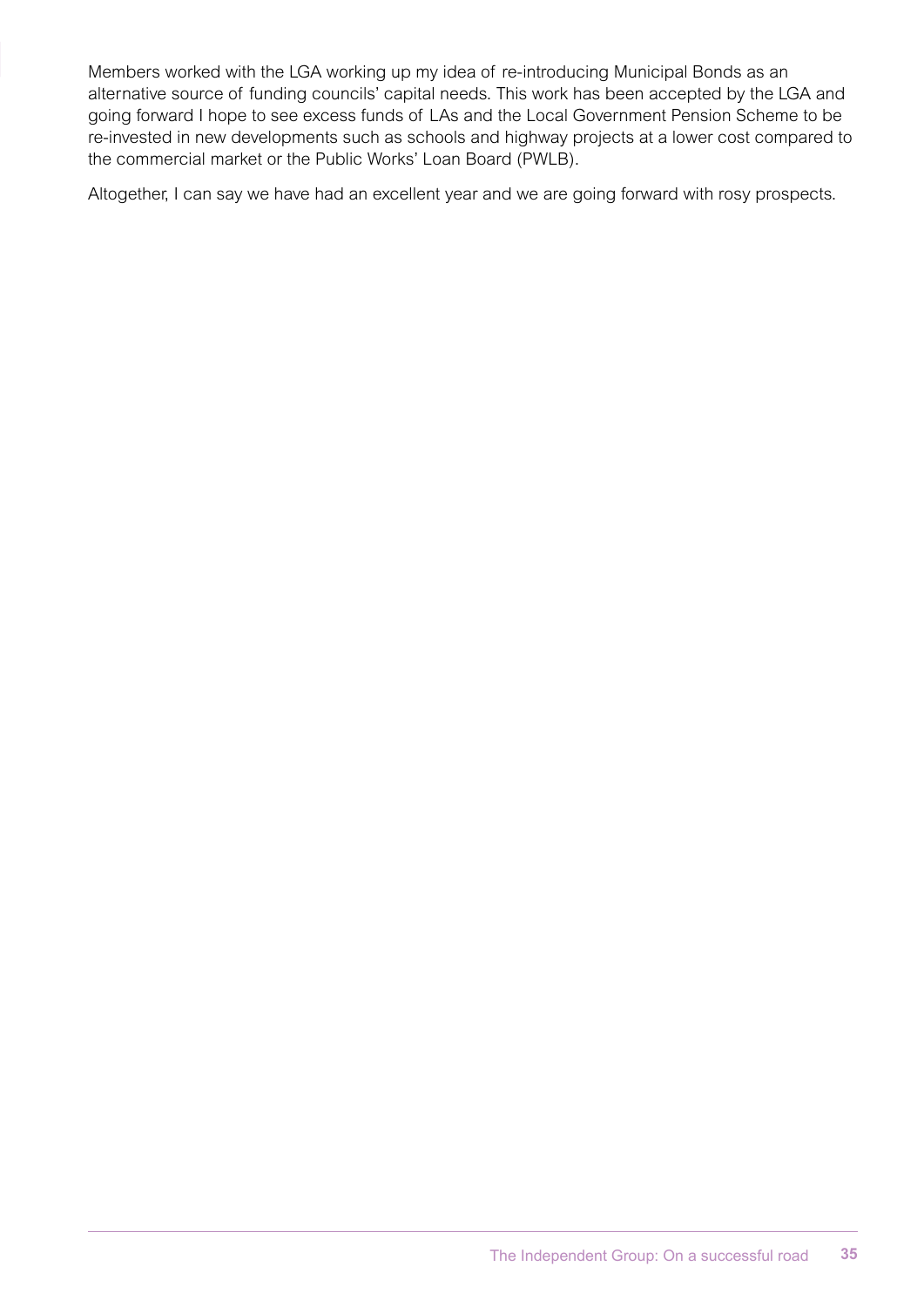

**Councillor Roger Dennison, Lancaster**

It has been my privilege to serve on the above board for 2 years. The learning curve has been quite steep.

The trust is managed by the Churches, Charities and Local Authorities (CCLA) which provides both financial and property management services to LAMIT.

This year, major changes have occurred following European legislation on financial services providers. The Trust is covered by the Alternative Investment Fund Managers Directive (AIFMD). This will require a significant separation of responsibilities and the appointment of a separate Depositary. i.e., likely to be a major clearing bank, together with separate auditing requirements and a significant change in the role of LGA appointed Board Members. The picture is not wholly clear as implementation is staged, and full guidance is awaited, and all processes require the approval of the Financial Conduct Authority [FCA] the UK Regulator. We, as board members, will need to agree and approve for implementation ALL the above changes.

Full implementation is estimated for late July 2014. So there you have it, a busy year ahead!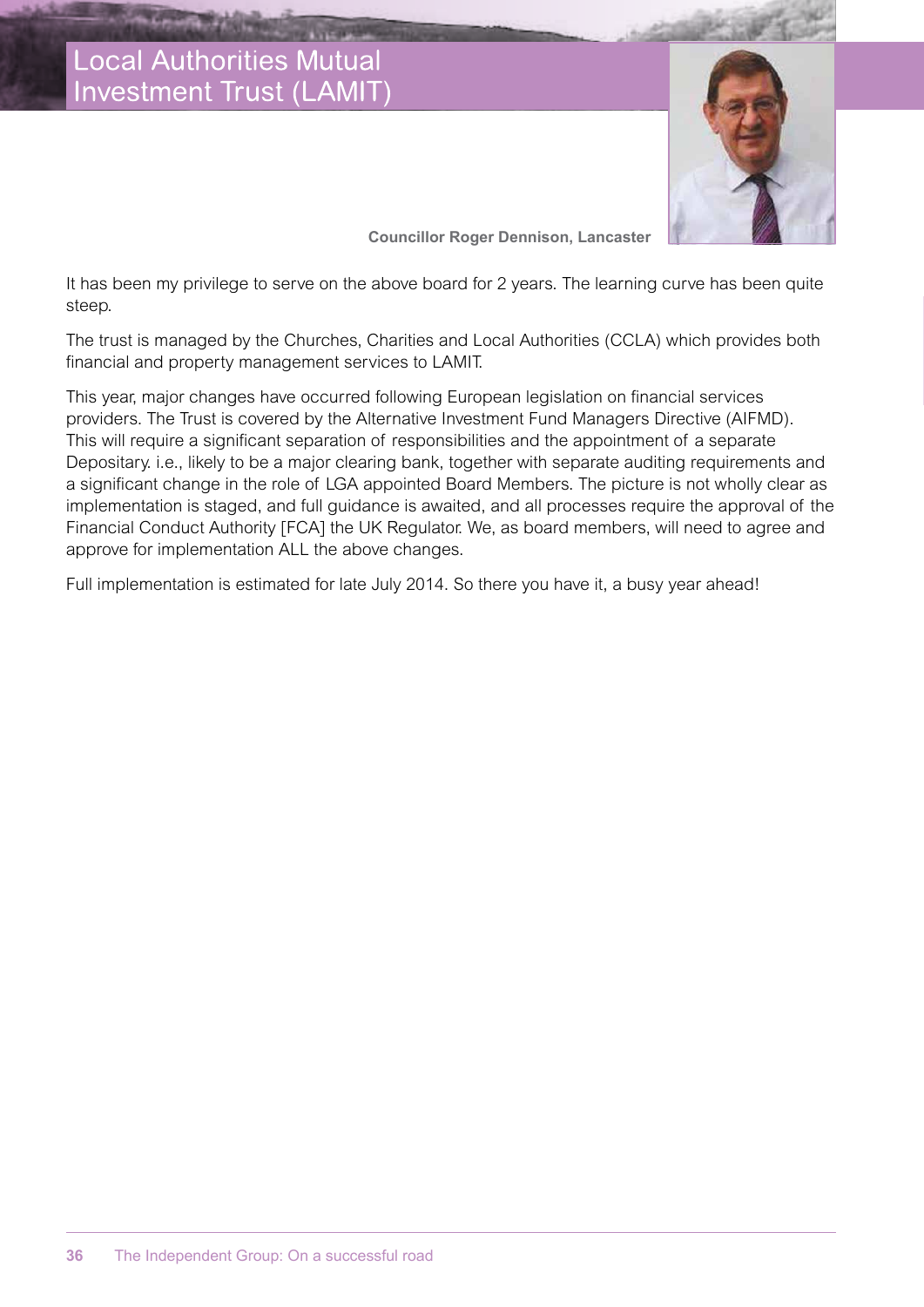# **European and International appointments**

UK Delegation to the Committee of the Regions



**Councillor Linda Gillham, Runnymede**

This has been a very busy year but it has given me opportunities to spend some time linking the work we do in Brussels with the business of a local Councillor.

Firstly the EU Commission produced a Green Paper on a "European strategy on Plastic Waste in the Environment" calling for a "reflection" of the policy challenges relating to plastic waste. I was appointed Rapporteur for an Opinion on the Green Paper to offer the views of the Local and Regional Authorities in the 28 Member States for whom collecting plastic waste is a mandatory activity although it is performed in many different ways. Plastic poses two specific challenges, it is cheap and very often regarded merely as the packaging for commodities with a short life, water bottles, plastic bags, shampoo bottles and food containers and quickly discarded as waste. Secondly some types of plastic are very durable and just fragment in the environment or in the sea leaving plastic litter for years.

The RIO +20 Summit highlighted the damage done to the marine environment by the growing problem of plastic waste accumulating in the seas. Much of this is washed off the land in storm surges. Plastic is produced as a result of raw materials, fossil fuels and a complex procedure and is recyclable but at present most of the plastic waste collected from the doorstep still ends up in landfill. Some Member States have reduced landfill to less than 10% but all too often the plastic is sent to Energy from Waste plants. I argued it is time to move plastic up the waste hierarchy, recycle it properly and ensure that new plastic products contain a significant percentage of recyclate. The opportunities this offers to new economic activities, jobs and a resource efficient Europe should not be missed.

This opinion was well received and I then went on to a follow up opinion on plastic bags. The Commission felt it was time to change the directive to push countries into introducing a small charge for lightweight plastic bags. Wales and Ireland and several others have successfully introduced this and reduced the consumption of bags by 80% almost overnight. I called for the 5p charge to be given to Local Authorities to spend on clearing up the environment or donating it to local voluntary groups prepared to do litter picks. This legislation is currently making its way through the European Parliament and I hope we will soon see a huge reduction in the number of bags we use and a ban on "free bags" introduced.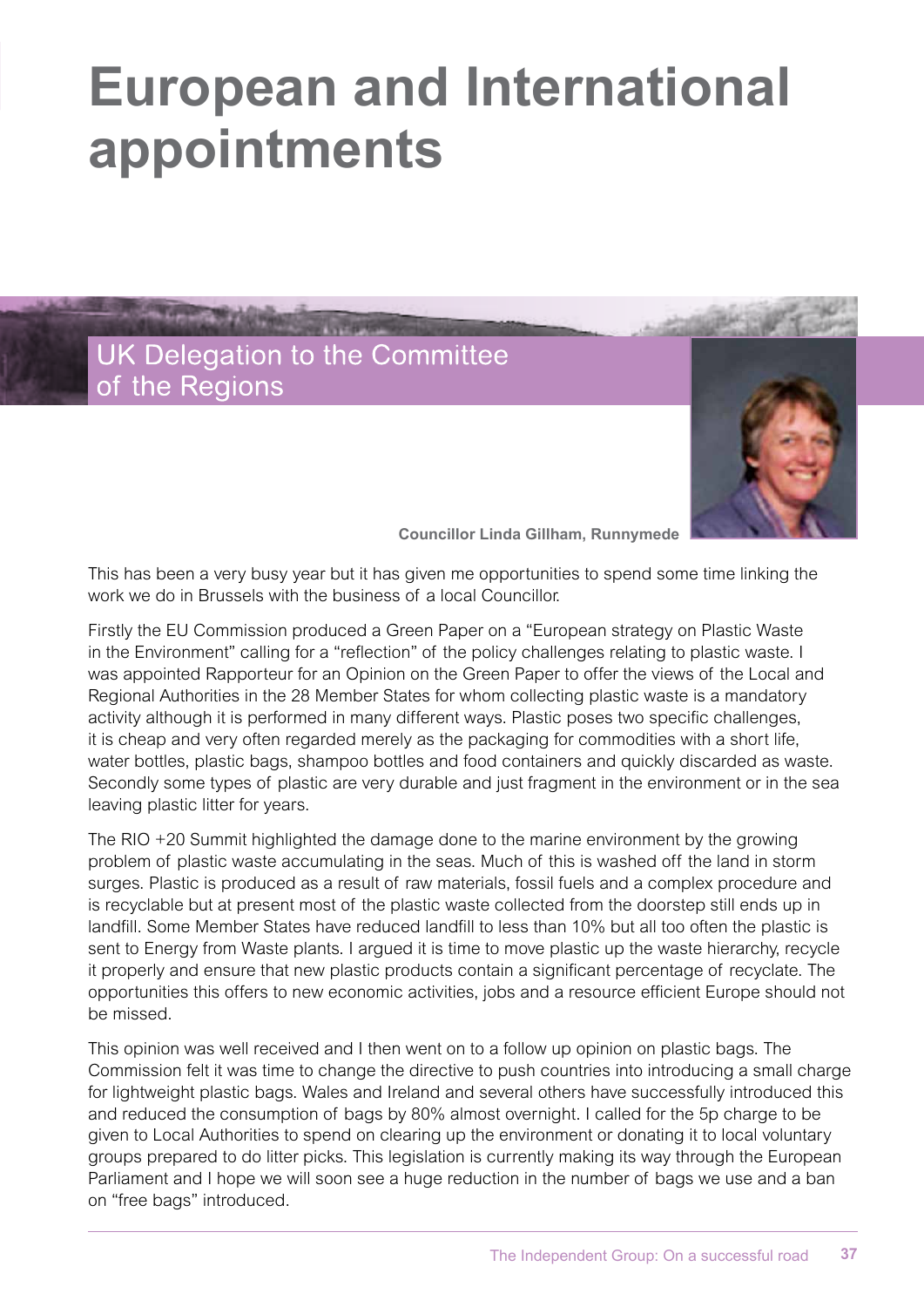I was also proud to be able to sponsor a study visit of the Environment and Climate Change Committee to Swansea University in April. The members saw projects on renewable energy from tidal, solar and from algae funded by European Grants. Some of these proposals are about to be implemented in Swansea Bay producing electricity locally. We also saw a huge regeneration scheme to convert old steel works into a Wetland Centre which has cleaned up a much polluted site and restored the original marine marsh and bird habitat. It has been a rewarding year following proposals from the Commission through to proposed legislation and being able to put forward the views of local councils but also taking into account the plastic producers, recyclers and views of local and municipal authorities throughout Europe.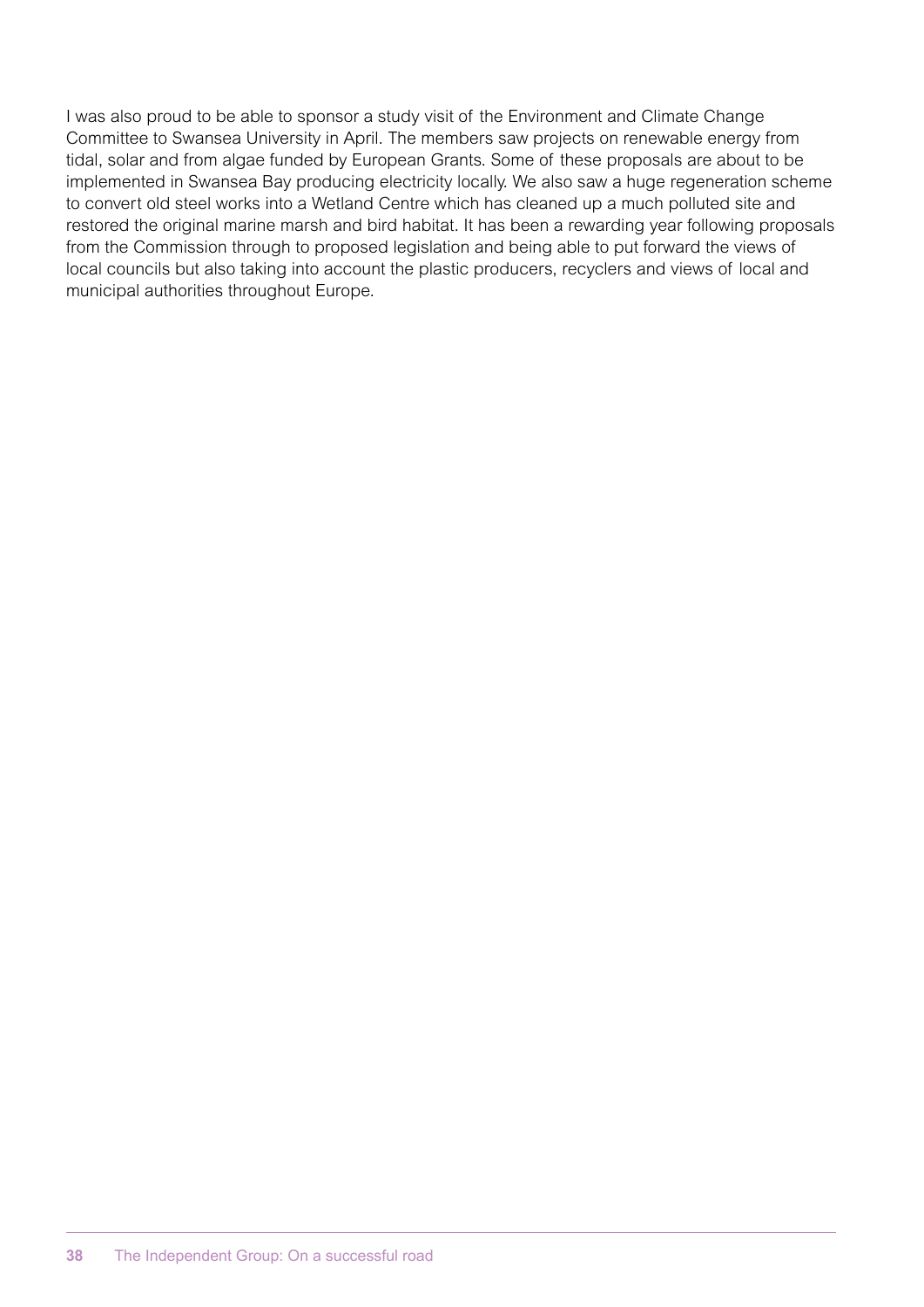## Council of the Congress of Europe



**Councillor Liz Harvey, Herefordshire Congress of Council of Europe**

The Congress was established to promote local democracy, encourage good governance and protect human rights and the rule of law throughout the European continent, beyond the EU to include Russia, Ukraine, Turkey and the Caucasus. This is largely achieved by peer review of individual countries, as is familiar in UK local government, and by exchanging good practice and research. The UK has a delegation of 24 members and 24 alternates, mostly English councillors nominated by the LGA; the LGA provides the UK Secretariat.

#### **UK peer review**

The highlight for the LGA in 2013-14 has undoubtedly been the preparation and adoption of the Congress Peer Review on how the UK respects the undertakings that it made when ratifying the European Charter for Local Self-Government.

Whilst the Congress report found several areas of improvement since the only previous report in 1998, the new review has some significant areas of concern, particularly as regards the financial resources of local authorities in England, the Barnett formula, councils' limited tax-raising powers and their dependence on government grants. As such, the review suggests that the UK does not meet the Charter's standards on local finance. The report also stresses that the position of English councils is far worse than councils in Scotland, Wales and Northern Ireland. Finally, the review also underlines that there are ambiguities that need to be addressed in areas such as the lack of recognition in law of the right to local self-government, and the limitation of local authorities' discretion to manage local affairs through the intervention by various ministries of central government.

Whereas the UK Delegation to Congress unanimously supported the review, the UK Government has flatly rejected every single recommendation, the first time that this has happened. Meeting on 12 June 2014, the LGA Executive endorsed the views of the Congress and undertook to follow them up through the UK political parties and Parliament.

The full report (200 pages) is available on the Congress website:

(https://wcd.coe.int/ViewDoc.jsp?Ref=CG%2826%2910PROV&Language=lanEnglish&Ver=original&S ite=COE&BackColorInternet=C3C3C3&BackColorIntranet=CACC9A&BackColorLogged=EFEA9C)

#### **Other activities**

Although peer reviews are the core business of the Congress, together with observation of local elections (notably in Ukraine), it has also undertaken work on several policy issues fields during 2013-14, including:

- • Comparisons and local good-practice in responding to the economic crisis
- • Access of migrants to labour markets
- Combatting political extremism at the local and regional level
- Implementing human rights at the local level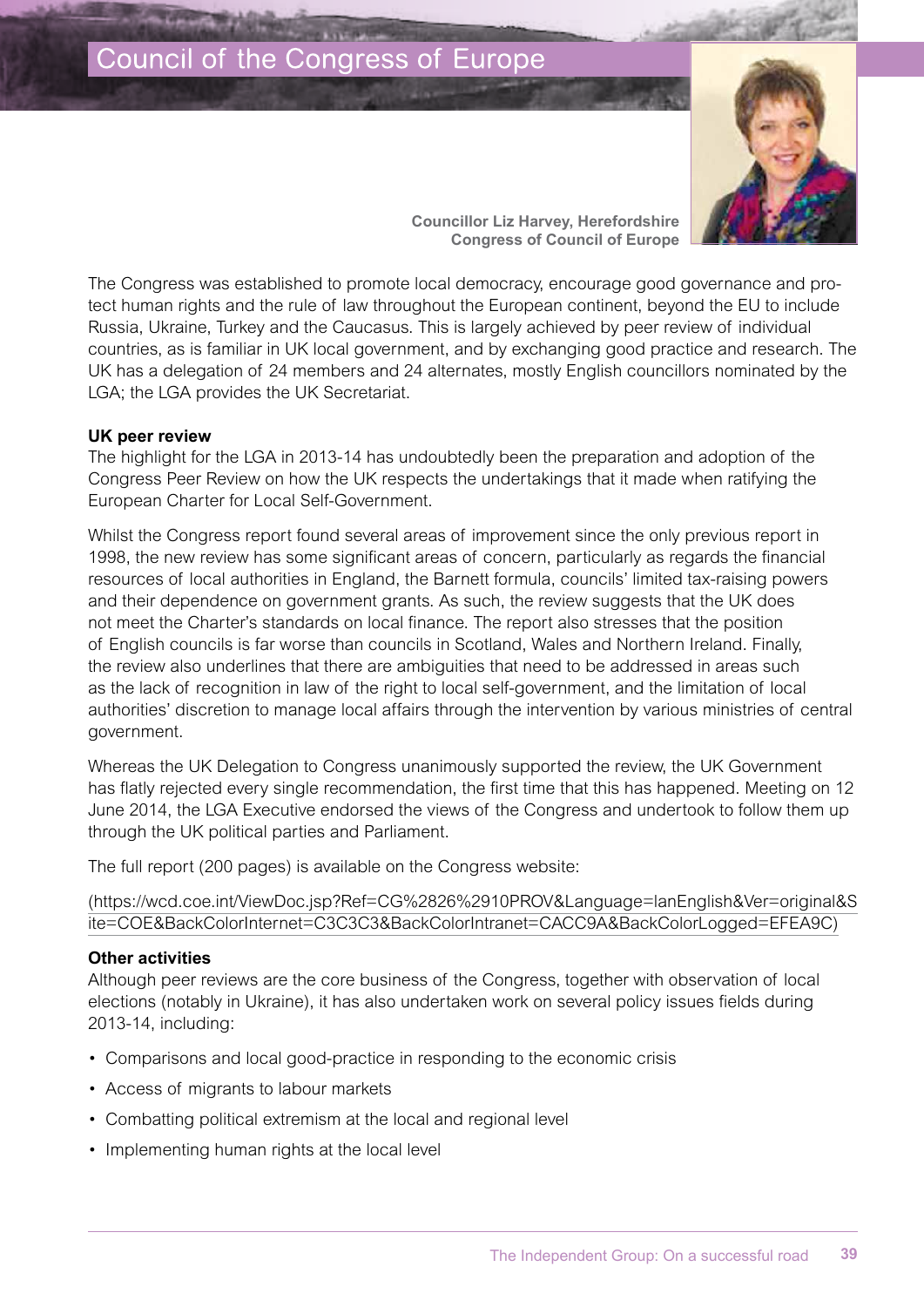- Involving young people in local politics; voting at 16
- Good practice in boosting youth employment through education and training
- The role of local councillors
- • Digital media and urban
- Right of local authorities to be consulted by other levels of government

In terms of ongoing work, special mention should be made of the report being prepared by an English Member comparing the role, status, terms and conditions of local councillors across Europe.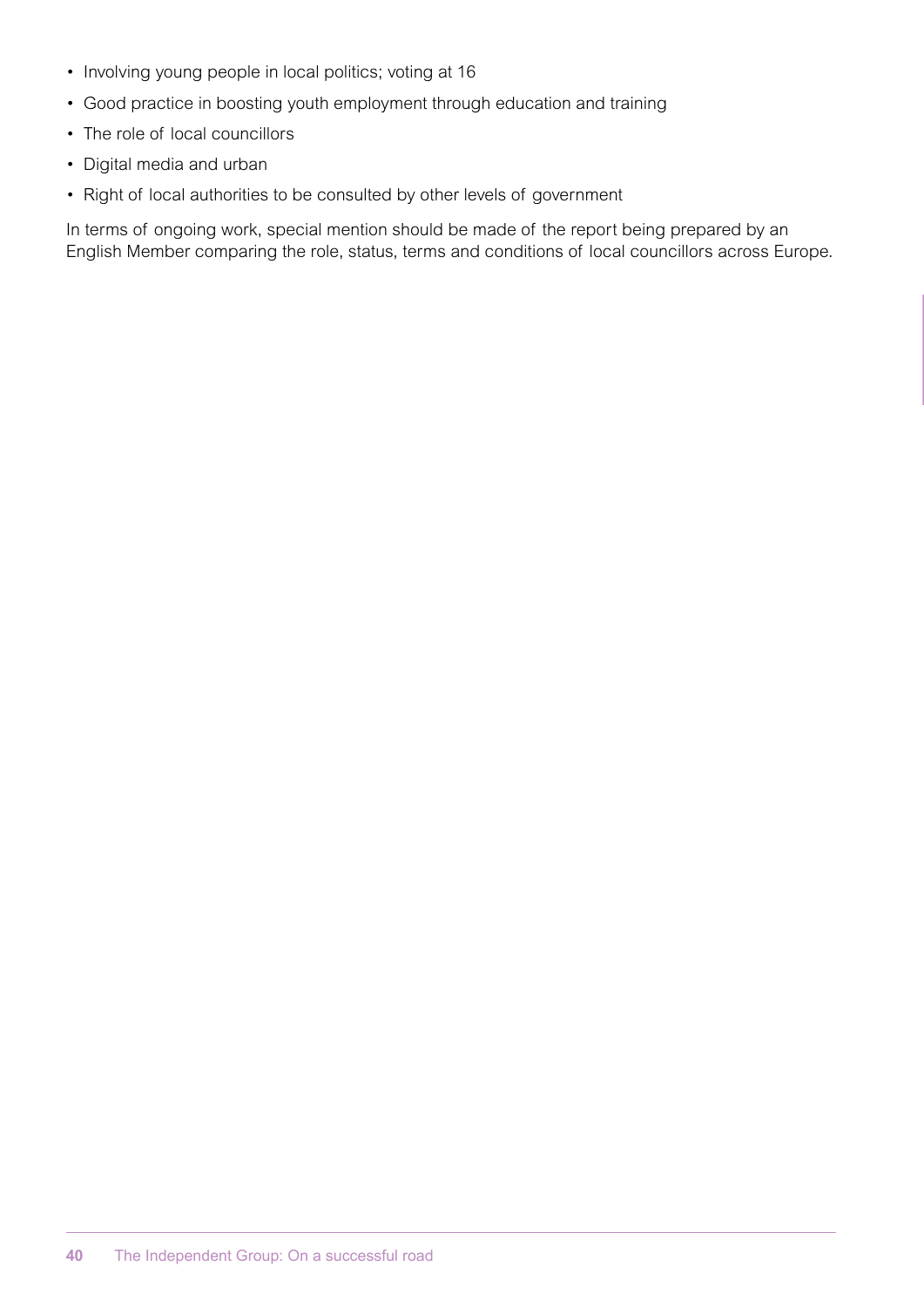# **Special Interest Groups (SIGs)**



**Executive Mayor Tony Egginton, Mansfield**

I believe that this "one voice" of the District Councils in the LGA has been extremely effective under the Chairmanship of Councillor Neil Clarke.

I feel the monthly update from the Chairman is a tool that keeps members up to date on the progress with regard to the work programme and more importantly the DCN manifesto 2014-2016 which illustrates how District Council are the most efficient, valued and trusted part of Local Government?

I feel the biggest problem that we all suffer is how to get the planning system" to work better, which was one of the themes at the April meeting. The meeting considered the challenges of implementing the National Planning Policy Framework (NPPF) and how the system could be improved to assist members to get their local plans in place more quickly and effectively, but more importantly with more success.

The main issues covered were:

- Duty to co-operate
- Meeting housing needs across housing market areas
- Filling the void created after the removal of regional plans
- Creating more cohesive links with Local Enterprise Partnerships
- The nature and weight of evidence called for when preparing local plans

I personally feel that we should be learning from both the success and failure of Local Plans with the Inspectorate; to assist our members in formulating or indeed re-submitting their Local Plan which will be the "Plan of Plans" in enabling members to move forward.

- 1. Out of the work programme and many hours of debate the DCN have come up with five priorities to work in partnership with the next government.
- 2. Allow us to become financially independent by giving us access to additional sources of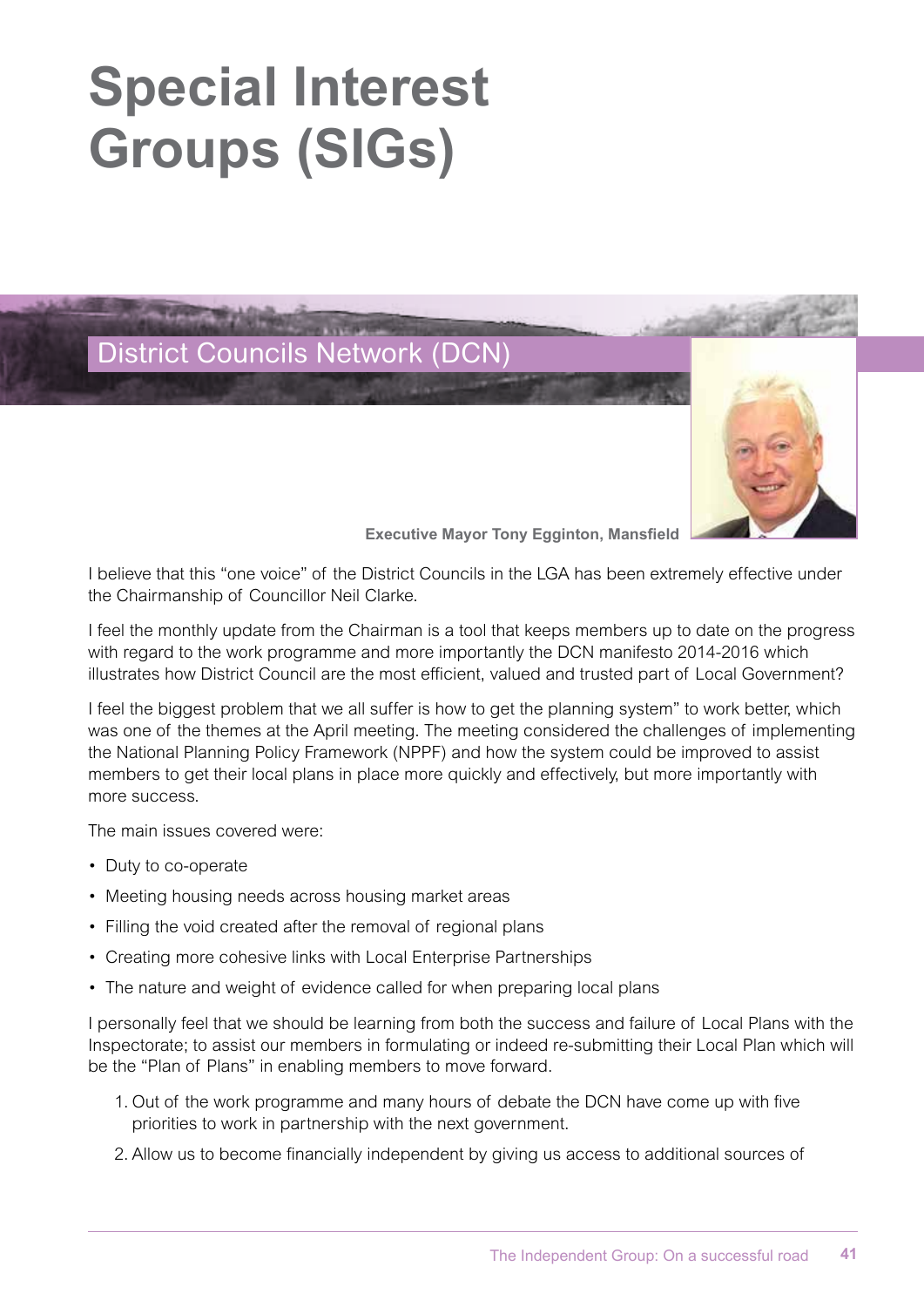self-generating funding by expanding the New Homes Bonus to include infrastructure, and removing the Housing Revenue Account Cap, so we have more resources to invest in our communities and critical infrastructure.

- 3. Streamline the planning system so we can respond more quickly to appropriate and responsible development.
- 4. Make District Councils the default provider of choice for delivering Universal Credit, so we can integrate benefits with support provided by partners, such as debt advice to help address the barriers that prevent people getting back into work.
- 5. Commit to issuing local government settlements across whole Parliament terms to give us budgetary certainty.
- 6. Expand the criteria for the Troubled Families Programme, so that we can work with more families who have multiple problems.
- 7. Develop a financial framework that takes full account of the role District Councils play and our upfront contributions in the savings achieved.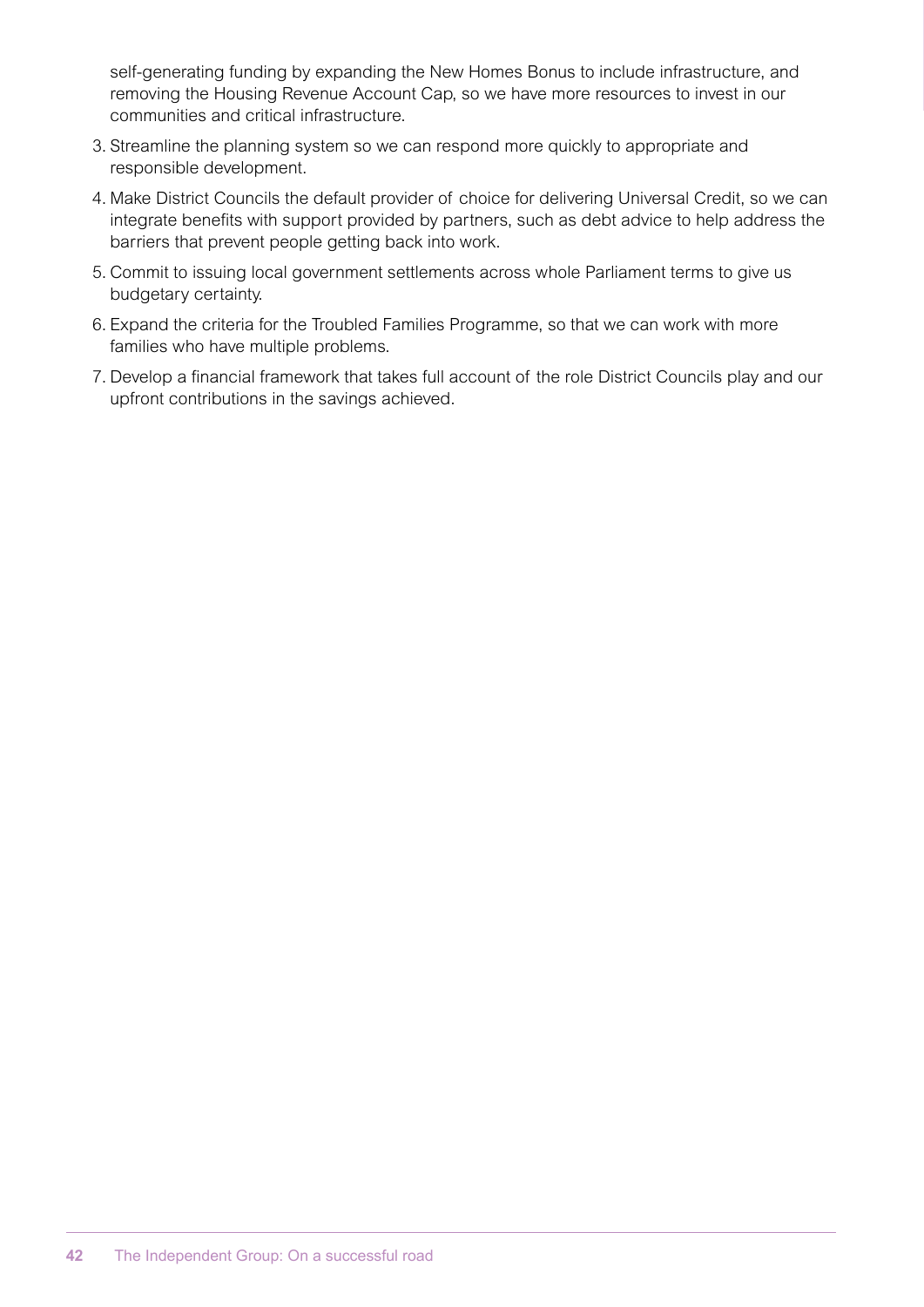

**Councillor Chris Townsend, Mole Valley and Surrey**

The County Councils Network (CCN) represents 36 English local authorities that serve counties. CCN membership includes both upper tier and unitary authorities who together have over 2,500 councillors and serve 23 million people (46% of the population) across 85% of England.

CCN develops policy, shares best practice and makes representations to government on behalf of this significant proportion of the country outside the big conurbations. CCN is a member-led organisation which works on an inclusive and all party basis and seeks to make representations to government which can be supported by all member authorities.

Major issues have been the various 'growth deals' that may happen, LEPs and their value, as well as working with the LGA on issues surrounding councillor access to the local government pension scheme and issues with Her Majesty's Revenue and Customs (HMRC) relating to councillor expenses.

The CCN Board will be liaising closely with the Independent Commission on Economic Growth and the future of public services in 'non-metropolitan' England. The Commission met for the first time recently and will be gathering evidence through a variety of means over the coming months, including a call for evidence. That call for evidence on "what should ambitious growth deals for counties look like" was followed by a Round Table session at Portcullis House. The County All Party Parliamentary Group (APPG) Chairman Henry Smith MP welcomed a range of witnesses, including a number of CCN Chief Executives and Leaders to the session which was facilitated by Shared Intelligence. Participants included representatives from the Association of Directors, Environment, Planning and Transport and the Chief Economic Development Officers' Society (ADEPT/CEDOS), the District Councils' Network (DCN), CCN, Cheshire West and Chester, Cumbria, Derbyshire, Essex, Gloucestershire, Hampshire, Nottinghamshire, Oxfordshire, and Surrey. Future meetings have also been arranged with the Chairman of the APPG, Henry Smith MP to enable Officers and Members of the APPG to discuss emerging themes and to shape the final report. The CCN will continue to engage closely with the Commission as this work progresses.

CCN completed a survey of CCN member councils' Leaders into their attitude towards LEPs. The findings informed a report which was published on 6 May 2014. That CCN survey of predominantly Tory county council heads revealed that Local Enterprise Partnerships (LEPs) are regarded as unaccountable and opaque and as duplicating the work of both local authorities and, in some areas, each other. These insights will be fed into the CCN's work on economic growth over the months ahead.

CCN has continued to raise the issue of the impact of HMRC's treatment of Councillors' mileage allowances for tax purposes through all possible channels. In particular it has been pointed out that Councillors are not commuters who choose where to live in relation to their work, but are elected to represent the constituencies where they live however far they are from the Council Office, and that some County Councillors have as much as a one hundred and eighty mile round trip journey between their home and the Council Office.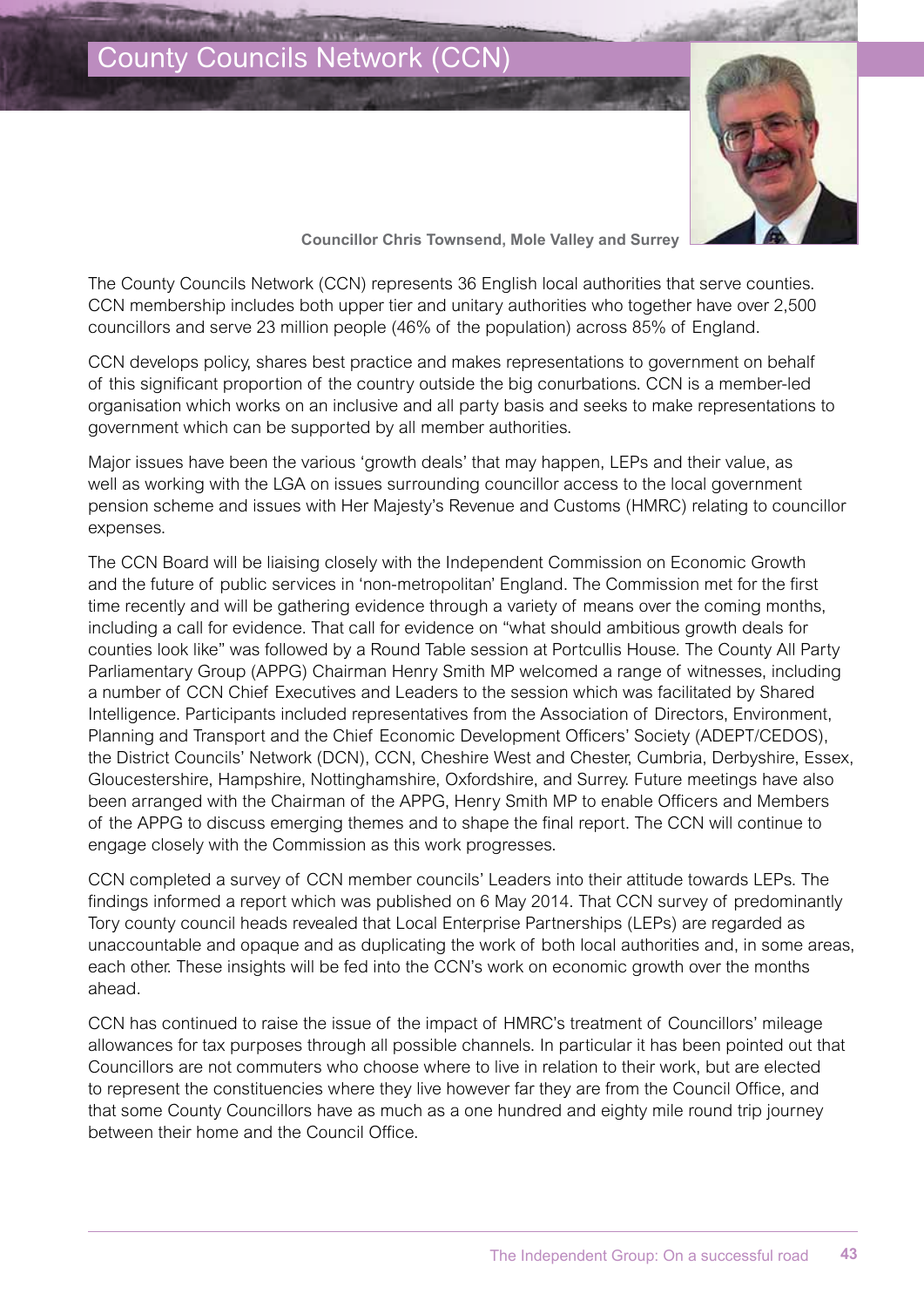Ministers have also been reminded that the government has recently made clear its view that Councillors "are not and should not be employees of the council dependent on the municipal payroll", but are "volunteers undertaking public service", and that it is manifestly unfair for Government to treat Councillors as volunteers when it suits them and as employees for tax purposes.

Since it was announced as part of the Local Finance Settlement in December 2013, CCN has argued against the proposals to end the Local Welfare Provision Grant from 2015-16. They have written again to both DCLG and the Department for Work and Pensions (DWP) to re-state CCN's opposition to the proposed change, to highlight the impact on county communities, and to remind the Government that such a change would be in breach of the new burdens funding principle. Many CCN member councils are currently evaluating the impact of schemes after the first year of implementation, and considering options for 2015-16 and beyond in the light of the proposed removal of funding. The CCN Team are working with officers to draw together this information to support further advocacy and are particularly interested in the impact on community care funds that allow people to move out of residential into other settings, as well as the 'crisis loan' element.

There have been many media references to the CCN and its work this last year and it is moving forward on a number of other issues which make membership stimulating as well as challenging.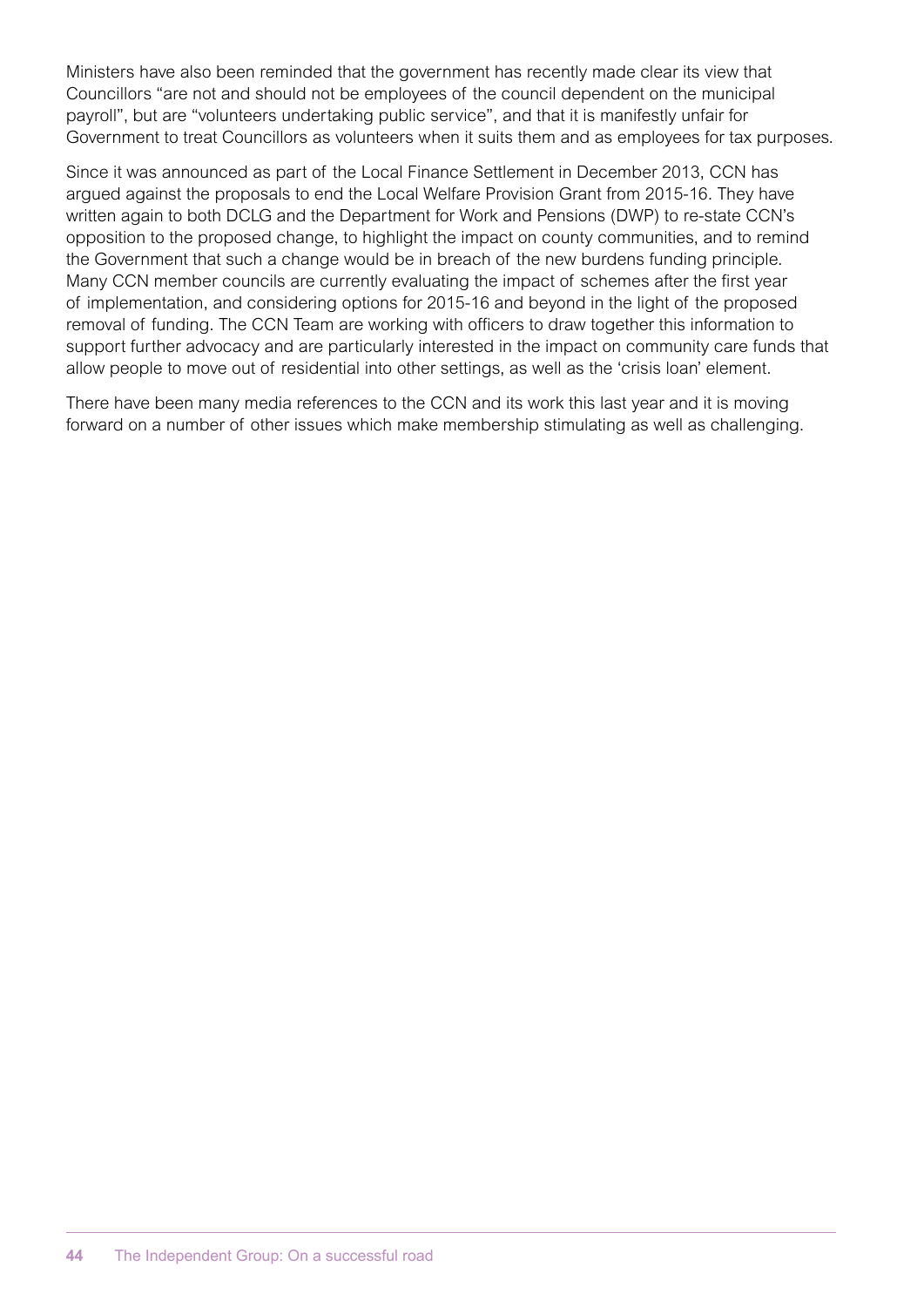## Centre for Public Scrutiny Advisory Board (CfPS)



**Councillor Alan Seldon, Herefordshire**

The CfPS continues to be very active on a number of fronts, many of which you will be able to discuss with their team on their stand at the LGA's Summer Conference and Exhibition in July. Scrutiny is seen as a luxury by some authorities but it is up to members to stress it is a statutory function under the Cabinet and Leader model of governance. Effective Scrutiny leads to good decision making.

Areas of concern around the Health Service continue to occupy a lot of thought. I have taken part in a web conference jointly hosted by the CfPS and the Care Quality Commission (CQC) who, in my view, are making great efforts to do the job they have been given with barely adequate resources. Issues reverberate from the Mid Staffordshire scandal and the Frances Report. There are repeated incidences where people who export issues within health structures appear to be victimised or discredited. The CfPS is at the forefront of ensuring that these issues remain at the top of the health agenda.

There is also work taking place to ensure that authorities are aware of their responsibilities for education. In the age of Free Schools and Academies, some Local Authority Education (LEA) departments have diminished in size in line with the number of schools under their control. However, local authorities (LAs) are still responsible for safeguarding and performance. In some LAs this has led to a total reorganisation of the LEA department in order to adapt to the new era. It will be interesting to see what happens when the first batch of free schools come under the scrutiny of OfSteD inspections. The answer as to who will pick up the pieces when a free school of academy fails will also be in the press soon.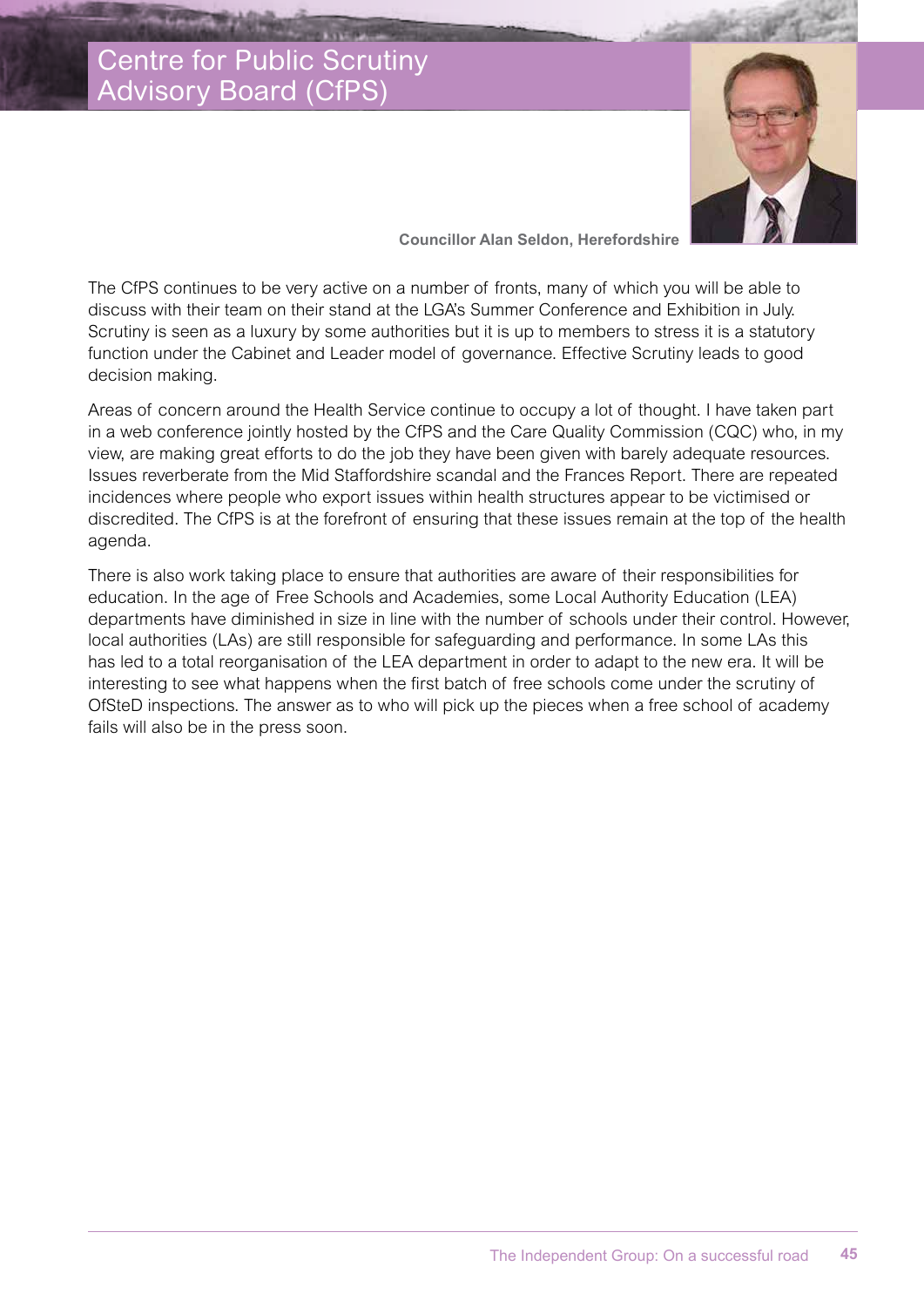### Reports from our National and Regional Lead Member Peers



**Stuart Drummond National Lead Peer Regional Lead Peer for North West, Yorkshire & Humberside and the North West**

We have made great efforts to engage across all regions this year, with greater degrees of engagement in some areas than others. We would be particularly pleased to build greater communication with colleagues in the North East going forward.

North Yorkshire and Humber has also been somewhat quiet although Richmondshire District Council is led by Independent Councillors. I have supported some colleagues in the region authority going forward towards what we hope is substantial success in next year's local elections. Again, it would be good to see the regional network here take greater shape.

The North West is more active. A regional network meets regularly and many Councillors are actively engaged with the LGA. I have worked directly with the Wigan Independent Network (WIN) to help them develop their opposition profile. It is working well although the dynamics may change following the election. A couple of District Councils are now in no overall control and potentially in need of support from LGA.

Nationally, once again the number of Independent members involved in peer reviews over the year has been very low. Lead group members argue the case for more peer work at every opportunity. Recent elections have left a number of Councils with Independents holding the balance of power which may present more opportunity for Independent peer support. The group has strengthened its pool of accredited peers recently and are preparing to offer flexible support where needed.

The Next Generation training program for future leaders amongst Independent Councillors is being finalised and should be launched at the LGA conference. A programme of support for prospective Councillors with disabilities is in the early stages of being developed.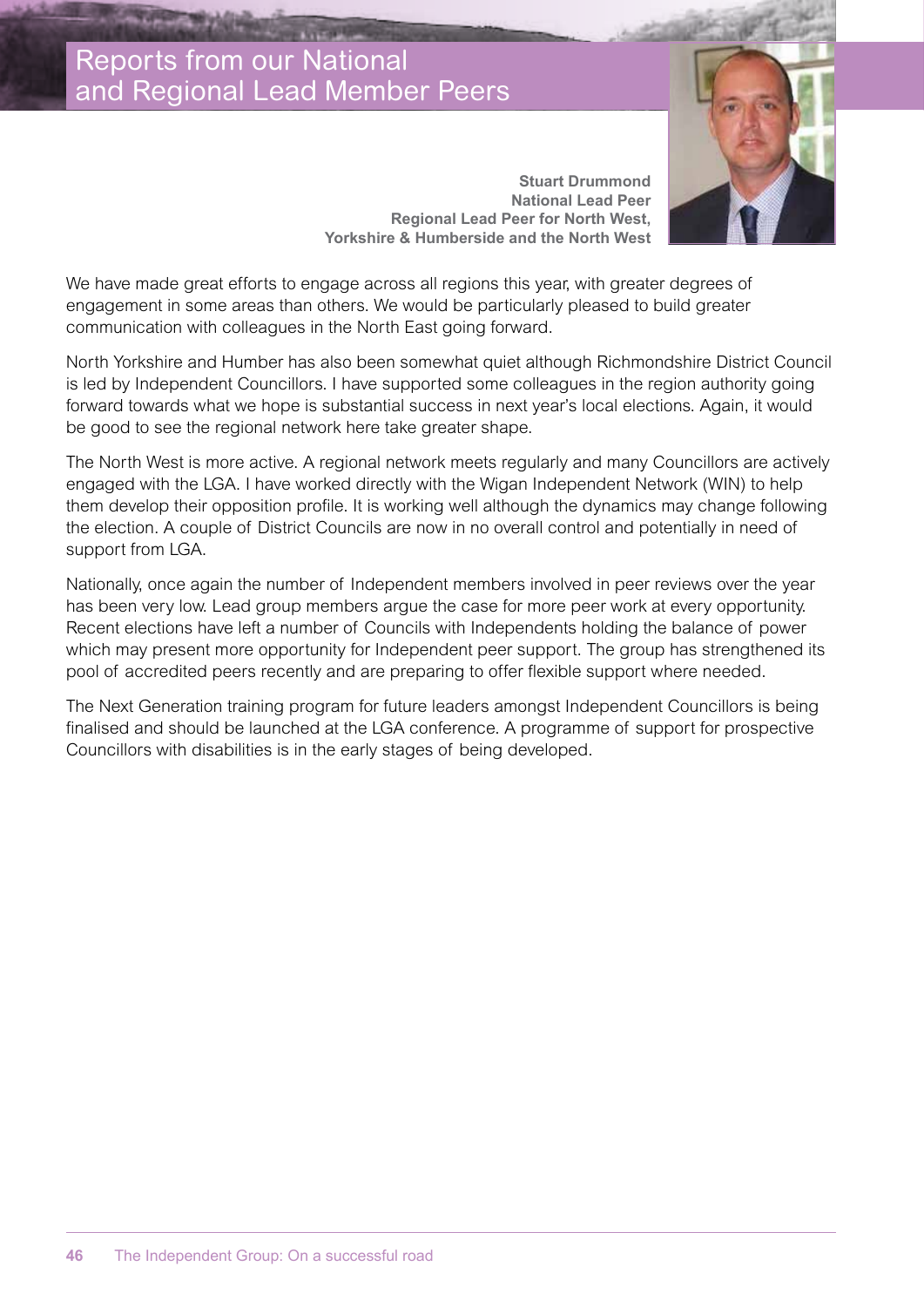### Reports from our National and Regional Lead Member Peers



**Councillor Graham Brown, Powys Regional Lead Member Peer for the far South West and Wales** 

The last twelve months have, I believe, seen a strengthening of the role of Regional Lead Peers as their role in the Independent Group structure has continued to be "hands on" with Councils and Councillors but the strategic and operational role has also been strengthened.

Dealing with the "hands on" approach first, the year has again shown the wide range of issues facing Councils and Councillors. Unsurprisingly, a recurring theme is how Councils take forward restructuring and governance issues necessitated by budget constraints and efficiency savings. These changes can impose pressures on the relationship between Officers and Members be it where members see a different way forward to officers or where members can be agreeing job losses affecting officers and the staff with whom they may have had dealings over many years. This issue in itself can affect morale of members and workforce and is an area where there is likely to be a demand for increased support.

The use of Social Media continues to be an area where individual members, whether justified or not, find themselves subject to complaints and guidelines/guidance, is never straight forward. These, and other issues, continue to reflect that on the whole all Councils and Councillors face similar challenges and risks irrespective of whether they are mainly rural or urban authorities. All Regional Lead Peers cover geographically large areas and we acknowledge the importance of personal visits to authorities. Not only does this help build the relationship with the Peer but it also helps us to get a better understanding of the areas and the issues.

Other than the work with individual Councillors and Councils, I am involved in making arrangements for the first ever Conference for Independent Councillors in Wales. It became apparent from talking to various members from around the Principality that there was a desire to have such an event and Councillor Marianne Overton, Leader of the Independent Group within the LGA is also very keen to see such an event and help build the relationship with Welsh Councillors. Wales has a very high proportion of Independent Councillors but being mainly based in rural unitary authorities, there is no network amongst the Councillors and, with no regional meetings and no party machine, it is important that we try to establish closer links amongst the Independents in Wales.

With regards to the increasingly strategic role of Regional Lead Peers, the new system is beginning to become more structured and I attended a Regional Meeting of Lead Peers, attended by the Lead Peers from all political groups, together with the Regional LGA Officers. This was an extremely useful meeting where issues and proposals were discussed and it also gave the Regional Lead Peers the opportunity to meet each other in a forum where our role and challenges were the common factors, rather than political stances.

With regards to the Independent Group itself the year has seen the Political Improvement Sub Committee strengthening and it gives a forum where the Regional Lead Peers and Lead Members meet regularly and our views and findings are fed into the Executive by the Leader, Councillor Marianne Overton. Secondly, the Independent Group has arranged a number of member seminars and Councillor Overton involves the Regional Lead Peers by asking us to facilitate sessions during the course of these seminars. I have found this innovation to be particularly effective as a means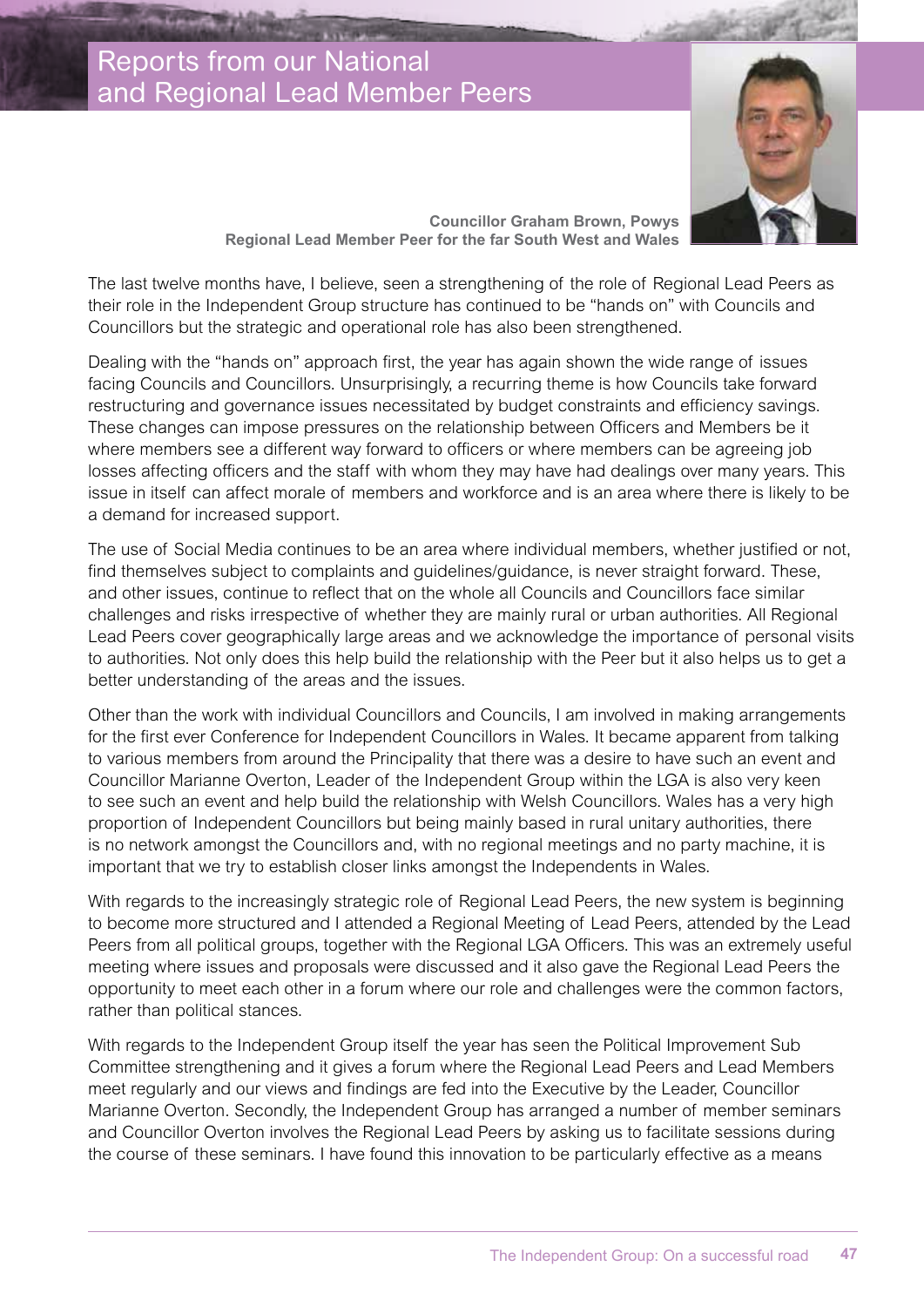for the Lead Peers, not only to impart knowledge but to find out first-hand the concerns and issues facing our members.

As I said in last year's report being an Independent Councillor raises its own particular challenges, not least the fact that we do not have a party political machine to support us – no local office, no party workers, no party researchers etc.. This can lead to a sense of isolation and this is where I would urge everyone to please make use of your LGA Independent Group Office and contact our Officers Maggie, Vanessa and Noleen, to seek any advice and support you may need – the accredited Peer network and the LGA are there to support and help and I would ask that you take advantage of the support that is on offer.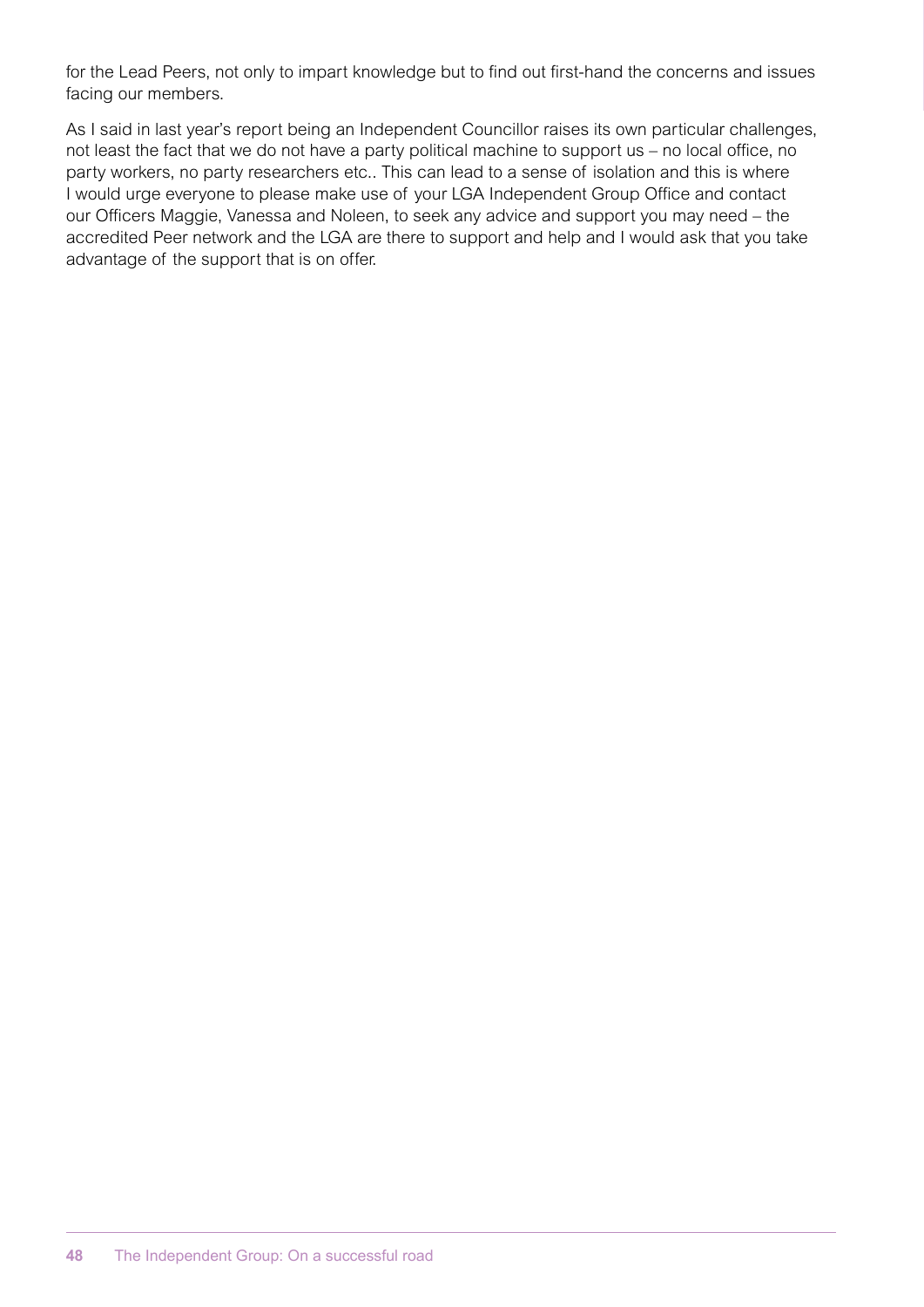### Reports from our National and Regional Lead Member Peers



**Tony Clarke Regional Lead Peer for the South East, East of England and East Midlands** 

A working knowledge of the 1925 Performing Animals regulations (Local Authorities) is not a pre requisite for becoming an LGA Regional Lead Peer but is sure does help!

A request from a councillor on the Green Party's excellent councillors' email tree for help with the rules related to performing peacocks in an art insulation in a Council building was one of the more unusual queries answered during the last 12 months, but by no means the most complicated! It has also helped me this year to know that a SPOC is not a Star Trek navigator missing an K, but a "Single Point Of Contact" order used against Councillors restricting their contact with the Council through one officer, in my mind through a failure of some Councils to come to terms with LGA Independent Group Councillors who refuse to concur (rightly so) with requests for information going through the "usual channels"

As the size of the Independent Group at the LGA increases then so do the number of questions and requests for support, not surprisingly the high number of new Councillors elected and the formation of new independent groups will lead to expected calls for advice on issues such as proportionality and committee places, rights to access documentation and support and accommodation for new groups, but requests for input from Peers does not end with providing the often simple answers to technical questions, the role is far more generic and all-embracing than that, and providing support for such a varied group of Councillors demands both flexibility and innovation.

Peers also regularly input to the LGA's training events held either in London or out in the regions at local events, but not all Councillors can access such events and seminars, so the other rather interesting part of the last 12 months work has been to rewrite the rules on "Councillor Training" want a public speaking course for your group of three on the Council away from the pressures of the Town Hall? Fine we will do it in your kitchen? Need some help with how to construct Council Motions but struggling for time? No problem we will provide it by distant learning through email. Advise on press releases down the phone? Bring it on. Our Councillors are responding to ever growing demands on their time and our job as Peers is not just to provide good advice and essential support, it is to do so in whatever shape or form suits the particular circumstances of the individual or group.

All of the above add colour and variety to the role, they provide the challenge we all look for as Councillors when lending our minds to the resolution of people's problems, and the sharing of knowledge and experiences across Councils using Peers as the conduit is of huge advantage to the growing numbers of Independent Group Councillors across the Country.

The last 12 months as a Regional Lead Peer have, without a shadow of a doubt been a complete pleasure, the work is varied, interesting and extremely rewarding and I take this opportunity to thank all those Councillors I have worked with during that period for putting up with my strange ways and for expanding my own knowledge even further.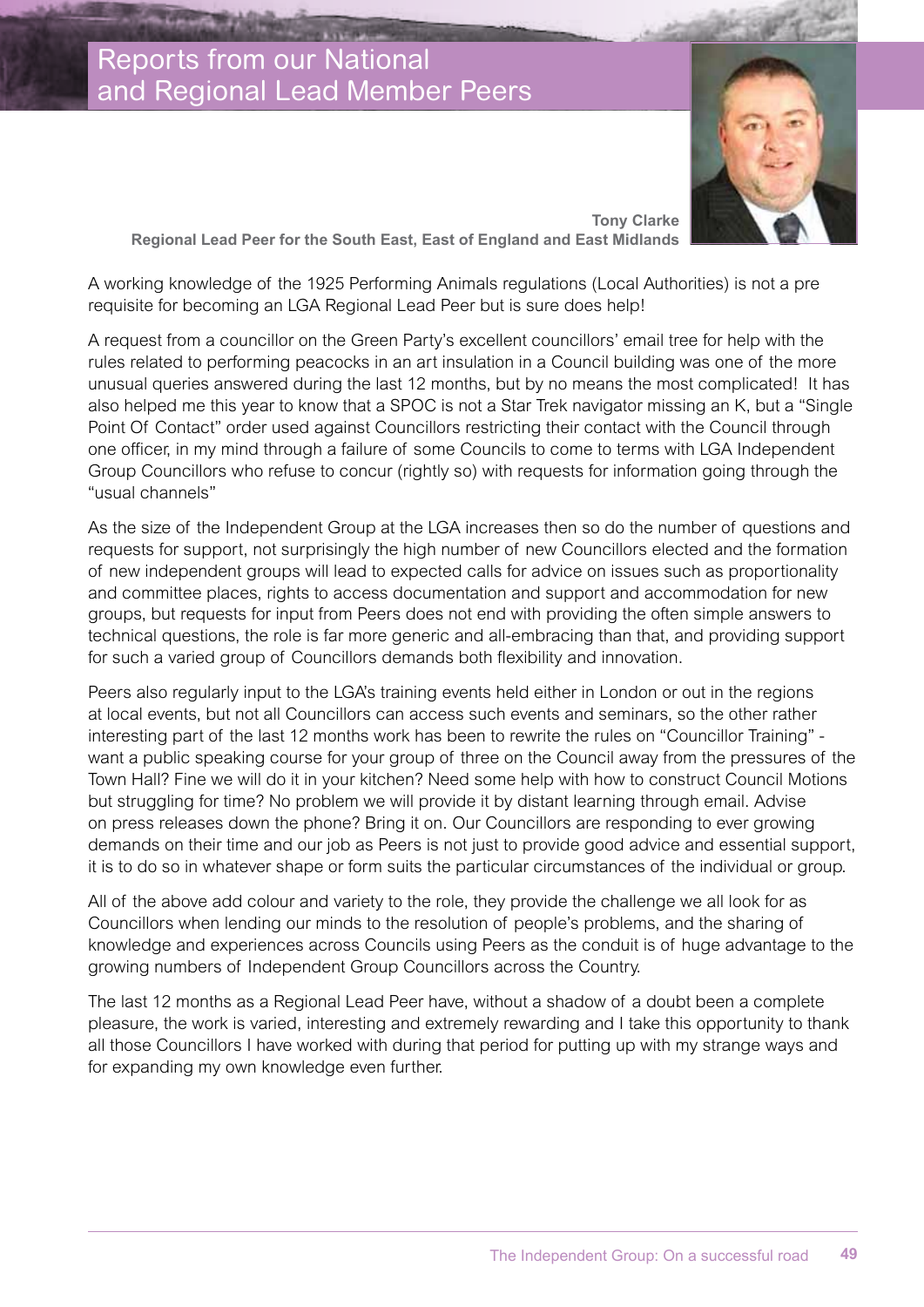### Reports from our National and Regional Lead Member Peers



**Councillor Colin Mann, Caerphilly Regional Lead Peer for London, Wessex and the West Midlands**

My work as a Peer dates from September 2013. My area covers the West Midlands, Wessex and the London Boroughs. Three others colleagues cover the rest of England and Wales – not a vast resource for the support that is needed!

The LGA Independent Group includes every councillor who is not Conservative, Labour or Liberal Democrat so the make-up of the group is complicated, to say the least. The group includes, amongst others, Green Party members, UKIP, Plaid Cymru and other smaller groups but the vast majority are elected as Independents or with links to Residents' Associations and Community Groups, or single issue Groups.

Being an Independent Councillor brings its own issues and problems and the support that other Councillors get from being in a group is not always available to an Independent councillor, especially when there are very few Independents on a council.

I have attended group Regional meetings in the West Midlands, the South West/Wessex and London and the South East. These meetings are very valuable and much appreciated for those able to attend. As well as being able to listen to experts on a variety of subjects the opportunity to exchange ideas and discuss issues with colleagues is invaluable. One thing that is often demonstrated is that the type of issues we all face are very similar, regardless of the type of council or locality.

The south-east seminar recently considered the seemingly incessant demand for more housing and the huge issue of commuting. It seems that 'affordable' housing is an issue wherever you go.

The south-west seminar had a very interesting talk and discussion about flooding. This was very topical at the time due to the fact that severe flooding issues in Somerset and elsewhere were ongoing.

I have emailed all Group Leaders and Deputy Leaders of Independent groups. I have had a number of contacts, either by email or phone, with those who have responded to my emails – to give advice on individual issues. I can only assume that colleagues who have not yet replied are managing well at the present time. Obviously, it is not possible to go into detail where individual issues are concerned.

I have also attended two meetings of an Independent Group in the West Midlands who are preparing a programme for next year's election. I believe that this will be an increasing theme for existing Councillors and new candidates as we countdown to 2015. Early preparation is essential for success!

I have also contributed to various seminars and other group events, on a variety of themes, mainly held in Local Government House. Lead peers also discuss issues with LGA Regional Officers, plus Maggie and Vanessa, in an attempt to anticipate topics coming down the line.

Any councillor is welcome to contact myself and colleagues directly or via Maggie in the office.

#### **If you would like to know more about becoming an accredited Peer, contact the Head of Group Office, Maggie Sullivan on 020 7664 3206 – email maggie.sullivan@local.gov.uk.**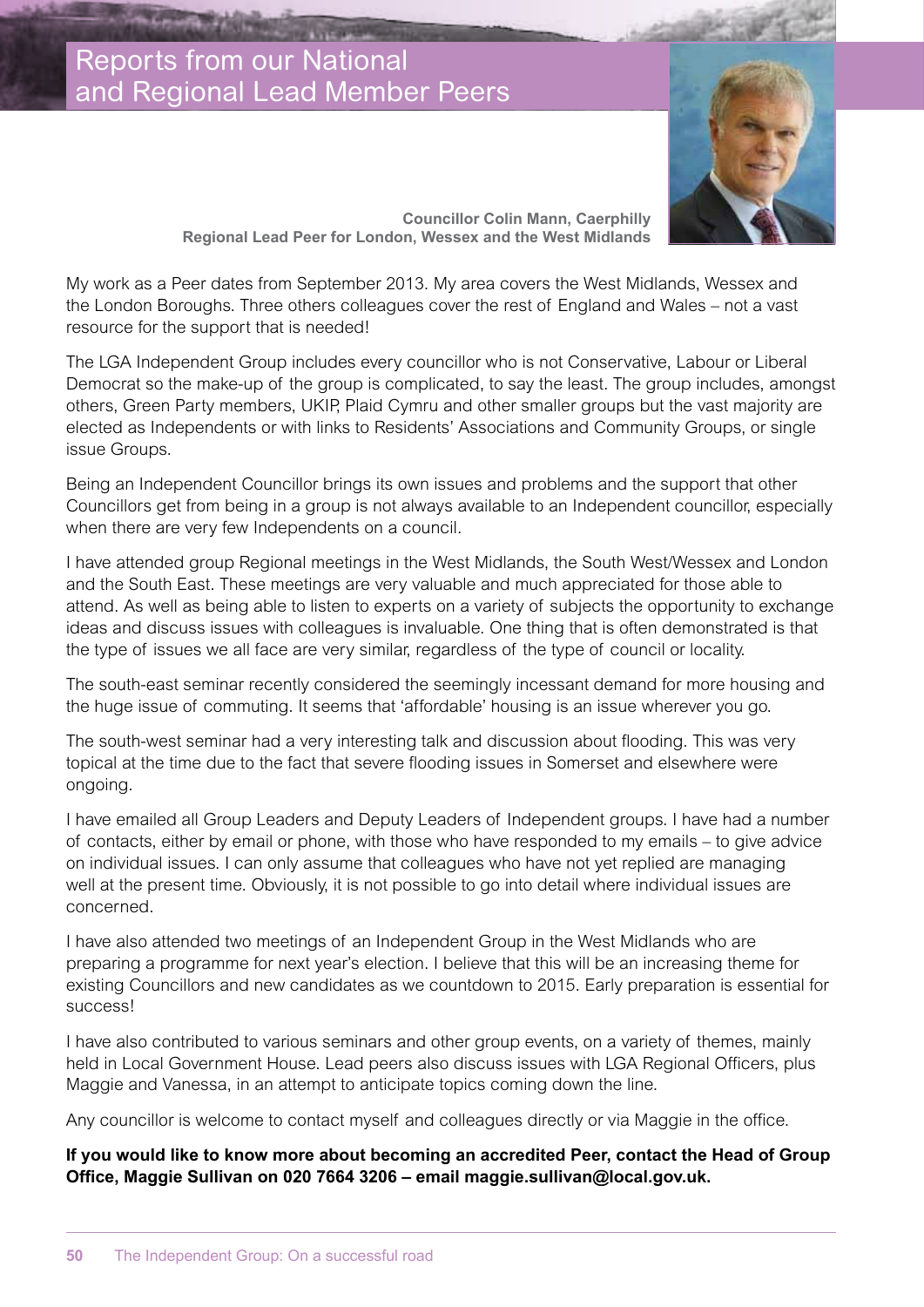

**Head of Office, Maggie Sullivan**

Last year we reported a very busy programme of work and that trend continues as Independent Group numbers rise to their largest ever. We are very pleased to welcome Noleen Rosen as an additional full time member of staff in the office. Vanessa Chagas has continued to provide exceptional levels of support. Thanks to Noleen and Vanessa whose contributions exceed job descriptions.

Our work programme has grown with the advent of monthly information and development seminars. Two new flagship projects: Access to Elected Office for Disabled People and Next Generation are exciting and will give our group members new opportunities.

We were able to support 5 regional and one county meeting in 2013-2014, securing a wide range of influential and expert speakers. Our Group Annual Conference in November attracted the highest attendance ever, and featured the, now, well enshrined Speakers' Corner. Once again we were able to invite students and academics from De Montfort University to enable the students to understand what local government entails on the ground.

Our member peers have been busier as ever, reflecting the rising profile of councillors' outside of the three largest political parties, gaining more influence on the leadership of councils or as increasingly effective opposition groups. The Independent Group Political Improvement Sub Committee has been occupied with a changing and expanding work programme.

Group Lead Members visit the office regularly as part of their attendance on respective LGA member structures and office staff have benefited from hearing about their contributions.

Group elections for the Leader, Deputy Leader and Treasurer of the Group in June 2013 saw more members voting than in previous rounds of elections. Our thanks go to Zoë Glacken, an LGA Officer and NGDP Graduate who took on the role of Returning Officer with superb attention to detail.

We welcome visits in person from Independent Group members to the Group Office, and will happily give you a guided tour to the facilities available in Local Government House. Do, please, get in touch with us with your queries and concerns. Even if we don't know the answer to a question ourselves, the Local Government Group enjoys a collective expertise which is always available to you. We can generally find a colleague who will be able to resolve any queries you have. If you want to visit the office please give us some notice so that we can re-arrange diaries accordingly. Thank you.

My appreciation for the support that many group members have given us in the office over the past year and our best wishes to you all for an equally successful 2014 / 2015 political year.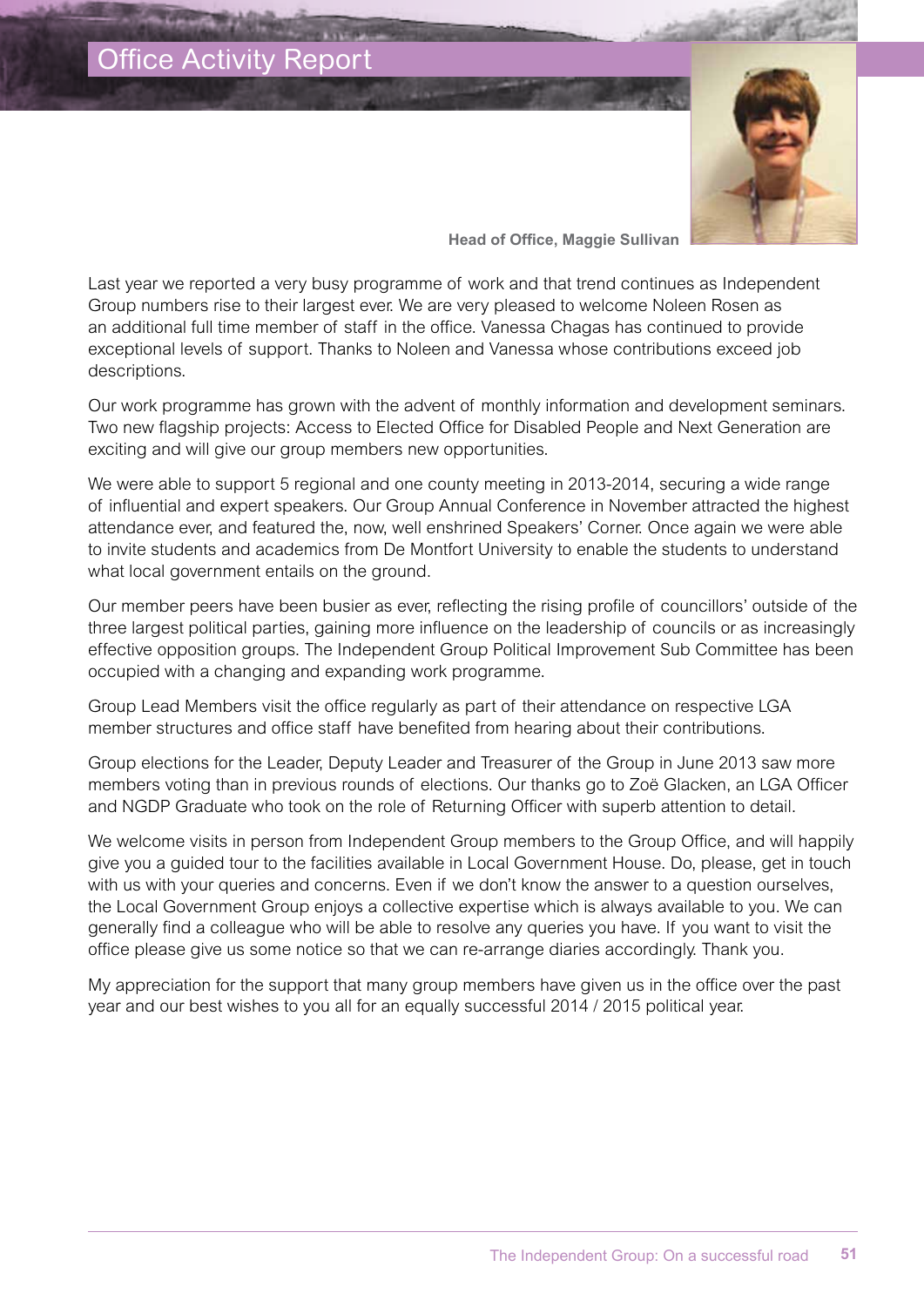# **LGA Independent Group Achievements 2013-14**

The Independent Group is a diverse group of councillors committed to representing their electorate and working together, we are more effective.

Diversity brings a wide range of experiences, skills and ideas, gives us strength in being more representative and rich in ideas and thought. To gain respect in negotiating with we need a recognisable identity and a process for making sure our members are well connected with the group, so that we come across as coherent on issues where we do agree, well informed and clearly working for a better local government for our residents.

#### **To ensure the best quality of councillors, we need to ensure support and equal access to elected office.**

- Our first series of workshop events developed an identity, captured in our strapline and image. We advised and encouraged local Independent networks across the country
- • We were instrumental in linking the LGA to the Government Equalities Office: access to elected office for disabled people initiative, with extra support available for candidates who have to incur additional costs in campaigning
- We worked with the Electoral Commission to make the case to government for a fair electoral process, starting with the PCC elections.
- We have lobbied the BBC and other national Broadcasters to ensure that our group members receive a more equitable slice of air time.
- I continue to have a role in the joint LGA/APCC (Association of Policy and Crime Commissioners) Strategic Partnership
- I continue to work with the Women in Local Government Society (WLGS) to press the case for more involvement for women in politics across the piece.

#### **Our councillors are skilled, well-informed and connected to the national decision-making**

- We held 5 regional and one county meeting, well attended and with key speakers across all aspects of service planning and delivery. We encouraged an active, inclusive approach, building on the skills of our own inspiring group members.
- We held an extremely successful annual conference on 11 November 2013, among a full range of guests were some 45 politics students from De Montfort University who learned about local government on the ground and the National Graduate Development Scheme
- We accredited new group member peers and we are working hard to ensure that our member peers are given every opportunity to support LGA Corporate Peer Challenges, to improve local government.
- We increased the number of our Member Peer Group, so we have a broad base of skills available. They have been extremely busy contacting members in their respective regions, providing support across a range of issues.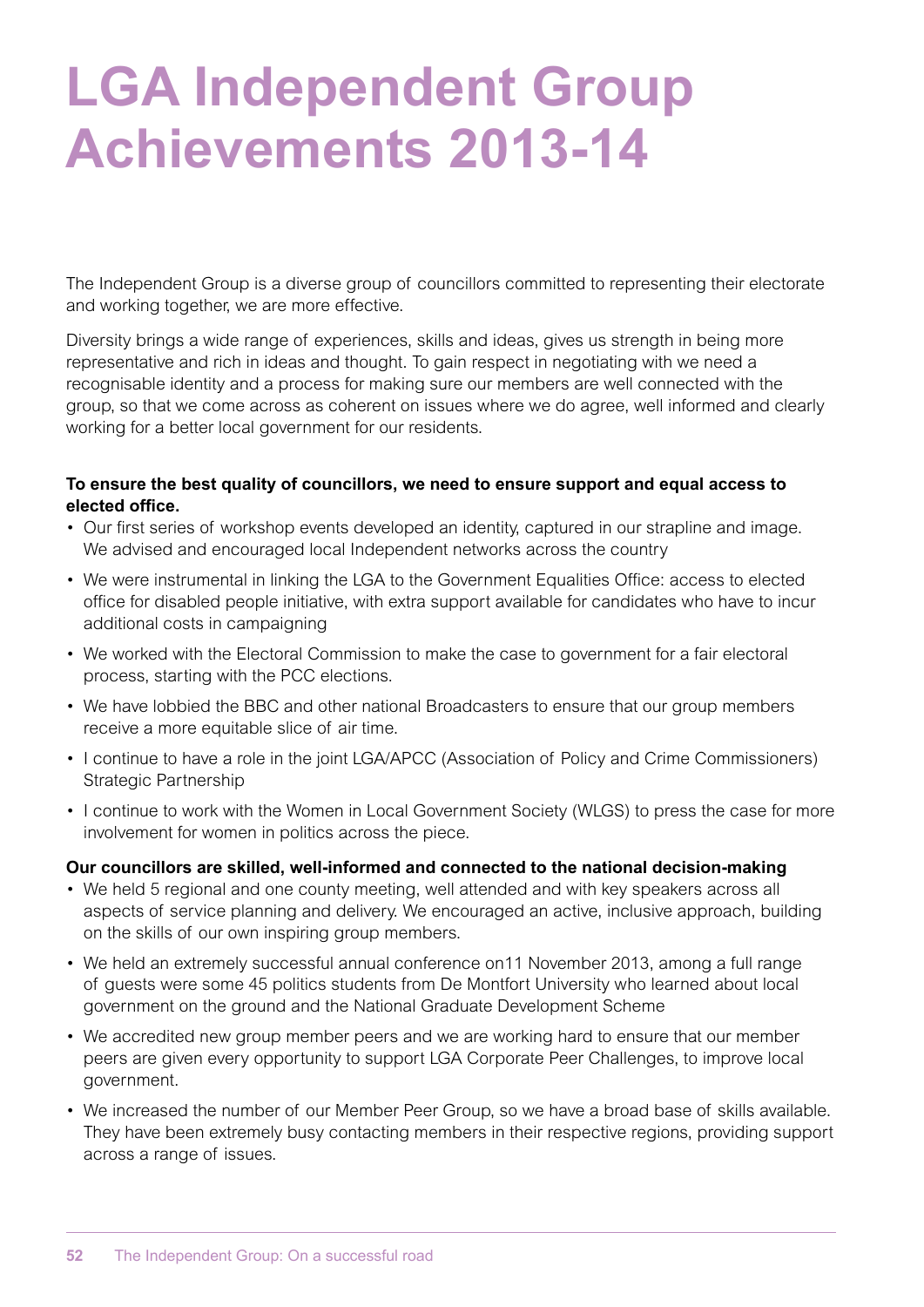- Maggie, Vanessa and Noleen continue to answer increasing numbers of individual queries from Group members and they have provided general advice on standing for election to more and more prospective Councillors. I have followed up political questions.
- We have set up Facebook and Knowledge Hub sites for our group members to share views. Councillors Clarence Barrett, Bertie MacKay and Gillian Ford have built their own networks with our group members on issues do to with Urban, Rural and Community Wellbeing service planning and delivery
- We have opened up the LGA to enable more councillors to benefit; on boards, training events, Councillors' Forum and via the updated web and internet connections.
- I and other Group Leaders have had the opportunity to meet with representatives from the Scottish and Northern Ireland Local Government Associations. We are building our relationship with Independent Group members in Wales.
- Two flagship projects: Access to Elected Office and the Independent Group Next Generation Programme will give even more access to local democracy and skills than ever before.
- There are already 125 Independent Group members who have completed LGA Leadership Academy Programme with another 6 colleagues signed up for 2014-2015

Result: Attendance and engagement at events has been higher than ever before, with strong and inspiring contributions from a large number of members taking the floor. We have continued to seek our Group member views on a range of key consultations.

#### **Influencing national government**

Our conferences focus on forthcoming key issues which form the basis of our group's ideas and direction. Our board representatives discuss them in detail and draw on member networks to identify priorities and actions. The Executive of area chairman and your elected leaders preview both strategic and immediate agenda issues to clarify the best approach to achieving the agreed objectives. This is done through the influencing the LGA, the party manifestoes, the Government, the Lords and the public.

- I continue to meet with Lord Laming, Convenor of the Cross Bench and Independent Peers in the House of Lords. I meet regularly with our parliamentary advisor to ensure connection between what our members want and legislation in progress. We seek to influence the legislation in government and amendments through the Lords
- • Our Lead Members continue to attend Parliamentary Select Committees when called on

#### **Listening and influencing more widely shaping our future**

- We have supported the LGA drive to have as many councils as possible in membership of the LGA, resulting in only two councils being out of membership for 2014/2015
- We work to ensure the LGA remains a truly cross-party organisation, and we take every opportunity to make successful and useful contributions
- We provided strong Independent Group representation at the LGA New Models of Local Government road-shows designed to help the LGA influence manifestos in favour of local government ahead of the 2015 General election

We have enabled you to have more influence, putting Independents more clearly on the map; in negotiations with ministers, giving evidence at select committees, at conferences and in the press. Whenever your voices were needed, you have given us the support that makes us effective.

**Marianne Overton Leader of the Independent Group**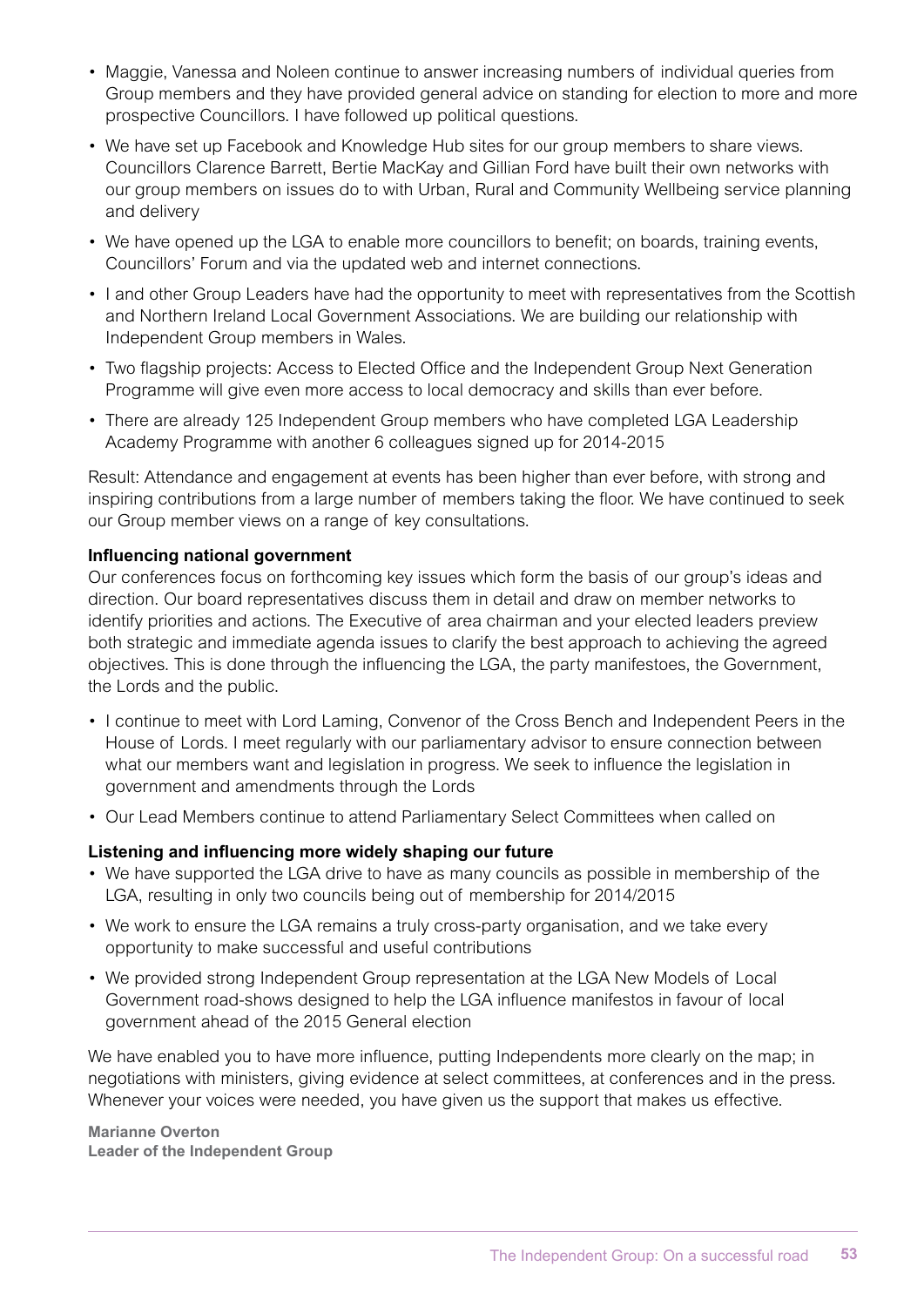

### **Councillor Charles Swift OBE**

Peterborough City Council, who celebrated 60 years as a local councillor on 1st July 2014.

Our congratulations and thanks for your exceptional contribution to your local community and local democracy.

### Independent Group Office contact details

#### **Maggie Sullivan, Head of Group Office**

Telephone 020 7664 3206 Email maggie.sullivan@local.gov.uk

#### **Vanessa Chagas, Political Assistant**

Telephone 020 7664 3224 Email vanessa.chagas@local.gov.uk

#### **Noleen Rosen**

Email noleen.rosen@local.gov.uk Telephone 020 7664 3215

- · www.lgaindependent.local.gov.uk
- · LGA\_independent
- **F** Facebook (use icon logo too) LGAIndependentGroup

We look forward to hearing from you.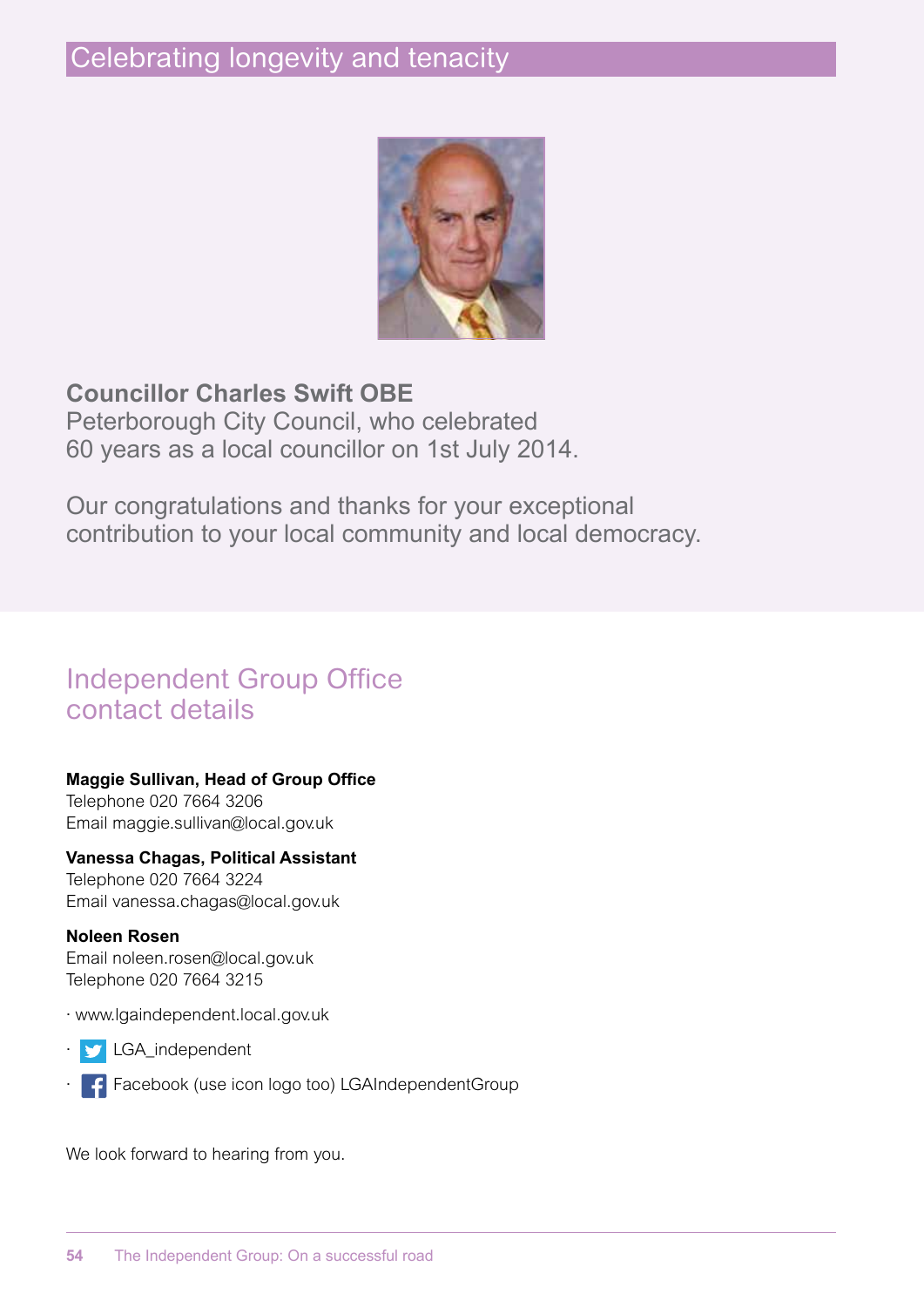

# The LGA Independent Group works with you and for you

For each individual council in membership of the LGA direct benefits are summarised in the document Benefits of membership

Contact the group office for your council's benefits' summary